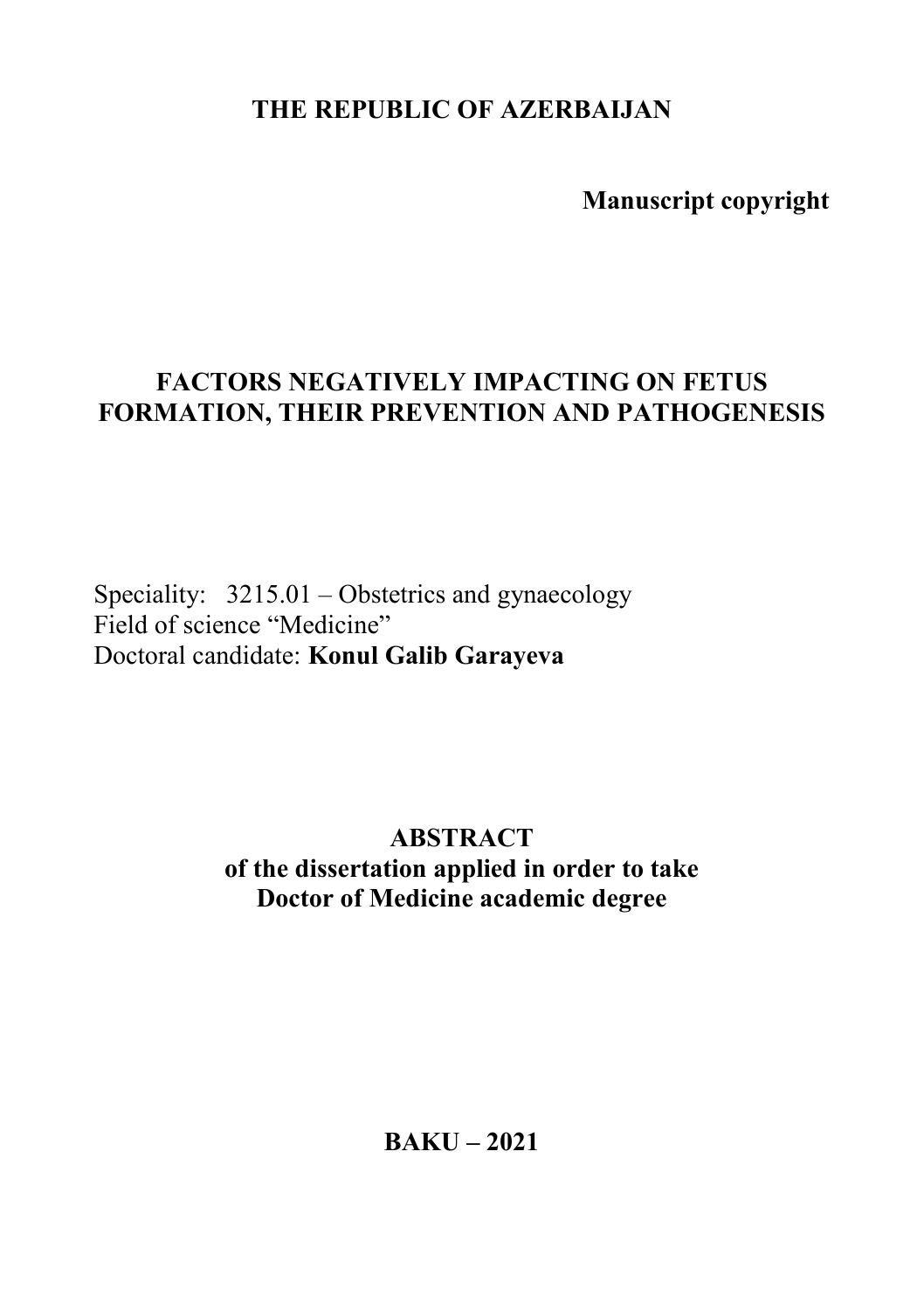The dissertation work has conducted out at the Scientific Research Institute of Obstetrics and Gynecology of the Ministry of Health of the Republic of Azerbaijan and the Scientific Research Center of the Azerbaijan Medical University.

| <b>Scinetific advisors:</b> | doctor of medical sciences, professor<br>Jamila Fazil Gurbanova               |  |  |
|-----------------------------|-------------------------------------------------------------------------------|--|--|
|                             | Honored Scientist, Doctor of Medical<br>Sciences, professor Sabir Cahan Aliye |  |  |
| <b>Offical opponents:</b>   | doctor of medical sciences, professor                                         |  |  |

Honored Scientist, Doctor of Medical Sciences, professor Hicran Firudin Bağırova

Levla Musa Rzaguluyeva

Sciences, professor **Hicran Firudin Bağırova**

## Doctor of medical sciences, professor İslam Sharif Mahalov

Dissertation Council BED 2.11 of the Supreme Attestation Commission under the President of the Republic of Azerbaijan operationg under the Azerbaijan State Advanced Training Institute for Doctors named after A.Alivev. for Doctors named after A.Aliyev.

Charirman of the<br>dissertation council: Doctor of Medical Sciences. professor Nazim Akif Gasimov

professor **Nazim Akif Gasimov**  Scientific secretary of the<br>dissertation council: Medicine Samira Alaknar quality

Medicine **Samira Alakpar qızı Akparbeyova**

Chairman of the<br>scientific workshop:

scientific workshop: Doctor of Medical Science professor **Ley la** Musa Rzaquiaye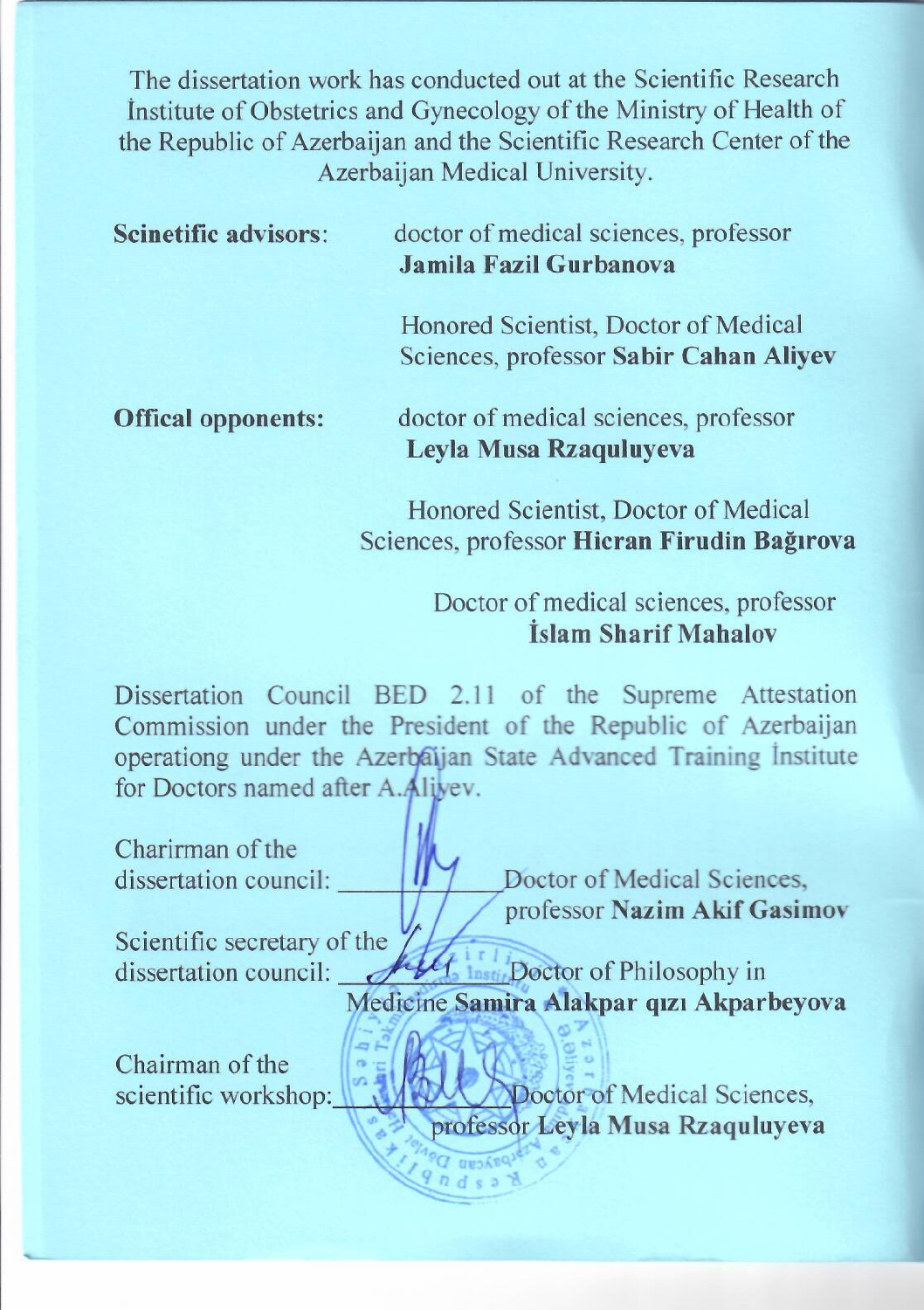**Rationale:** Rapid migration of the population nowadays, resulted in a number of infections unknown in our country, as well bad habits that easily infect the society. Besides a number of genital and non-genital infections among the women, they tended towards smoking, alcohol use and drug addiction and this tendency was rapidly increased. Therefore, perinatal complications created new problems in the obstetrics by disrupting normal course of the pregnancy (V.V.Sinitskiy et al. 2008; A.V.Skalniy et al. 2009). On the other hand, the treatment of extragenital diseases among the women became serious obstacle to the development of the pregnancy because of negative impact on perinatal fetal development during the use of the medicines (Babenko O.P. 2013; Askarova Z.F., et al. 2014; Tyazhelkov A.P. 2014).

Of course, these factors result in developmental delay of the fetus, rapid increase in the number of non-developing pregnancies and defective children.

1. Sinitskiy V.V., Solovyov A.G., Solovyov G.N. et al. Indicators of endogenous intoxication of the mothers addicted to nicotine and their newborns. // Human ecology, 2008, № 8, p. 3-6.

\_\_\_\_\_\_\_\_\_\_\_\_\_\_\_\_\_\_\_\_\_\_\_\_\_\_\_\_\_\_\_\_\_\_\_\_\_\_\_\_\_\_\_\_\_\_\_\_\_\_\_\_\_

- 2. Skalniy A.V., Kin K.L. Chembers K.D. et al. Zinc metabolism disturbance in perinatal impact of alcohol // Materials of the I Russian national narcological congress, Moscow, November 2009. М, p. 18-19.
- 3. Babenko O.P. The course of the pregnancy of the women in exacerbation of chronic cytomegalovirus infection  $\overline{\prime}$  Respiration physiology and pathology report 2013, Issue 47, p. 82-86.
- 4. Askarova Z.F., Mardanoca A.K., Askarov R.A. et al. Congenital birth defects of the children in the Republic of Bashkortostan (according to the monitoring data for 2007-2012). //Russian paediatric journal 2014, № 2, p. 4-9.
- 5. Tyazhelkov A.P. Congenital hand defects with insufficient development of constituent elements //Healthcare of the Far East 2014, № 4, p. 65-72.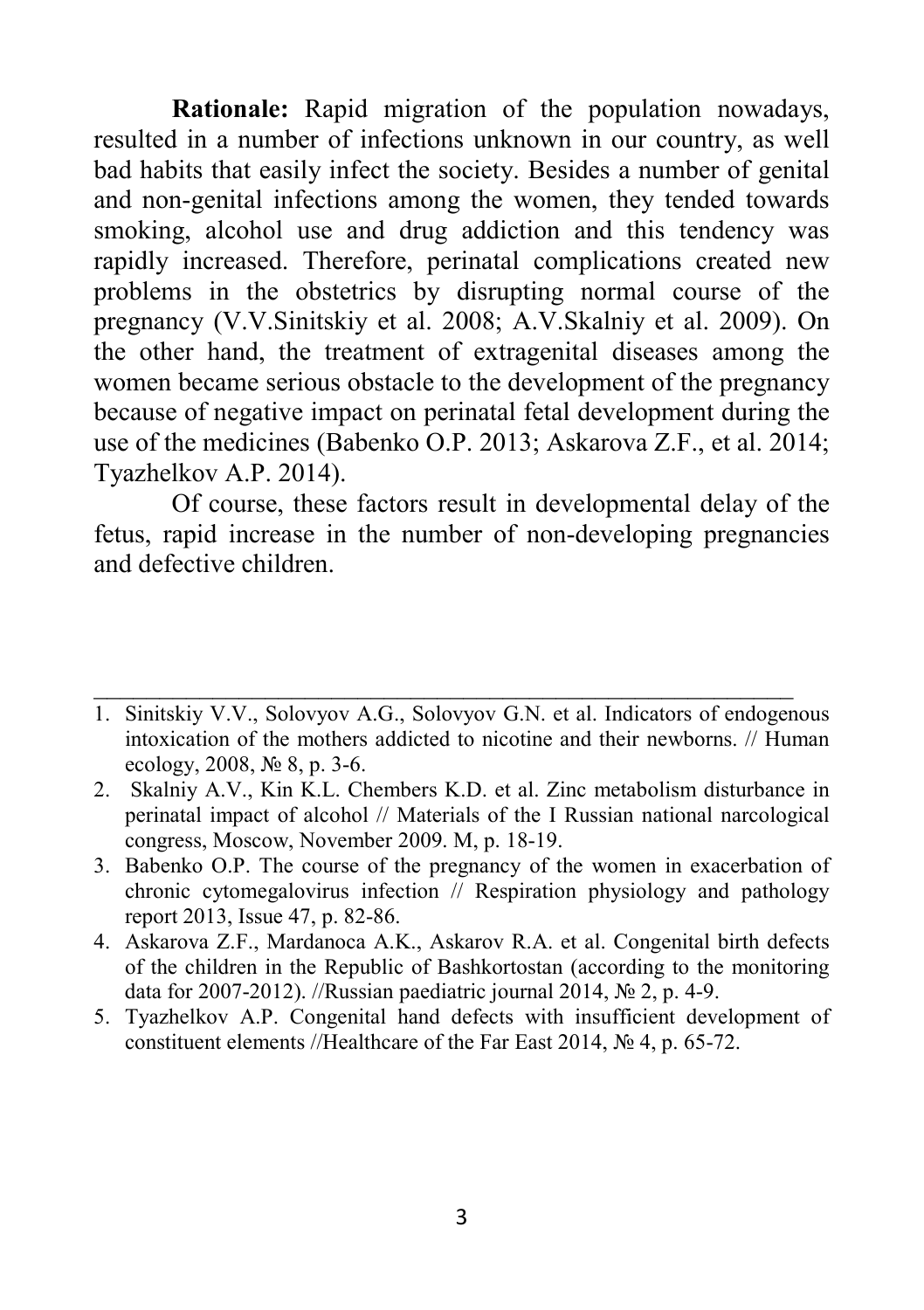As mentioned in the World Health Organization (WHO) report for 2013, every year 10-20 million children are born with different defects. The illness frequency among them increases; and the number of those with mental and physical retardation is expressed in terms of high figures (Lee O.N. 2012; Prikhodko O.B., et al. 2013; Gorikov I.N. 2015).

As all over the world, as a result of abnormal course of intrauterine development, the number of the women with nondeveloping pregnancy, as well the children born with congenital birth defects is being increased in the Republic of Azerbaijan (Bunyatzada S.Z. 2011; Muradova Z.S., Aliyeva E.M. 2012. Naghdaliyev A.S. 2012).

**1.** Lee O.N. Pregnancy and childbirth complications in the women with Anamnia //Bulletin of surgery of Kazakhstan 2012, № 2, p. 84-85.

\_\_\_\_\_\_\_\_\_\_\_\_\_\_\_\_\_\_\_\_\_\_\_\_\_\_\_\_\_\_\_\_\_\_\_\_\_\_\_\_\_\_\_\_\_\_\_\_\_\_\_\_\_

- **2.** Gorikov I.N. The state of hepatobiliary system in moderate cerebral ischemia in carried newborns from the mothers with chronic cytomegalovirus infection in the second trimester of the pregnancy //**Respiration physiology and** pathology. 2015, Issue 55, p. 82-86.
- **3.** Prikhodko O.B., Babtseva A.F., Romantsova Y.B., et al. Lack of control over bronchial asthma during the pregnancy as a predictor of perinatal complications //Allergology and immunology. 2013, № 3. p. 188-189.
- **4.** Bunyatzada S.Z. The role of the risk factors in the formation of congenital birth defects //Health, 2011, № 5, p.107-111.
- **5.** Muradova Z.S., Aliyeva E.M. The course and perinatal features of the pregnancy in the women with threat of premature birth in the 29-33 weeks of the pregnancy //Health, 2012, № 2, p. 83-89.
- **6.** Naghdaliyev A.S. High-risk pregnancies, perinatal pathologies during the births, and loss levels //Health, 2012, № 2, p. 94-98.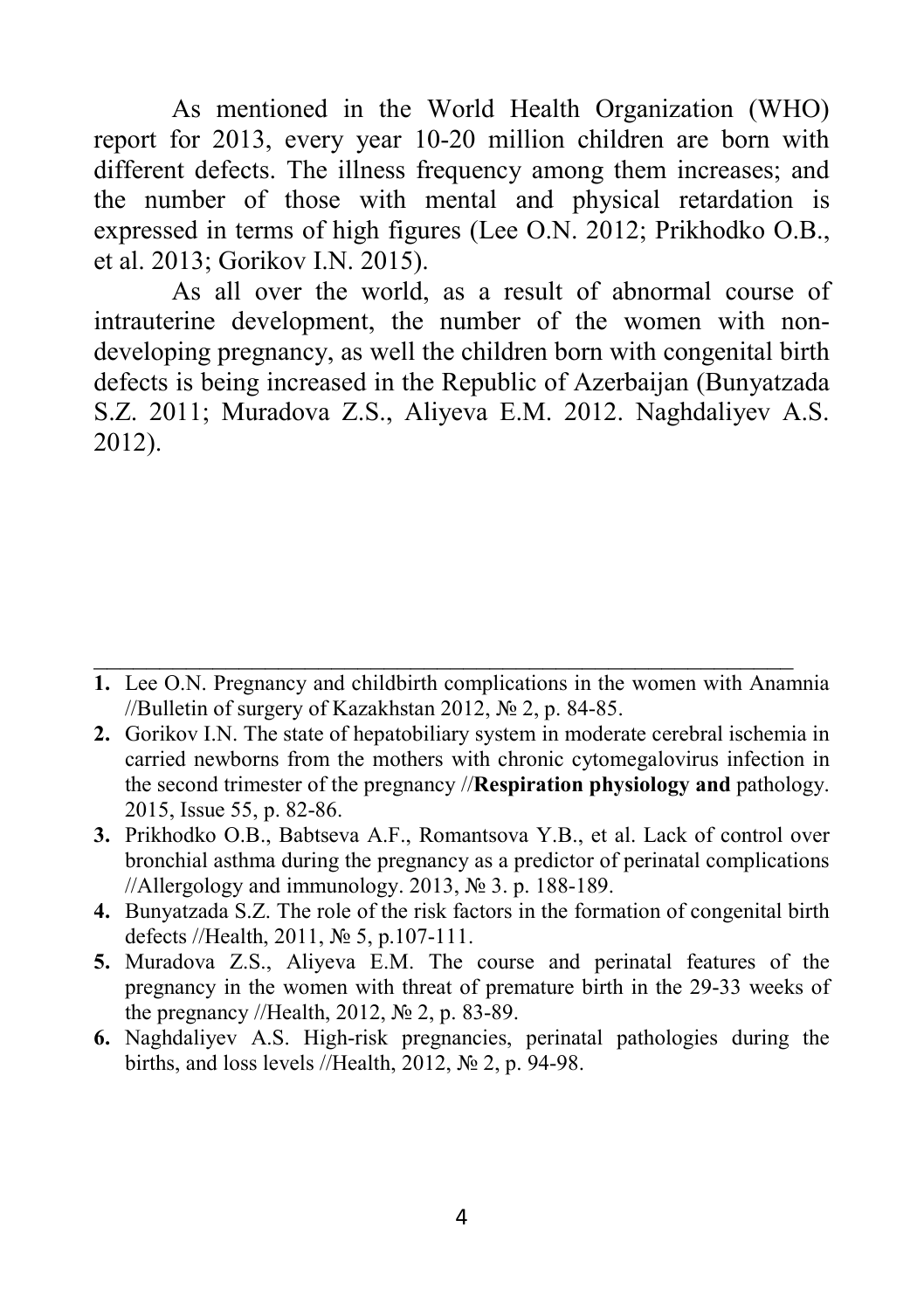Of course, these factors negatively impacting on the course of the pregnancy, make difficult to preserve the gene pool, which ensures the future of the people. Therefore, the preservation of reproductive health is in the spotlight, because it is not only medical, but also social problem.

In this regard, governmental and non-governmental organizations make the projects related to fetal development in the womb, ensuring the pregnancy with perfect birth and healthy growth of born children, as well implement different programs and the results got from them are discussed at scientific meetings of various level. One of these meetings was the II International Symposium took place in Beijing in 2005. At this symposium took place under the title of "Congenital defects all over the world", the researches made by the world scientists in this field were discussed and it was recognized that this problem is a priority area in the obstetrics.

**Object and subject of research**. From the fuist days of pregnancy to the eud, 737 pregnant women were examined. 396 of them (54%) had extragenital diseases, 235 (32%) had pathology of the genitals and 106 (14%) had addistion to haruful substances. Factors that negatively affect the course of pregnancy have been studied as a subject of research.

**The main purpose of the research**. İnvestigate the factors that hinder the prenatal development of the fetus, clarify their mechanism of action on the fetus and based on it, develop preventive measures to ensure the normal course of pregnancy.

## **Research task:**

1. Studying the impact of extragenital diseases on intrauterine fetal development.

2. Clarifying pathophysiological mechanism of negative impact of extragenital diseases on intrauterine fetal development.

3. Developing the prevention of negative impact of extragenital diseases on intrauterine fetal development.

4. Studying the impact of genitourinary diseases on intrauterine fetal development.

5. Clarifying pathogenesis of negative impact of genitourinary diseases on intrauterine fetal development.

5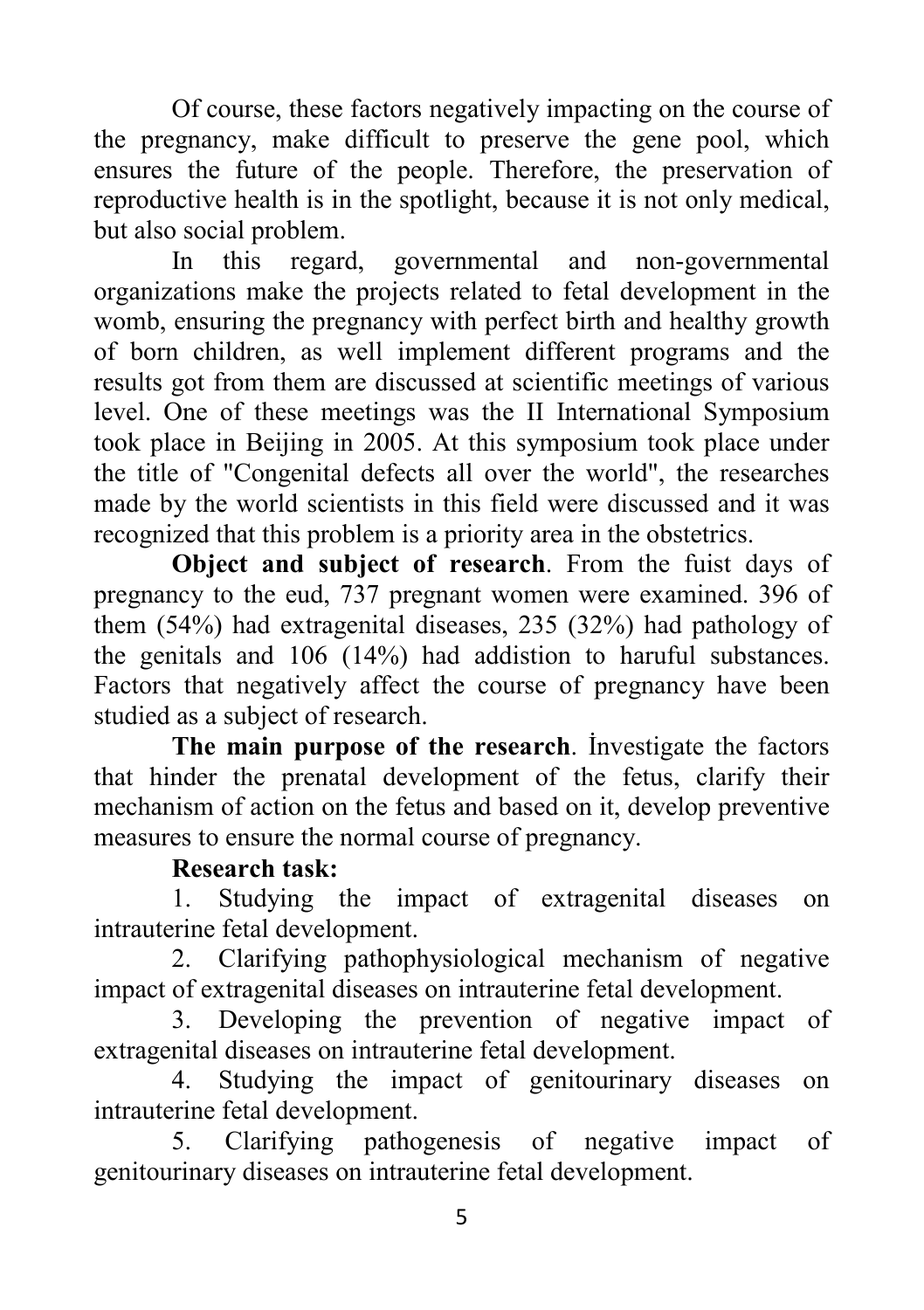6. Developing the prevention of the impact of genitourinary diseases on intrauterine fetal development.

7. Studying the impact of bad habits on intrauterine fetal development.

8. Clarifying pathogenesis of the impact of bad habits on intrauterine fetal development.

9. Developing the prevention of the impact of bad habits on intrauterine fetal development.

10. Studying the impact of organic diseases of uterus on intrauterine fetal development and preparation of preventive measures against its negative impact.

11. Studying the impact of general infections on intrauterine fetal development.

12. Studying pathogenesis of the impact of general infections on intrauterine fetal development.

## **Research methods**:

İn order to achieve the set goal, the period from embryonic development to birth in pregnant women with extragenital diseasas, common infections, genital defects and infections was monitored. İnthis case, the complicatias of the perinatal period, nitranatal period and postnatal period were identified and the factors that led to the termination of pregnancy and the structure of congenital malformatious of newborns were analyred. Based on the results obtained, pregnant women were divided into groups and prophylactic measures were developed. Exxperiments were performed on 80 white rats in accordance with bioethical norms and the pathogenesis of the negative effects of alcohol on development was clarified.

## **The main provisions of the defense.**

**1.** From the 20th week of pregnancy, a decrease in the amonint of total protein in the blood to 60-63 g/l, an increase in urea to 100-115 mg-dl may result in a spontaneous fall of the fetus. Decrease in total protein to 55-60 g/l in the 35-36 th week of pregnancy, increase in urine to 110-130 mg/dl is a risk factor for the prenatal period. Therefore, in order to predict spontaneous abortions and stillbirtlis, the amount of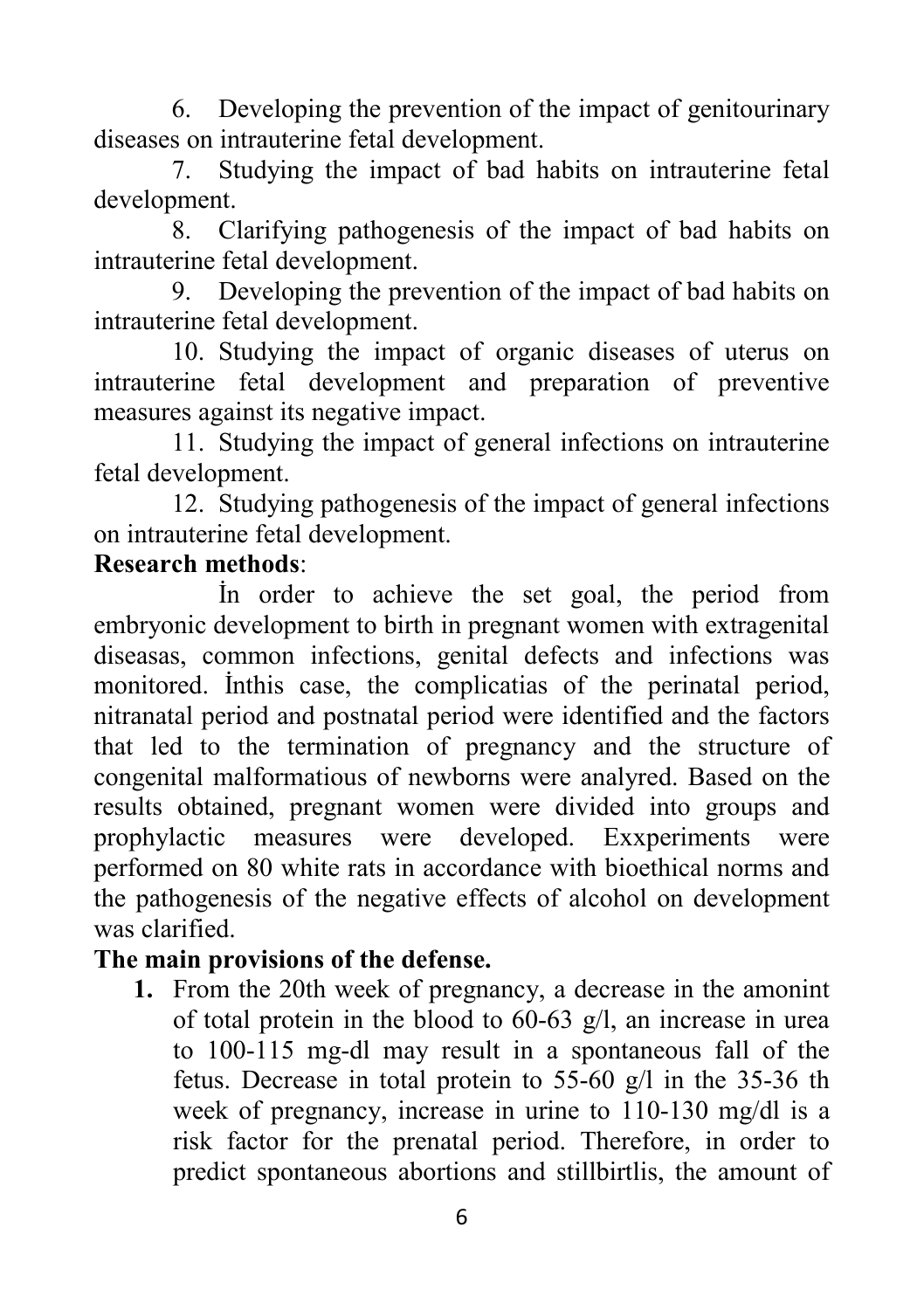total protein, urea and alkaline phosphatase in the blood should be deteruined during each trinester of pregnancy.

- **2.** Pregnant women with amamt the blood sugar level of more than 200 mg/dl are more likely to have a miscariage or stunded embryo in the first trimester. İn this regard, regardless of the type of diabetic plan pregnant women 0,86 units/kg in the I trimester, 1, 2 units/kg in the II trimester, 1,2 units/kg of blood sugar in the III trimester to reduce amount blood sugar, aswell as spontaneous miscarriage 7%, stillbirth 5% reduces.
- **3.** Throid dysfunction is a high risk factor for prenatal development of the fetus from the first week of pregnancy to the last week and has a negative impact on the prenatal development of the fetus in 71% of pregmant women. Treatment of pre-pregnancy thyroid disease ensures a smooth transition of the I and II timensters of pregnancy and reduces the abnormal development of the fetus by 38%.
- **4.** İn pregmant women with non-infections hepatitis? there is a con4ellation between an increase in the concentration of markers that reflect the functional state of the liven and a defect in the prenatal development of the fetus (AST, ALT, alkoluie phasphatase, total biliribin). Fetal malformations are more common in alcoholic hepatitis where markers are higher than normal.
- **5.** Prenatal development of the fetus in pregnant women with viral hepatitis depends on the functional status of the liver. In order to improveit? giving heptral to pregnant women from beguining of the 1st trimester reduces the concentration of AST, ALT, alkoluie phasphatase enzyme in the blood and amount of total bilirubin. This, the likelihood of developmental defects in the perinatal period of the fetus is siginficantly reduced.
- **6.** Type 2 herpes simplex is a high risk factor for normal perinatal development of the fetus. Due to the nicrease in its blood titer, 12% of pregnant women had a miscarriage, 21% has a stillbirth and 9% has a malformed fetus. When taking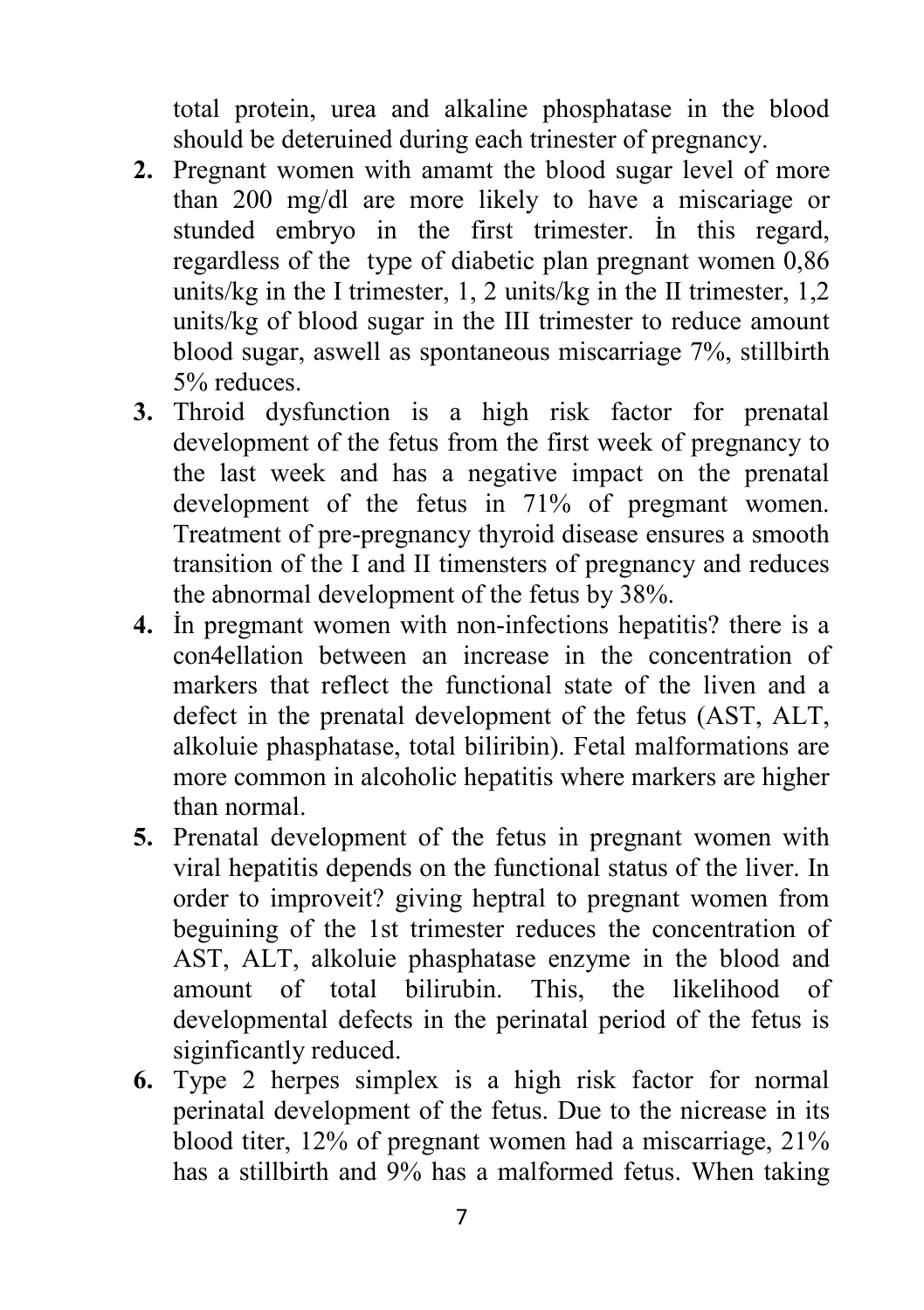valsiklevir before pregnancy, the titer of type 2 herpes simplex in the blood drops and spontaneous miscarriage was reduced by 6%, stillbirth by 15% and the perinatal development of the fetus as a whole devreased from 70,5% to  $44\%$ .

- **7.** Alcohol intake is a serians risk factor for pregnancy 46% of women who drank alcohol before pregnancy but eventually gave it up are at rick of pregnancy. 83-84% of pregnant women who continue to drink alcohol during pregnancythis pregnancy is complicated.
- **8.** Pregnancy doesnit end in 67% of alcoholeis, 78% of drug addicts and 35% of smoker due to serions complications in women addicted to harnuful substances (alcoholism, drug addiction and smoking).

## **Scientific novelty of research.**

- 1. There is correlation between the increase in creatinine in the blood and the intranterine development of fetus. Elevated levels of creatinine in the blood have bees found to be a hifh risk factor for spontaneons miscarriage and stillbirth.
- 2. İt has been suggested that there is a correlation between. impaired protein metabolism and hyperfermentic and fetal malformations.
- 3. İn order to assess the perinatal development of the fetus during thyroid dysfunction, the determination of TSH, T3, T4 hormones in the blood is of prognostic importance. İt has been proven that the stabilization of the concentreation of these hormons ensures the normal perinatal development of fetus.
- 4. During urogenital diseases, pathological changes of the hormonal system under the influence of toxic substances formed by the vital activity of the microflora have been revealed.
- 5. İt has been determined that the reduction of energy balance of the pituitary gland and the intensification of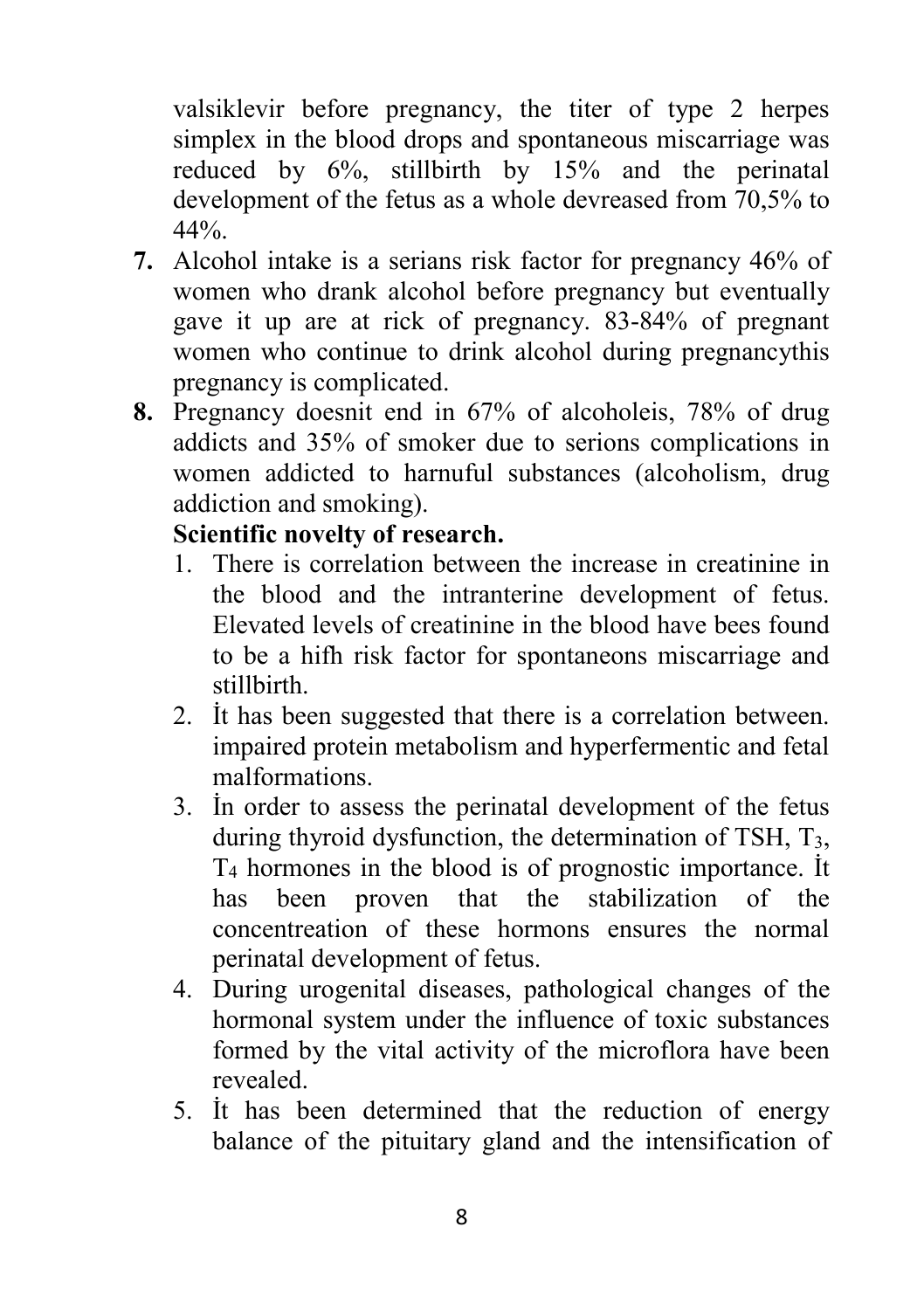oxidative stress play an important role in the pathogenesis of the course of pregnancy.

- 6. There is correlation between the energy balance of the pituitary gland during pregnancy and the functional state of the avaries.
- 7. The important role of strengthening the antioxidant defense system in the prevention of intranterine growth defects has been proven.

## **Theoretical and practical significance of the research.**

- **1.** There is correlation between the increase in creatinine in the blood and the nitrouterine development of the fetus. İt is known that an nicrease in blood creatinine is a lingh risk factor for spontaneas miscarriage and stillbilth.
- **2.** Although 14% of pregnant women with extragenital diseases had congenital malformations, their number decreased to 6% as a resuelt of preventive measures.
- **3.** The blood sugar in the blood above 200 mg/dl are a high risk factor for spontaneous abortion and stillbirth.
- **4.** Plasmapheresis in the first trimester in pregnant women with toxoplasmosis infection dramatically lowers the titer of toxoplasmosis in 88% of pregnant women and reduces the complications of nitrautenine development of the fetus by 40%.
- **5.** Decreasing the titer of mycoplasma in the blood before pregnancy doesntprevent spontaneous abortion, but reduces cougenital malformatious by 19%, can prevent stillbirth, malformations and nitranatal complicatious.

## **Approbation and application of the dissertation:**

1. Family health in the XVI centur. Papers of the XVI International Scientific Conference 27 april – 4 may, 2012, Budapest, Hungary, Part I.

2. European Science and Technology. Materialis of the IX International research and practice conference Vol 1. December 24<sup>th</sup>  $-25$ <sup>th</sup>, 2014, Munich, Germany.

3. Современные технологии: актуальные вопросы, достижения и инновации. Пенза, 27 февраль 2017.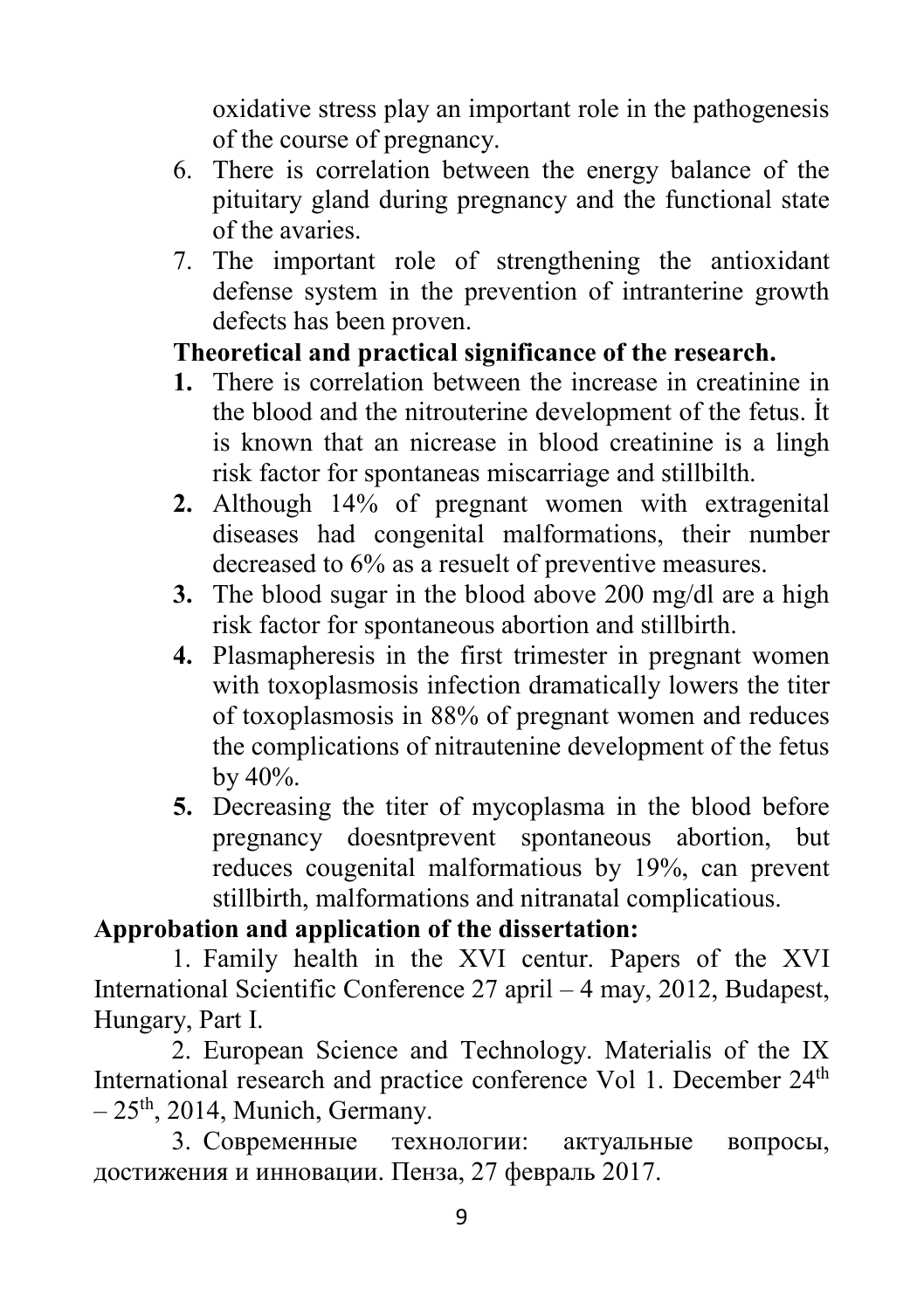4. V Всероссийская междудисциплинарная научнопрактическая конференция с международным участием. 30 октября-02 ноября 2018 года, Сочи 2018.

5. Mamalıq və ginekologiya üzrə XXII Dünya Konqresi Brzilya Rio 14-19 oktyabr. 2018.

6. Prenatal tibb üzrə XXVI Avropa Konqresi material. Sankt Peterburq. 2018.

7. Karadeniz I Uluslararası multidisiplinar çalışmalar konqresi. Sağlıq bilimləri 15-17 mart 2019, Giresum, Türkiyə.

8. 6th İnternational Conference on İnnovations and Development Patterns in Techical and Natural Sciences 20<sup>th</sup> March. 2019, Vienna 2019.

9. Scientific Research of the sco countries: Synergy and integration. İnternational Conference September 28, 2019, Beijing China 2019.

The results of the study where applied in the İnternational clinic and Ege clinic.

Preliminary disccussion of the dissertation case was held at a meeting with the participation of the employees at the Scientific Research İnstitute of Obstetrics and Gynecology. Avgust 4, 2021.

İt was held at the seminar BED 2.11 of the dissertation conusil organized under ASATİD after A. Aliyev. October 24, 2021. Protokol "1.

#### **Application of results:**

The resulets obtained in the study are used in the treatment of pregnant women in Scienific Research İnstitute of Obstetrics and Gynecolgy and the "Ömür clinic".

## **Volume and structure of the dissertation:**

The dissertation is typed on a computer, commented on 316 pages (456267 characters) and consists of ections of nitroduction (17405 characters), main confent (387134 characters), conclusion (36870 characters), results (5358 characters), practical recommendations (3005 characters), list of used literature.

"The main content of the dissertation" is divided into 7 chapters: 1. Literary summary (44869), 2. "Materials an methods" (8797), 3. "Results of the research" (191792), 4. "Viral hepatitis (47678)", 5.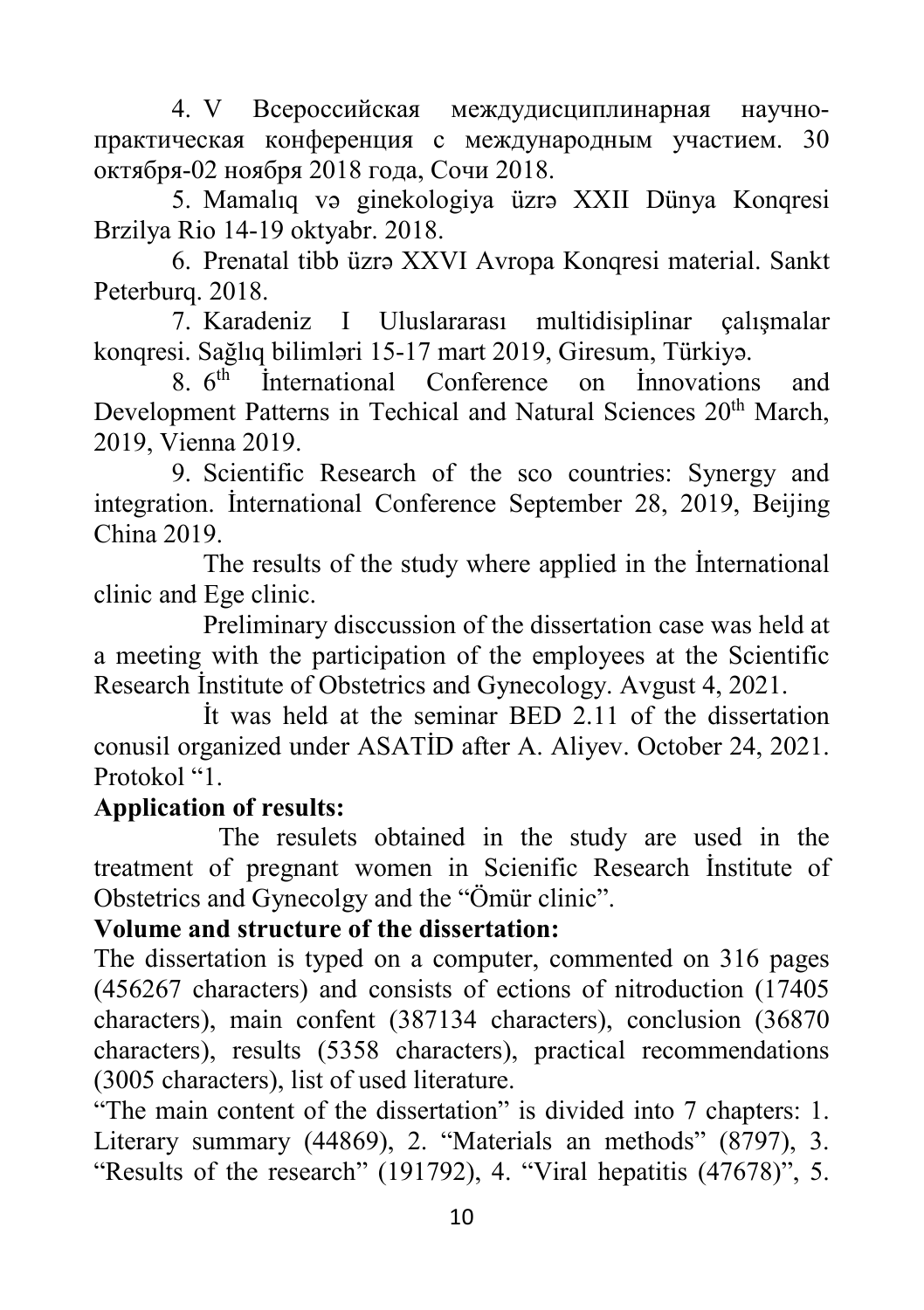"Commar infections" (18739), 6. "Diseases of the genital organs" (30855), 7. "Harmful habits" (44399 characters).

The list of used literature covers 498 sources. 10 of then are in Azerbaijane, 307 in Russian and 181 in other language.

### **Research materials and methods.**

The research included 737 pregnant women who were under our supervision within the period from 2004 to 2014. 396 of them (54%) had extragenital diseases, 235 (32%) - pathology of genital organs, and 106 (14%) were addicted to bad habits.

Among pregnant women with extragenital diseases hypertension was found in 56 patients (14%), congenital heart defect in 20 patients (5%), chronic pulmonary disease in 15 patients (4%), digestive system diseases in 54 patients (14%), gallbladder and biliary tract disease in 25 patients (6%), hepatitis of viral origin in 78 patients (20%), hepatitis of different origin in 30 (8%) patients, diabetes in 55 patients (14%), thyroid diseases in 31 patients (8%), kidney diseases in 14 patients (3%), alcoholic psychosis (AP) in 18 patients (4%).

The patients with hypertension were divided based on the classification of European society of hypertension and cardiology and it was detected that 18 (32%) of them had prenatal hypertension, 21 (37,5%) - gestational hypertension, 8 (14%) - hypertension with concomitant proteinuria of significant degree, 9 (16%) - hypertension with concomitant prenatal hypertension.

High blood pressure was detected mainly in pregnant women over 30 years of age. They were periodically examined by the cardiologists and all the patients were advised to follow normal eating pattern, reduce salt and water intake, moderately increase physical load, 8-10 hours sleep in the evening and 1-2 hours sleep in the afternoon.

In order to calm central nervous system dopegyt was prescribed for 22 (39%) and nifedipine - for 34 pregnant women (61%). When it was impossible to lower high blood pressure in cases of concomitant diseases, 6.5 mg of Hypothiazid was applied. Pregnant women with a blood pressure of 160/100 mmHg were hospitalized. In this way, we were able to ensure the prevention of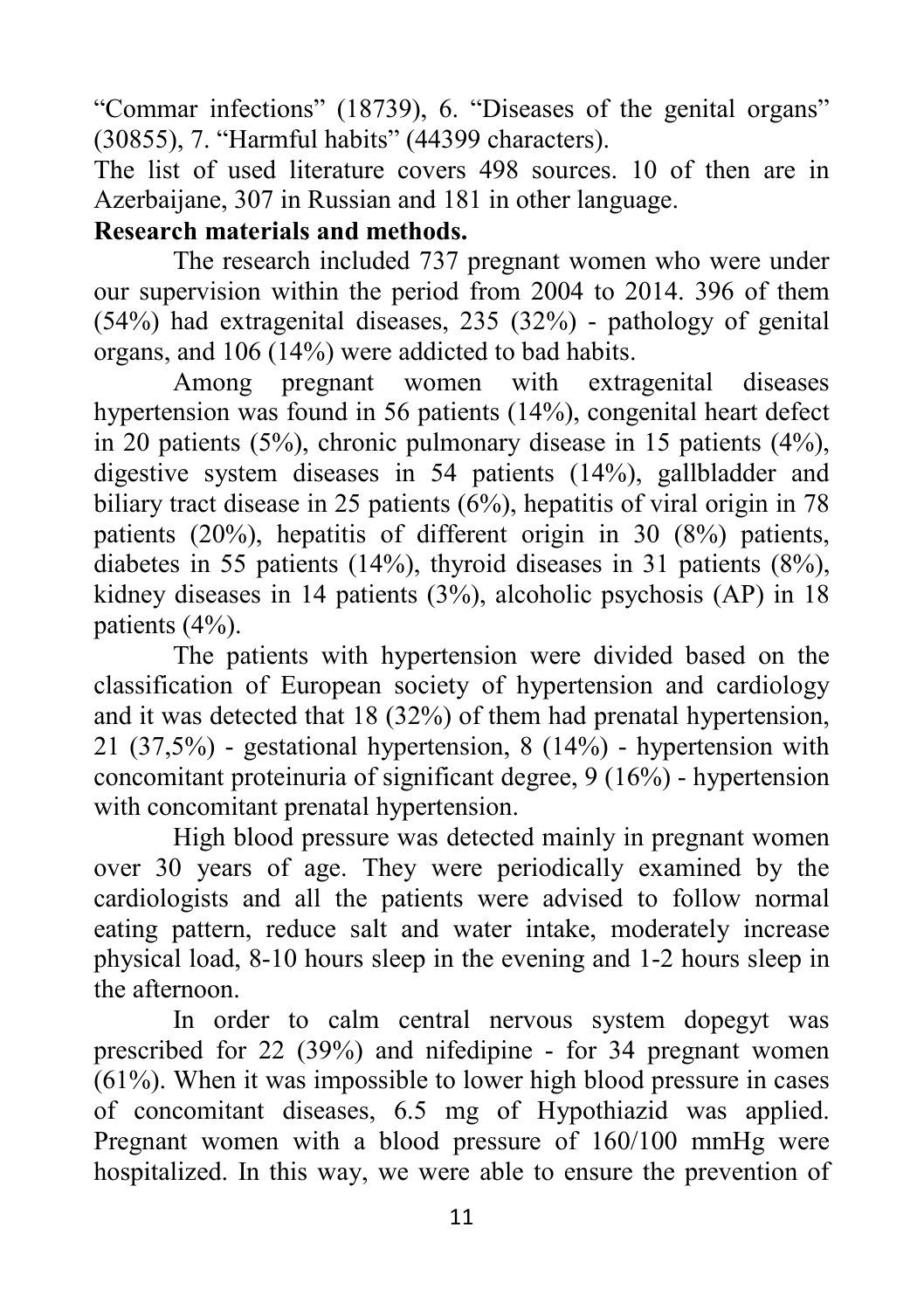the pre-eclampsia by regulating the level of the pressure of pregnant women with hypertension.

As a result of the treatment compiled based on the nephrologist recommendations along with cardiologist ones, in comparison with the  $20<sup>th</sup>$  week of the pregnancy, the amount of protein in the urine in pregnant women with proteinuria in 35-36 weeks decreased by 12% and by 28% during the birth.

As a result of implemented preventive measure, positive dynamic was observed in perinatal fetal development. A miscarriage was detected in 5% of 56 pregnant women. As well the fetus was died in the same amount of the patients. Remaining 50 patients completed their pregnancy with a childbirth. The placenta was separated untimely during intranatal period in 8% of pregnant women. Congenital defect was detected in postnatal period in 12% of born children.

25 people among the patients who had taken our advice and had been treated in medical institutions with cardiological profile after postnatal period was registered at the hospital with repeated pregnancy. There was no gestational hypertension with concomitant proteinuria of significant degree and with concomitant prenatal hypertension among them. 1 Dopegyt tablet was applied before ??? to pregnant women with the blood pressure over 140/90 mmHg.

In addition to antihypertensive medications folic acid was prescribed for pregnant women in the I trimester, and Riboflavin (Vitamin  $B_2$ ) in the II trimester. In order to ensure the prevention of the miscarriages, Dydrogesterone was prescribed for pregnant women with low density of progesterone in the I trimester. After 1 week of application of the medication, the density of the progesterone in the blood gradually increased and reached normal level by the end of the 3rd week.

As a result of preventive measures implemented, the blood pressure was stable at all the stages of the pregnancy. There were no stillbirths and miscarriages detected. There was congenital birth defect found only in 12% of the newborns (in 3 newborns). 1 of them was with ventricular septal defect and 2 of them were with rectal atresia.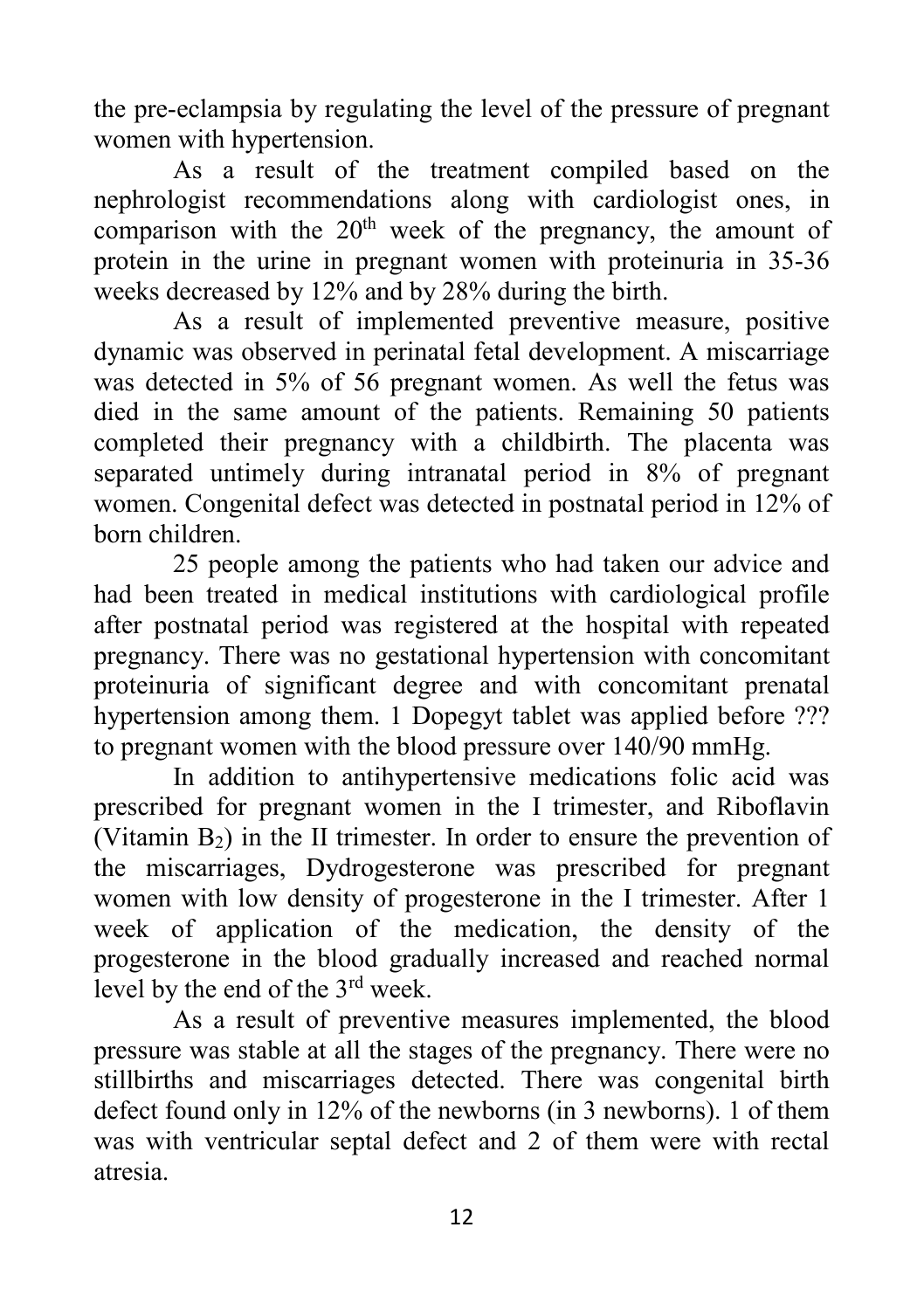As a result of our research, we decided that the reason of complicated course of the pregnancy was a decrease in the level of progesterone in the blood due to constantly high blood pressure.

In order to prevent fetal development with any defect in pregnant women with the hypertension, they are to be treated taking the advice of cardiologist, nephrologist and, if necessary, ophthalmologist along with the advices of obstetriciangynaecologist, and to stabilize their blood pressure. If there are stillbirth, habits or miscarriage in the anamnesis of pregnant woman it is necessary to determine the amount of the progesterone in her blood in the morning.

The heart defect was transferred inherently in 12 (60%) of 20 pregnant women with congenital heart defect. Induced abortion was implemented in 4 pregnant women (20%) due to the development of the heart defect. And 3 patients (15%) had a defect. 65% of pregnant women completed their pregnancy normally.

5 patients (25%) were treated before the next pregnancy and the pregnancy of all of them (100%) was without any defect.

15 pregnant women with chronic pulmonary disease was examined by pulmonologist, allergist and phthisiologist. Their recommendations were taken into consideration during the preparation of the pregnancy protocol. The consultation was repeated at the beginning of each trimester.

Based on the recommendations of allergist, agonist medications –  $\beta_2$ , sodium cromoglycate, symbicart were prescribed twice a day for 7 pregnant women with bronchial asthma.

Actovagin was applied for pregnant women with chronic pulmonary disease intramuscularly every other day within 7 days in each trimester. The aim was the elimination of hypoxia.

Among 4 patients with chronic bronchitis the pregnancy of 1 patient ended with the stillbirth, and pregnancy of 3 patients - with the birth of healthy child. The same was observed in 4 pregnant women with pulmonary tuberculosis.

The pregnancy of 1 patient among 7 pregnant women with bronchial asthma ended with the stillbirth, the pregnancy of 2 of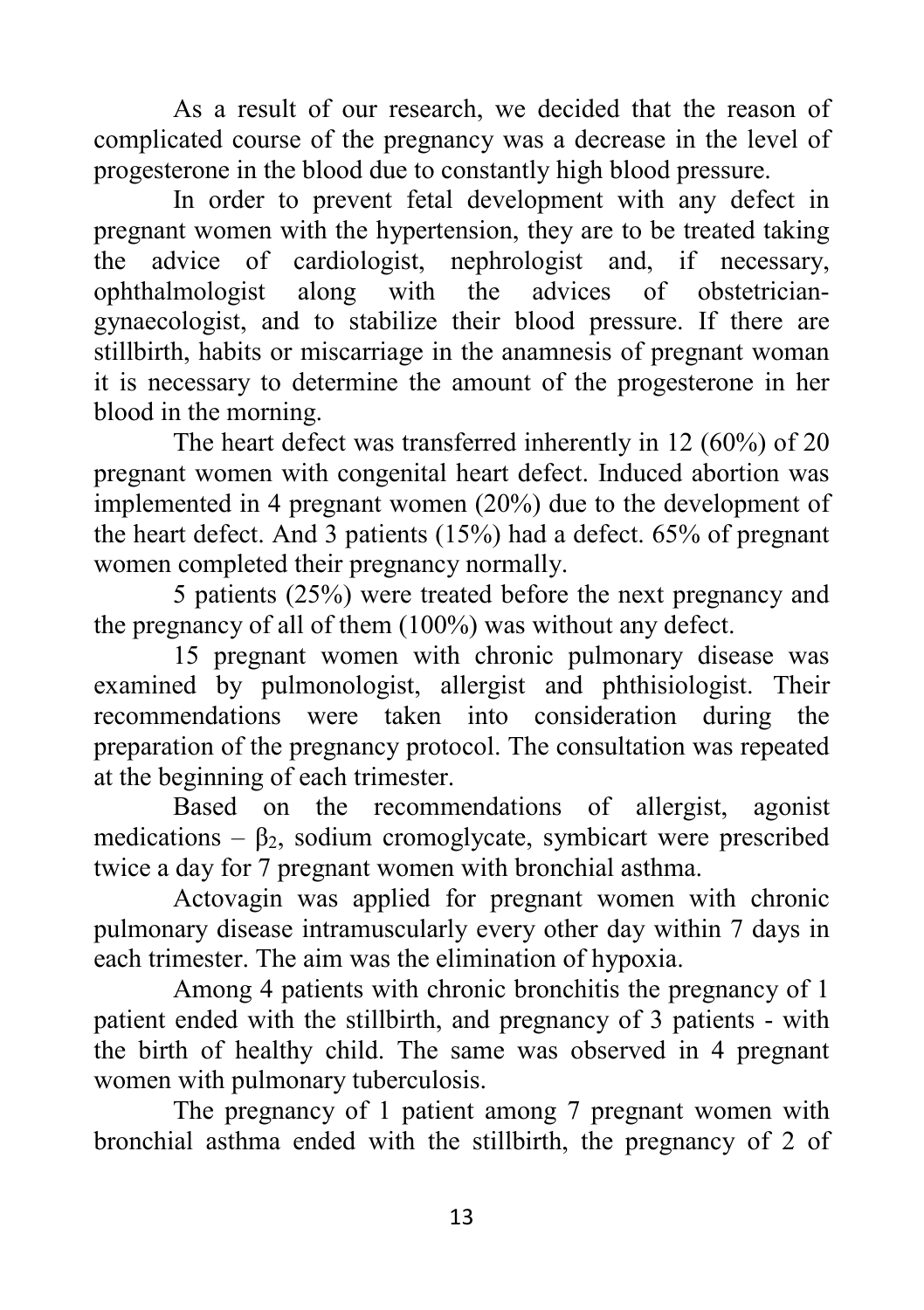them ended with instillation abortion. The result of the pregnancy of 4 patients was physiological birth.

Thus, perinatal fetal development was unsatisfactory in 50% of pregnant women with pulmonary tuberculosis and in 43% of pregnant women with bronchial asthma.

Among 54 pregnant women with digestive system diseases, 22 patients (41%) had chronic constipation, 13 patients (24%) irritable bowel syndrome, 9 patients (17%) - reflux esophagitis, 4 patients (7%) - peptic ulcer. After the consultation with the gastroenterologist, the medications were prescribed to pregnant women that did not have negative impact on the fetal development, as well corresponding diets were developed.

As a result of the measures taken, the fetus developed abnormally in 15 (28%) of 54 pregnant women with digestive system diseases. 32 patients among pregnant women who had taken our recommendations and had reasonably treated at a gastroenterologist after postnatal period applied to the hospital with repeated pregnancy. The number of the miscarriages among them decreased and included 9% of pregnant women (3 patients). There were no stillbirths observed. Spinal canal backwardness was detected during the ultrasonography and the pregnancy ended with instillation abortion only in 1 pregnant woman in the first week of the II trimester. The children from remaining 28 pregnant women were born without any defect. Thus, abnormal fetal development was observed after the treatment in 4 (12.5%) of 32 pregnant women.

There were gallbladder and biliary tract disease in 25 pregnant women examined by us. 10 (10%) of them were diagnosed with gallstone and 15 (60%) with chronic cholecystitis. In order to evaluate functional status of the liver during the pregnancy period, ultrasound was implemented and the density of AST, ALT, Alkaline phosphatase in the blood were determined at the beginning of each trimester.

The disease was worsened in 3 (20%) of 15 pregnant women diagnosed with the gallstone and the gallbladder was constrainedly removed by means of laparoscopic operation. In case with remaining pregnant women the disease development was regulated using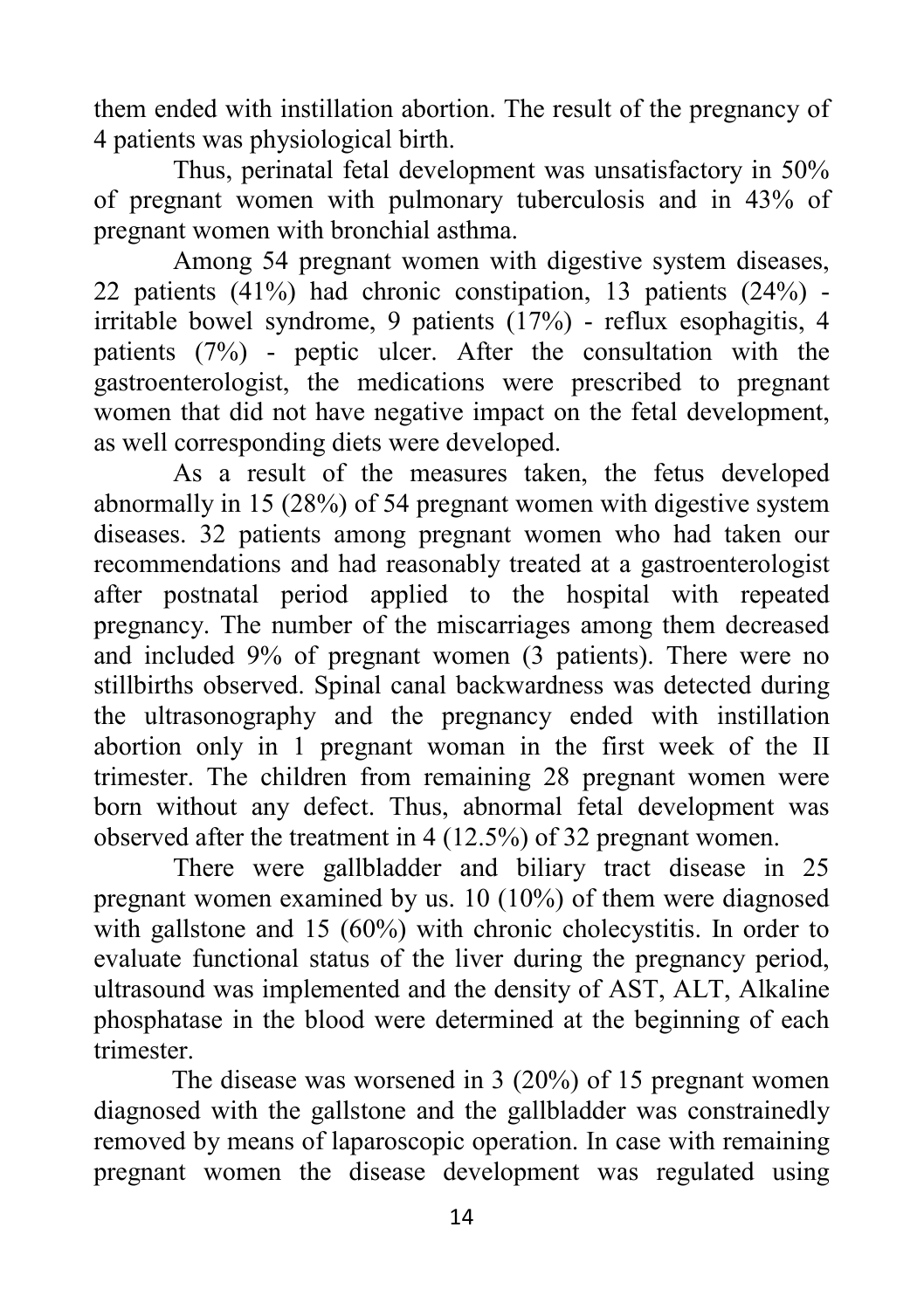phytotherapy and medications without negative impact on fetal development. The disease dynamic was evaluated based on the changes in the density of AST, ALT, Alkaline phosphatase enzymes, the amount of total bilirubin and cholesterol in the blood. The results obtained in the II trimester of the pregnancy confirm that the longer the term of pregnancy, the deeper the changes in the functional status of the liver.

The fetus was retarded in 4 (16%) of pregnant women and the pregnancy of 2 of them ended with the stillbirth. The weight of 2 newborns was below the standard. In addition, Botallo's duct remained open in 1 newborn, and another one was transferred to the children's surgery department being diagnosed with pyloric stenosis. Thus, intrauterine fetal development was abnormal in 6 (24%) of 25 pregnant women.

Based on our recommendations 17 patients was treated after postnatal period at hospital conditions by the gastroenterologists. They were taken under the control of the polyclinic; and the treatment was continued. 10 patients (59%) among them became pregnant 1-3 years after the treatment and was repeatedly registered as pregnant women. Since the first days of the pregnancy, heptral was prescribed on special scheme to pregnant women in order to eliminate the spasm arisen in gallbladder and biliary tract, as well, to strengthen antioxidant protection system of the mothers. The liver biomarkers in the blood were determined, thus its functional status was kept under control. We found that reasonable treatment of the disease before the pregnancy, as well prevention of the stagnation able to be arisen in hepatobiliary system within the pregnancy period provided normal perinatal fetal development. Thus, the pregnancy was resulted in the stillbirth only in 1 (10%) of 10 pregnant women.

20 patients among pregnant women were diagnosed with the hepatitis of non-infectious origin. 5 (25%) of them had hepatitis of alcohol, 8 (40%) - of medication and 7 (35%) - of alimentary origin. In order to control the liver functioning, corresponding markers were determined in the blood at the beginning of each trimester. Heptral was prescribed to pregnant women starting from the I trimester. As a result of the effect of heptral, total bilirubin level and density of the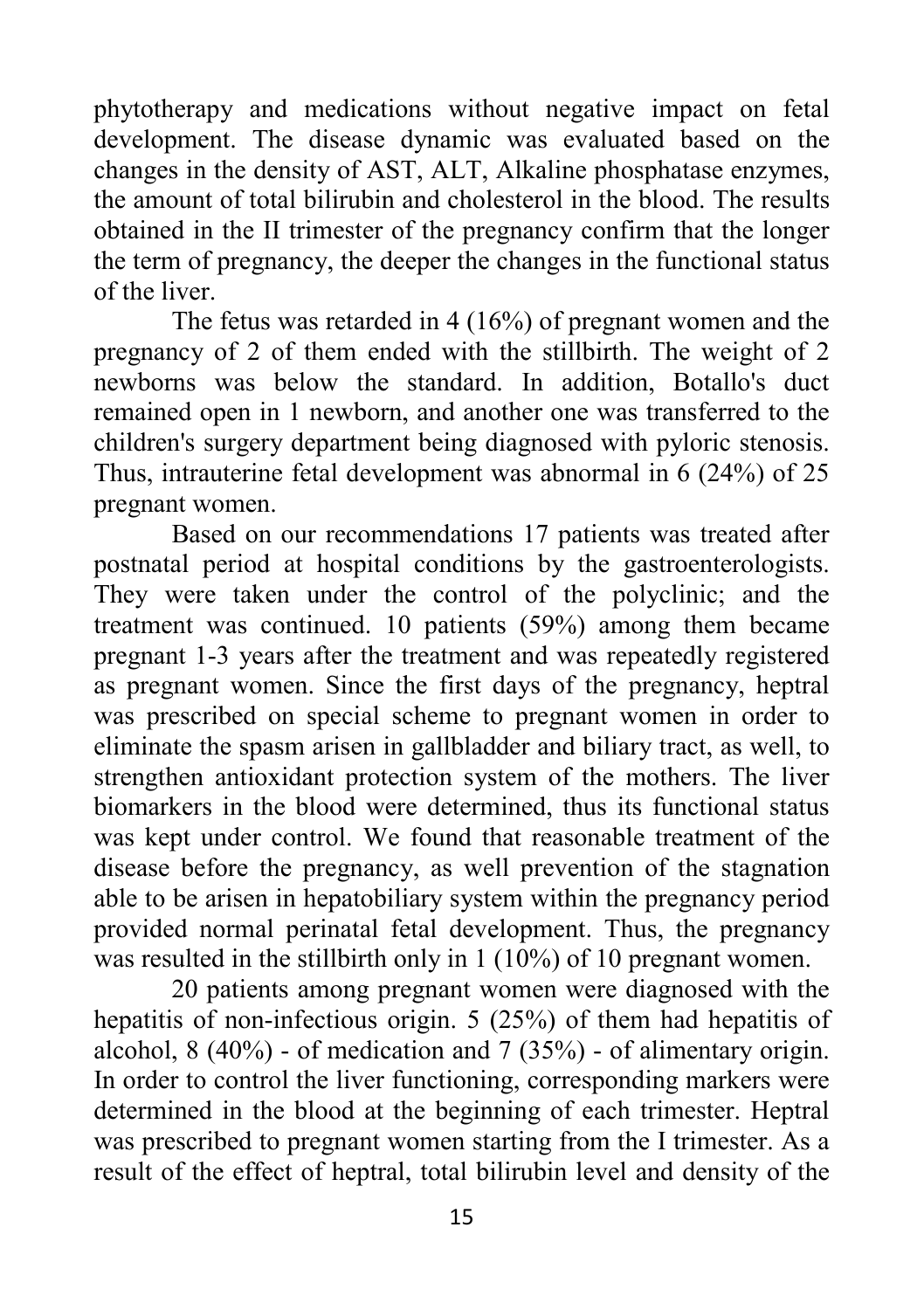enzymes in the blood started to decrease starting from the end of the I trimester, however their level had still been higher than the

standard.<br>Despite the treatment implemented, perinatal fetal development was inadequate in 80% of pregnant women with hepatitis of alcohol origin, 37,5% of pregnant women with hepatitis of medication origin and 29% of those with hepatitis of alimentary origin.

11 patients repeatedly became pregnant after reasonable treatment at the hepatologist based on our recommendation. 7 of them made recovery, the density of the liver markers was higher than the standard only in 4 pregnant women with the hepatitis of alcohol origin.

After registered pregnant women took heptral the density of the biomarkers in the blood tended towards normalize by the end of the I trimester. Average density of AST, ALT and Alkaline phosphatase decreased by 16%, 11% and 7% respectively, and total bilirubin level - by 15%. This positive dynamic also had positive effect on the course of the pregnancy. The pregnancy complicated only in 3 of them (27%). There was the miscarriage in 1 pregnant woman (9%) and the stillbirth in 2 patients (18%).

55 pregnant women was diagnosed with diabetes. 30 of them  $(55%)$  was diagnosed with type 2 diabetes before the pregnancy. They were registered at corresponding clinic and treated. The diabetes was determined during the registration related to the pregnancy in 25 patients (45%). They were diagnosed with gestational diabetes. Based on the fact that the diabetes had different complications, we examined pregnant women together with endocrinologist, nephrologist, hepatologist and angiologist. Pregnant women were repeatedly examined by the commission once a month based on especially drawn up schedule. In addition, the levels of sugar, cholesterol, triglycerides, high-density lipids and creatinine in the blood were determined at the beginning of each trimester.

Sugar level increased by 61%, total cholesterol level - by 41.5%, triglycerides level - by 57%, creatinine level - by 36.5% and high-density lipids level decreased by 11% in comparison with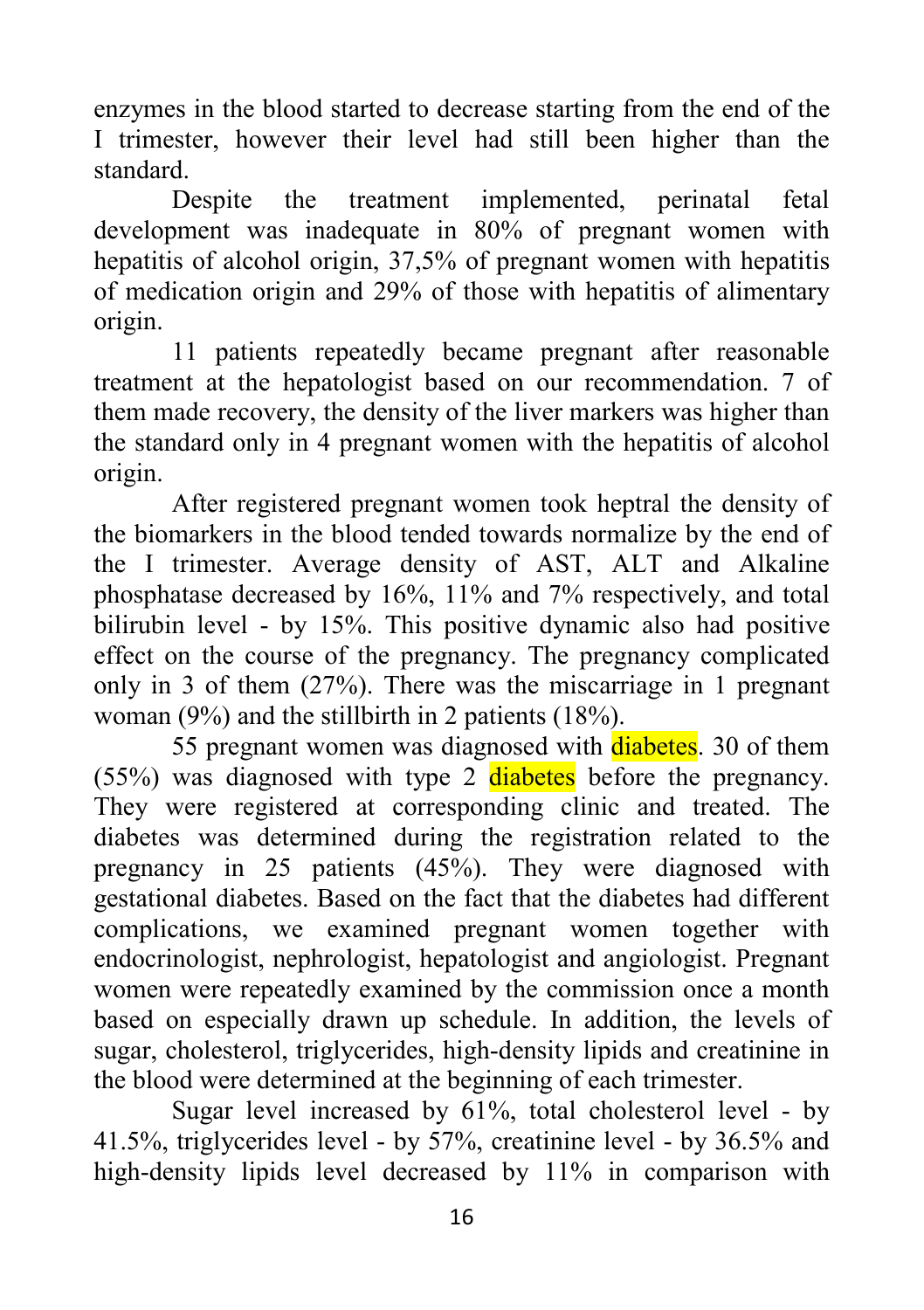standard in 28 pregnant women in the first weeks of the I trimester. In order to regulate increased blood sugar level 8 pregnant women used diabeton, 10 pregnant women - glikovash, 7 pregnant women simple amaril-2. And 3 pregnant women used different diets. However, based on the methods, compiled by us in my presence at the Research Institute of Obstetrician and Gynaecology in 2010 (A.Sh. Shahpalangov et al., 2010, Health № 1, p. 174-176), starting from 2011 we prescribed 2 metformin tablets during the day (day and night) to 19 pregnant women in order to decrease increased blood level. Main reason of prescribing metformin was the fact that along with the blood sugar level it regulated the triglycerides and sexual hormones imbalance.

14 patients among pregnant women with the diabetes used different medications for the treatment of the diabetes. It resulted in the miscarriage in 3 of them (21%) by the end of the I trimester. 2 of them did not come for the examination. The examination of 9 pregnant women demonstrated that the blood sugar level decreased by 15% and creatinine level - by 6%. However, there were no interesting changes in the lipid metabolism. It was determined that the risk of the miscarriage in pregnant women with the blood sugar level of more than 200 mg/l in the I trimester was higher. As a result of the research implemented, it was determined that, despite that simple amaril-2, glicovash and diabeton use decreased the blood sugar level to a certain degree, they were able to regulate neither sugar level, nor lipid metabolism.

19 pregnant women used metformin. When registering, in comparison with the standard, their blood sugar level was higher by 75%, total cholesterol level - by 41.5%, triglycerides level - by 57%, creatinine level - by 36.5%. And the level of high-density lipids decreased by 11%. After Metformin application (at the end of the I trimester) the blood sugar level decreased by 10%, total cholesterol level - by 6%, triglycerides level - by 4%, creatinine level - by 2%. And the level of high-density lipids increased by 1%.

Mentioned positive dynamic also had the impact on the course of the pregnancy. The miscarriage cases in pregnant women who used metformin in the I trimester was registered only in 5%.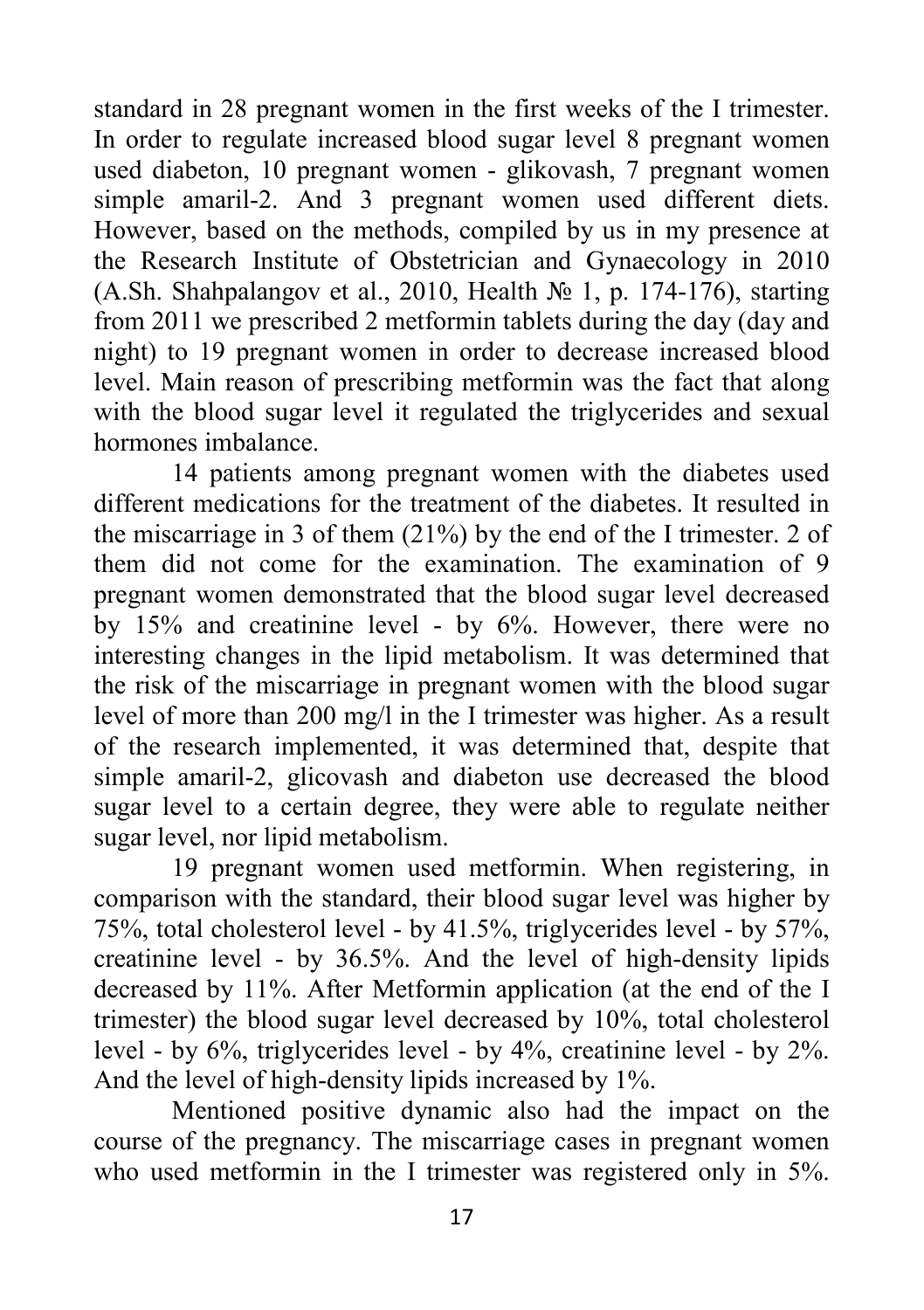This dynamic became more intensive at the end of the II trimester. The level of lipid metabolism markers and sugar in the blood was closer to the standard. Respectively, the miscarriage was registered in the II trimester in 7% of pregnant women (1 patient).

The level of the lipid metabolism markers in the blood of pregnant women with gestational diabetes was normal, so only the blood sugar level was checked. It was determined that when registering, in comparison with the standard, average blood sugar level was higher by 47,5%, at the end of the I trimester this value was higher by 51%, at the end of the II trimester - by 38%, and in the III - by 21%. Vice-versa, there was the miscarriage in 1 pregnant woman (4.5%) in the II trimester. As well there was the stillbirth in 1 pregnant woman. The stillbirth case was observed in another one pregnant woman in the III trimester.

It should be noted that miscarriage or stillbirth were observed in pregnant women with the blood sugar level more than 200 mg/dl. Therefore, we consider that an increase in the blood sugar level is the test of prognostic importance, so if it increases above 200 mg/dl, it become a risk factor not only for the miscarriage, but also for the stillbirth.

Thus, intrauterine fetal development was abnormal in 19 (34.5%) of 55 pregnant women. The pregnancy of 4 of them (7%) was disrupted because of the defect detected during ultrasound examination, including separation of the head from the body (1 patient), separation of one of lower extremities from the body (1 patient), open thorax (1 patient) and abdominal cavity situated outside in form of the bubble (1 patient). Besides, there was the miscarriage in 6 (11%) and the stillbirth in 5 pregnant women (9%).

Remaining 40 pregnant women (73%) complete their pregnancy with a childbirth. 4 of them (10%) was born with congenital defect. 1 of those born with the defect had acromegaly, another one - ureter atresia, 2 - patent ductus arteriosus.

After the pregnancy had been ended, we submitted to those who wanted to repeatedly become pregnant the recommendation sheet drawn up together with the endocrinologist and sent them to endocrinological clinic situated at their residence address. The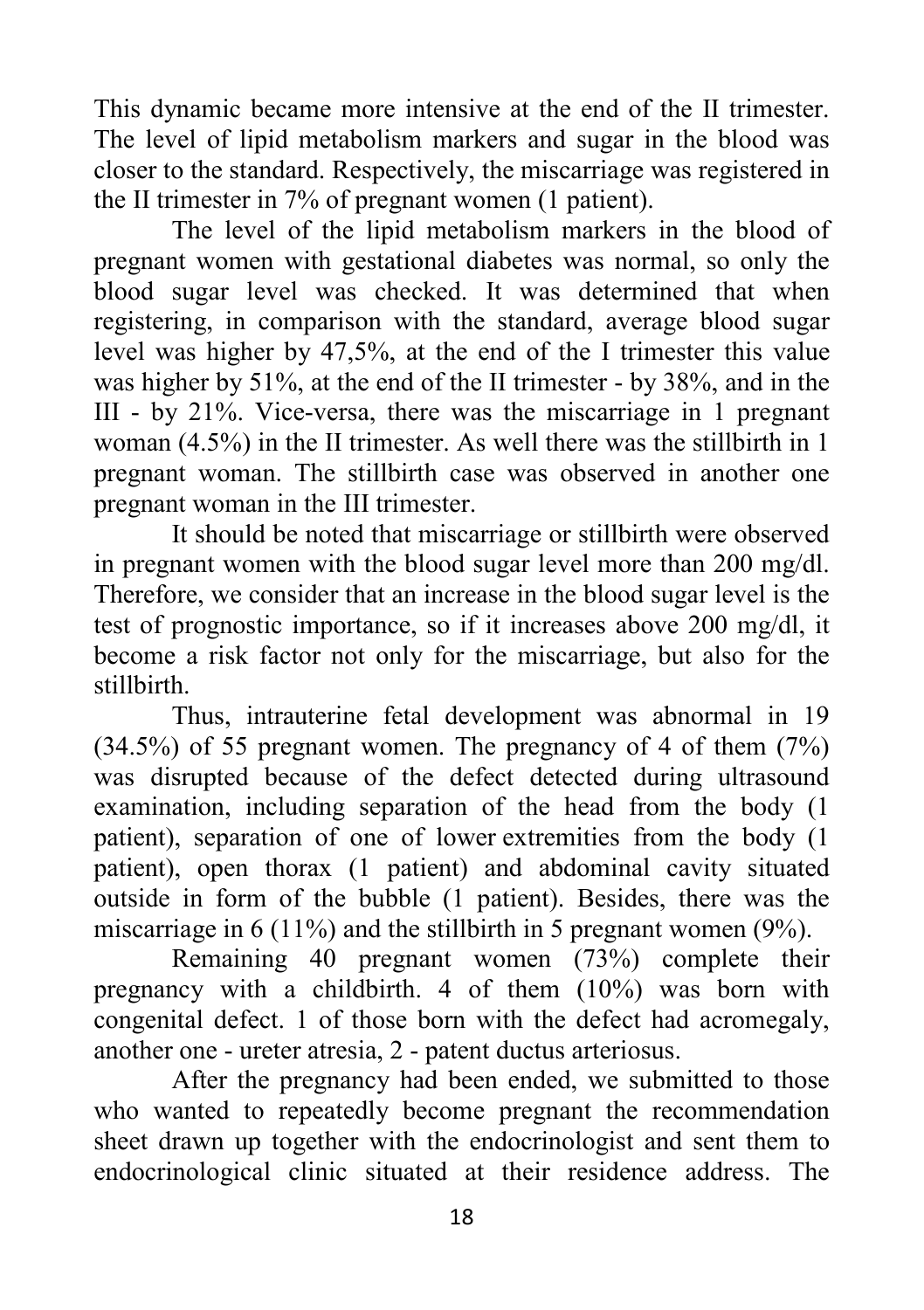purpose of the submission of the recommendation sheet was the informing the patients about their lifestyles, food, medications use, the complications able to be arisen during the pregnancy related to mother and fetus.

25 (45%) among 55 pregnant women repeatedly became pregnant 1-5 years after the treatment based on the recommendation sheet. Together with the endocrinologist and based on the recommendation of Dedov I.I., Burmakulova F.F., published in 2015, we suspended the application by pregnant women of peroral medications for the treatment of the diabetes, regardless of the type of the diabetes, and preferred the insulin therapy. We prescribed 0.86 unit/kg of insulin in the I trimester,  $1.2 \text{ unit/kg}$  - in the II trimester and 1.2 unit-kg - in the III trimester. As a result, we managed to significantly reduce the blood sugar level. Thus, the blood sugar level decreased approximately to the standard in the I trimester (schedule 1).

#### Schedule 1.

| No | Statistical | The I trimester | The II          | The III         |
|----|-------------|-----------------|-----------------|-----------------|
|    | value       | mcmol/1         | trimester       | trimester       |
|    |             |                 | mcmol/l         | $m$ cmol/1      |
|    | $M \pm m$   | $6.86 \pm 0.13$ | $6.61 \pm 0.13$ | $6.26 \pm 0.10$ |
|    |             | >0.05           | >0.05           |                 |

Average blood sugar level in pregnant women with the diabetes who used insulin.

Reducing the blood sugar level using insulin also had positive effect on the course of the pregnancy.

In comparison with the patients who had not used insulin, the amount of the miscarriages sharply decreased from 11% to 4%. 2 of the newborns (9%) had congenital defects (hydrocephalus and cleft lip). Thanks to the insulin use the pregnancy was abnormal only in 4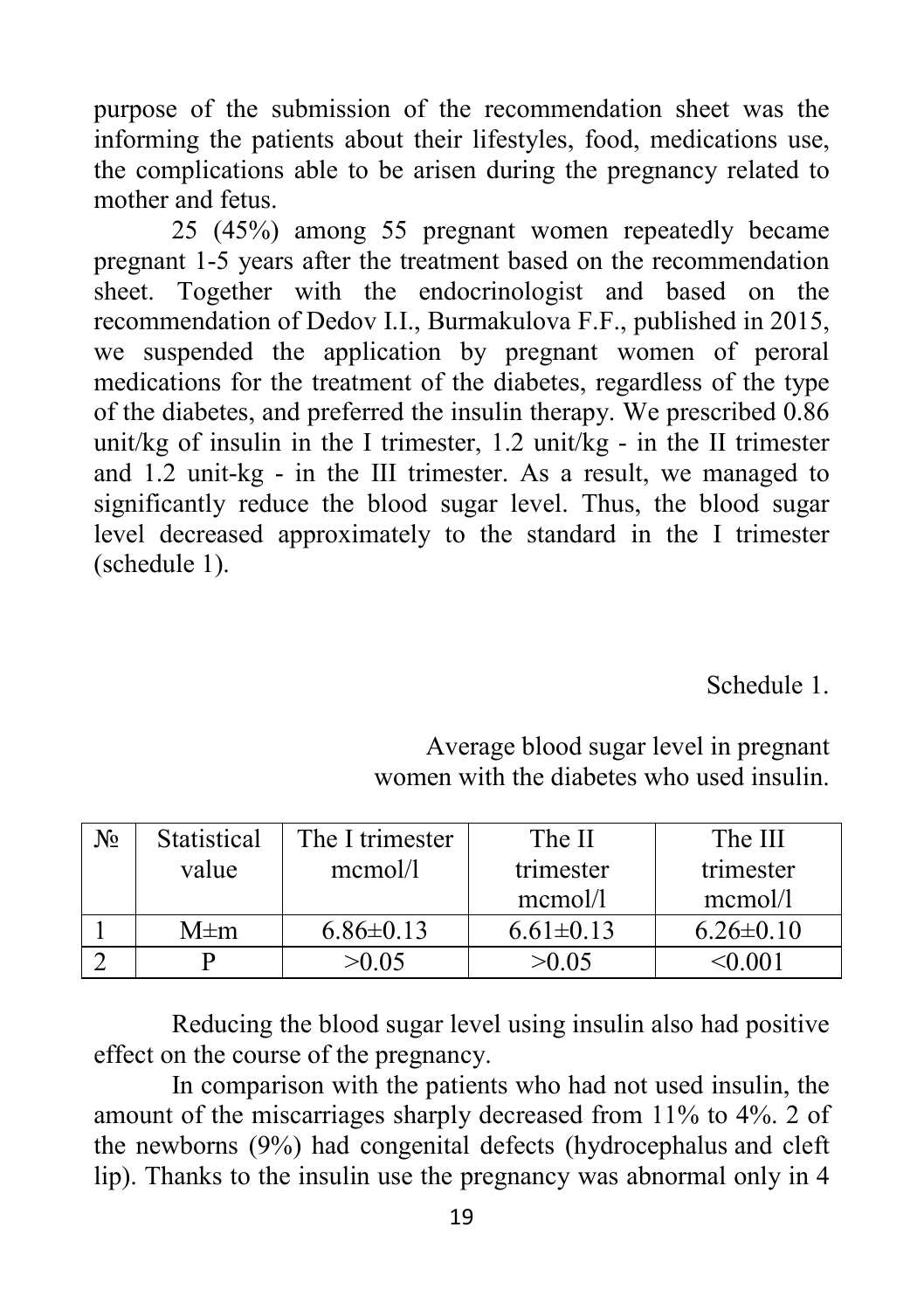(16%) of 25 pregnant women. Despite the insulin use, the blood sugar level reached the value of 8.0 mcmol/l in 2 pregnant women. There was the miscarriage in one of them and the stillbirth in another one. Thus, our research once again proved that the diabetes is a risk factor for complicated course of the pregnancy.

Therefore, we recommend to take pregnant women with the diabetes under strict control, to prescribe metformin to the patients, taking into consideration the blood sugar level during the pregnancy and to use the insulin only in severe cases.

41 patients among those who had been under our observation were diagnosed with the thyroid diseases. As soon as pregnant women were registered, the endocrinologist examination was organized and a protocol was drawn up on the course of the pregnancy taking into consideration the recommendations of the endocrinologist. Ultrasound was implemented and the density of TSH, free  $T_3$  and  $T_4$  hormones in the blood was determined. It was determined that there was hyperthyroidism in 15 (37%) of 41 pregnant women and hypothyroidism in 26 patients (63%) among the same number of pregnant women.

First of all, in order to balance the iodine deficiency of pregnant women, we decided to give them during the day iodised salt in amount of 150 mkg per day and 200 mkg potassium iodide preparation for oral use once per day. Besides, we prescribed 2 tablets (300-400 mg) of propilmiokarsil 3-4 times per day and 30-40 mg of timazol 3 hours after it for the first 3 months of the pregnancy. The use of these preparations in accordance with this scheme was continued till the thyroid hormones reached standard level.

200 mkg potassium iodide once per day was prescribed for the first days of the pregnancy to 26 pregnant women with the hypothyroidism.

At endocrinological clinic where they had been registered, they used 300-400 mg of propiltiourasil during the day (2 tablets 3-4 times per day) 3 months before the pregnancy, and 30-40 mg timazol during the day 3 months after the pregnancy. Prescribed treatment kept impaired function of the thyroid in the condition compensated to a certain degree till the end of the pregnancy. However, intrauterine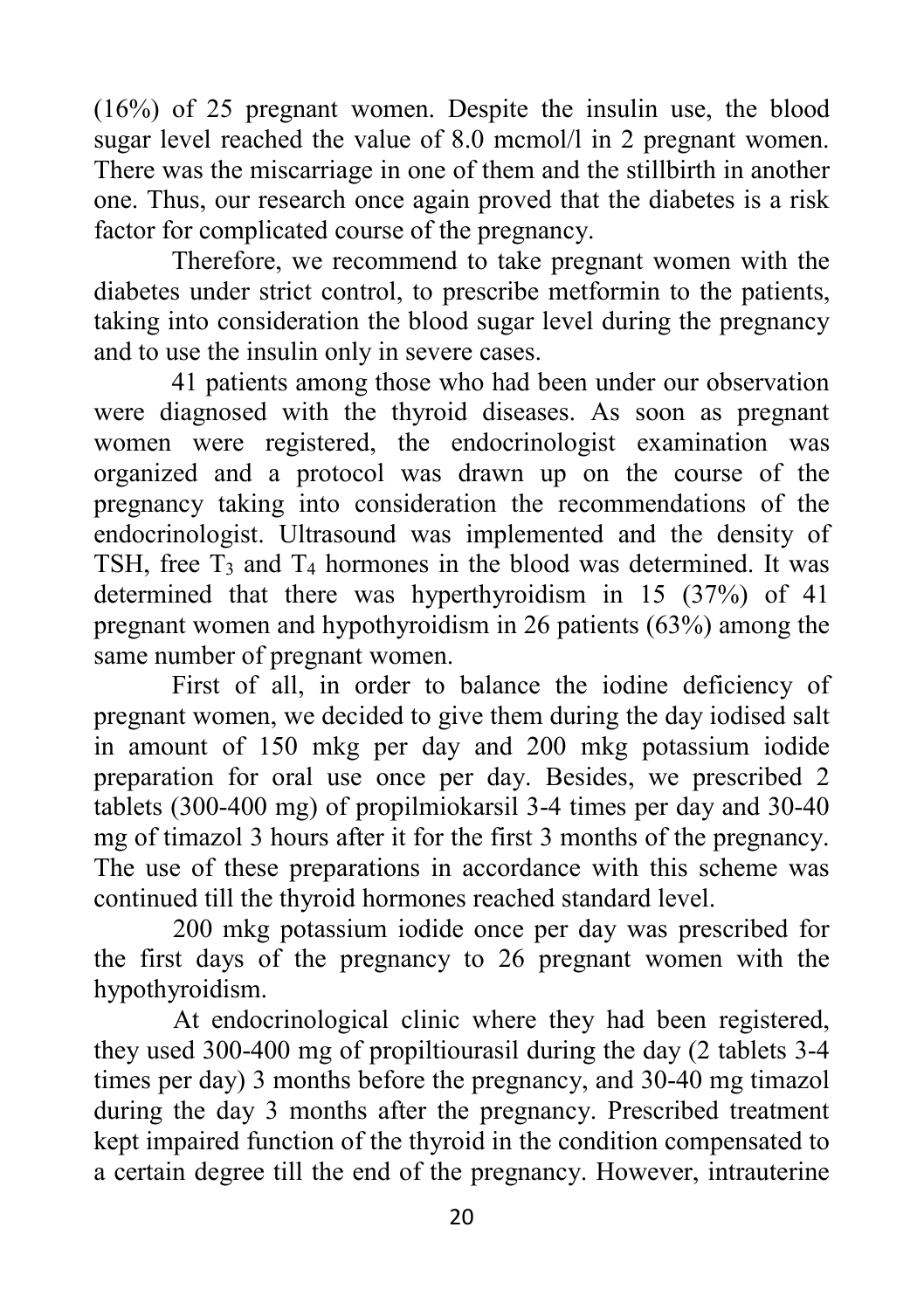fetal development was abnormal in 42% of pregnant women (11 patients). In perinatal period the pregnancy was disrupted in form of the miscarriage in 4 (36%) and in form of the stillbirth in 2 pregnant women (18%). Instillation abortion was implemented in 1 patient (9%) because the head of the fetus was separated from the body.

In internatal period the birth activity was poor in 2 pregnant women (18%). There was uterine atonya after the birth in 1 patient  $(9\%)$ .

And there was hydrocephalus in postnatal period in 1 newborn (9%).

And 15 pregnant women had the hyperthyroidism. 200 mkg potassium iodide during the day was prescribed to them. And in cases when the sizes of the thyroid were not reduced, 50-100 mkg Ltrioksin were prescribed to them 30 minutes before the breakfast. As a result, the density of TSH hormone increased to average limit.

The results of our clinic observations demonstrated that replacement therapy of impaired function of the thyroid to pregnant women with the hyperthyroidism with the eliminating the iodine deficiency of the body occurred starting from the first days of the pregnancy kept the density of the thyroid hormones within certain limit. As a result, negative impact of the thyroid dysfunction on fetal development was partially eliminated, so the pregnancy in 10 (67%) of 15 pregnant women ended with physiological birth. Botallo's duct remained open in 1 of them.

The pregnancy in pregnant women with the hyperthyroidism was complicated. The complication in 6 (40%) of 15 pregnant women occurred in perinatal period. There was the miscarriage in 2 pregnant women, monstrous fetus in other 2 patients and the stillbirth in 1 patient.

Thus, perinatal development of 29 (71%) of 41 patients under our observation was complicated. When discharging from the hospital they were recommended to register at endocrinological clinic and undergo treatment for a long time before repeatedly become pregnant. Based on this recommendation, the strumectomy operation was implemented in 6 (40%) of 15 patients with the hyperthyroidism, because they had had thyroid nodule. After the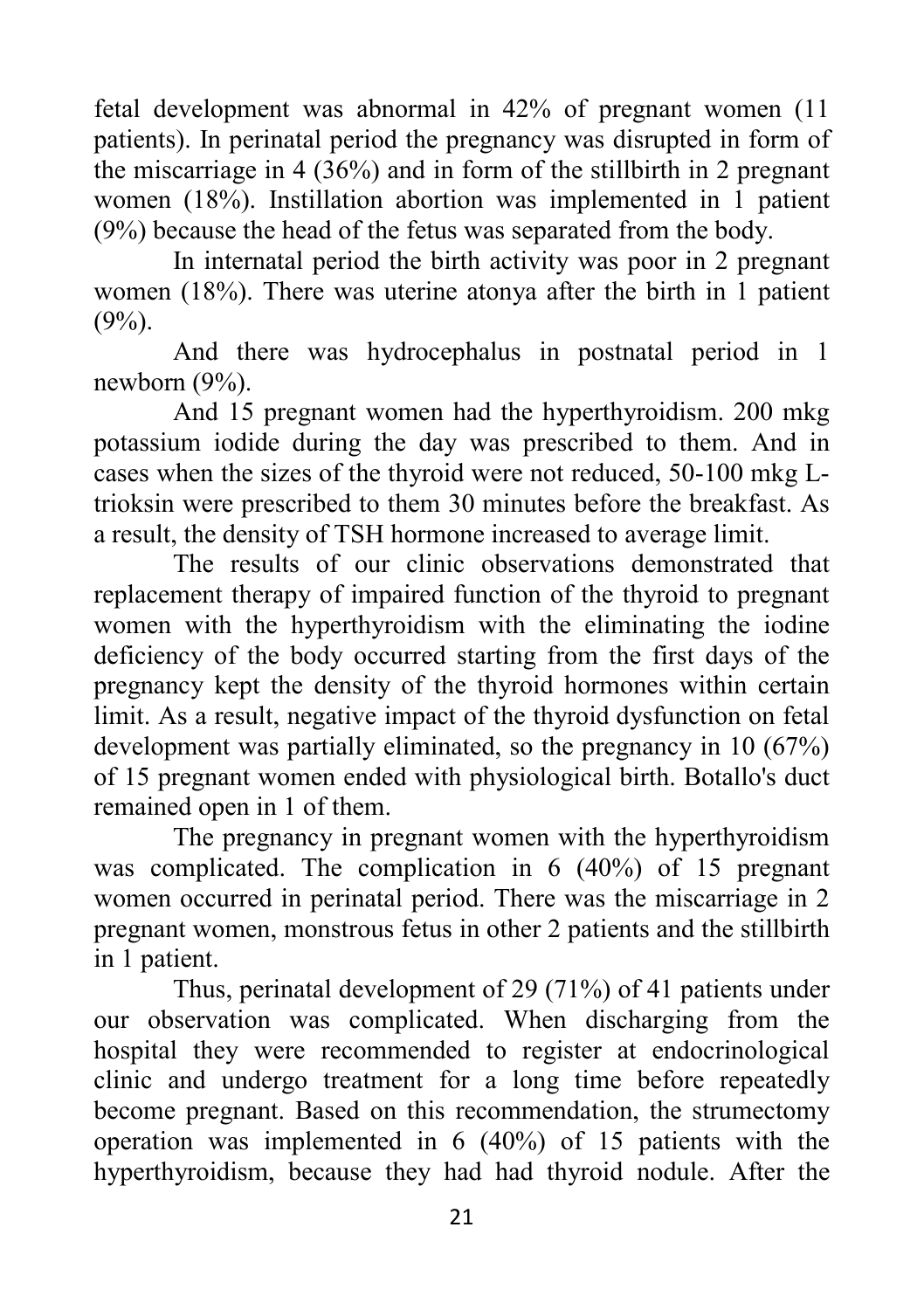operation they stayed registered at the clinic and the replacement therapy was implemented. They were registered with the pregnancy 2-5 years after surgical operation. Their density of TSH was within normal limits, density of  $T_3$  increased by 3% and density of  $T_4$  - by 7% in comparison with normal limit. The thyroid hormones were within normal limits also during the pregnancy. As a result, intrauterine fetal development was abnormal in 2 (33%) of 6 patients, and the pregnancy ended with physiological birth in 4 patients  $(67\%)$ .

Thus, the results of our scientific research demonstrate that the complications that is occur in the course of the pregnancy are caused by an imbalance of thyroid hormones; and the regulation of an imbalance of thyroid hormones during the pregnancy is faced with a number of the difficulties. Therefore, we consider that in case of the thyroid disease, it is necessary to implement the replacement therapy that compensates impaired function of the gland, to eliminate the iodine deficiency and to control the level of the thyroid hormones during the pregnancy before planning the pregnancy.

In order to solve this matter, the strumectomy operation was implemented in 6 patients (40%), because they had had thyroid nodule. After surgical operation they stayed registered at the clinic and the replacement therapy was implemented within this period.

14 pregnant women was received with the kidney diseases. 2 of them (14%) had polycystic kidney disease, 5 (36%) pyelonephritis, 7 (50%) - chronic kidney failure.

When registering pregnant women, blood creatinine level increased by 213%, urea level - by 74%, residual nitrogen level - by 130% and urine protein level - by 198%. The treatment plan was drawn up together with the nephrologist. As a result of the treatment implemented, in comparison with the first days of the pregnancy, blood creatinine level decreased by 13%, urea level - by 10% at the end of the III trimester. And residual nitrogen level continued to increase.

In comparison with the first days of the pregnancy, total protein level in urine decreased by 44%. Despite positive changes obtained, the pregnancy results were unsatisfactory. There was the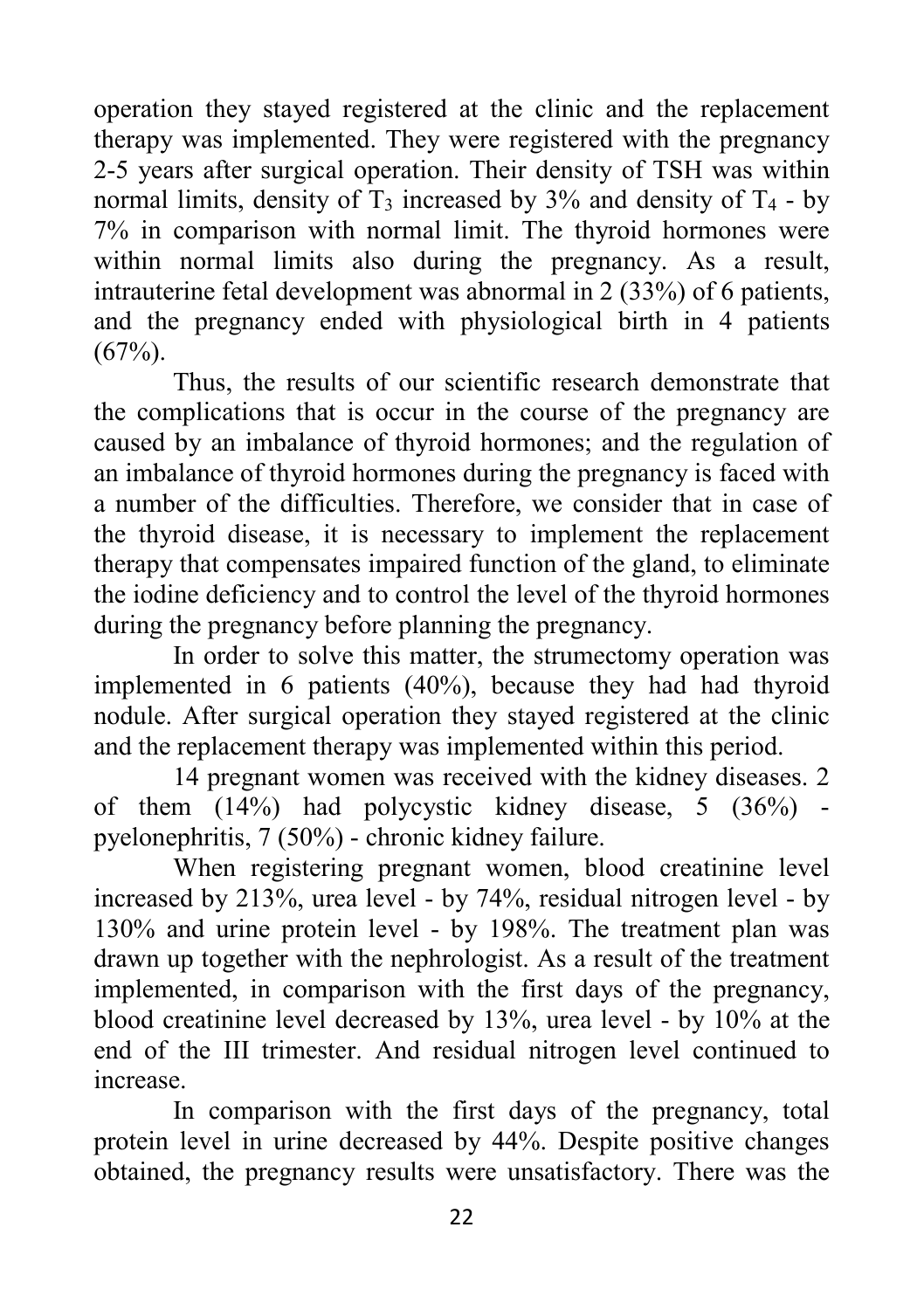miscarriage in 6 patients (43%) and the stillbirth in 1 patient (7%). 1 newborn (14%) was lightweight, 2 newborns (28%) were born with hydrocephalus and 1 newborn (14%) - with hypoxia.

Thus, intrauterine fetal development was abnormal in 11 (79%) of 14 pregnant women with the kidney pathology.

There were no pregnant women with the kidney pathology, applied to us in order to be registered with repeated pregnancy.

18 pregnant women was diagnosed with alcoholic psychosis. They were registered at the clinic at their residence address and treated under the control of the psychiatrist. This treatment continued during their pregnancy. It became necessary to prescribe the antidepressant in 12 patients (78%) among pregnant women. Also, it was sufficient to prescribe weak sedative medications to 6 pregnant women (22%). Perinatal fetal development was complicated in 10 patients (83%) among pregnant women who had used psychotropic medications. Their pregnancy was disrupted as a result of miscarriage in 4 of them, stillbirth in 1 of them and monstrous fetus in another one. Each of the newborns (6 newborns) had, respectively, hydrocephalus, tetralogy of Fallot, urethral obliteration, increased intracranial pressure.

The pregnancy was disrupted in 2 of 6 pregnant women who had not used psychotropic medications. The reason of this in one of them was the miscarriage, in another one - the stillbirth. The auricle of 1 of 4 newborns was lower than usual position, and distal phalange of the  $5<sup>th</sup>$  finger of right hand was subject to the displasy in another one.

Thus, perinatal fetal development was abnormal even in of 67% of 6 pregnant women who had not used psychotropic medications. In common, the pregnancy was complicated in 78% of pregnant women with alcoholic psychosis.

When analysing the impact of extragenital diseases on the course of the pregnancy it was determined that extragenital diseases listed by us are a risk factor for the miscarriage. The highest risk factors among these diseases are kidney pathology and alcoholic psychosis.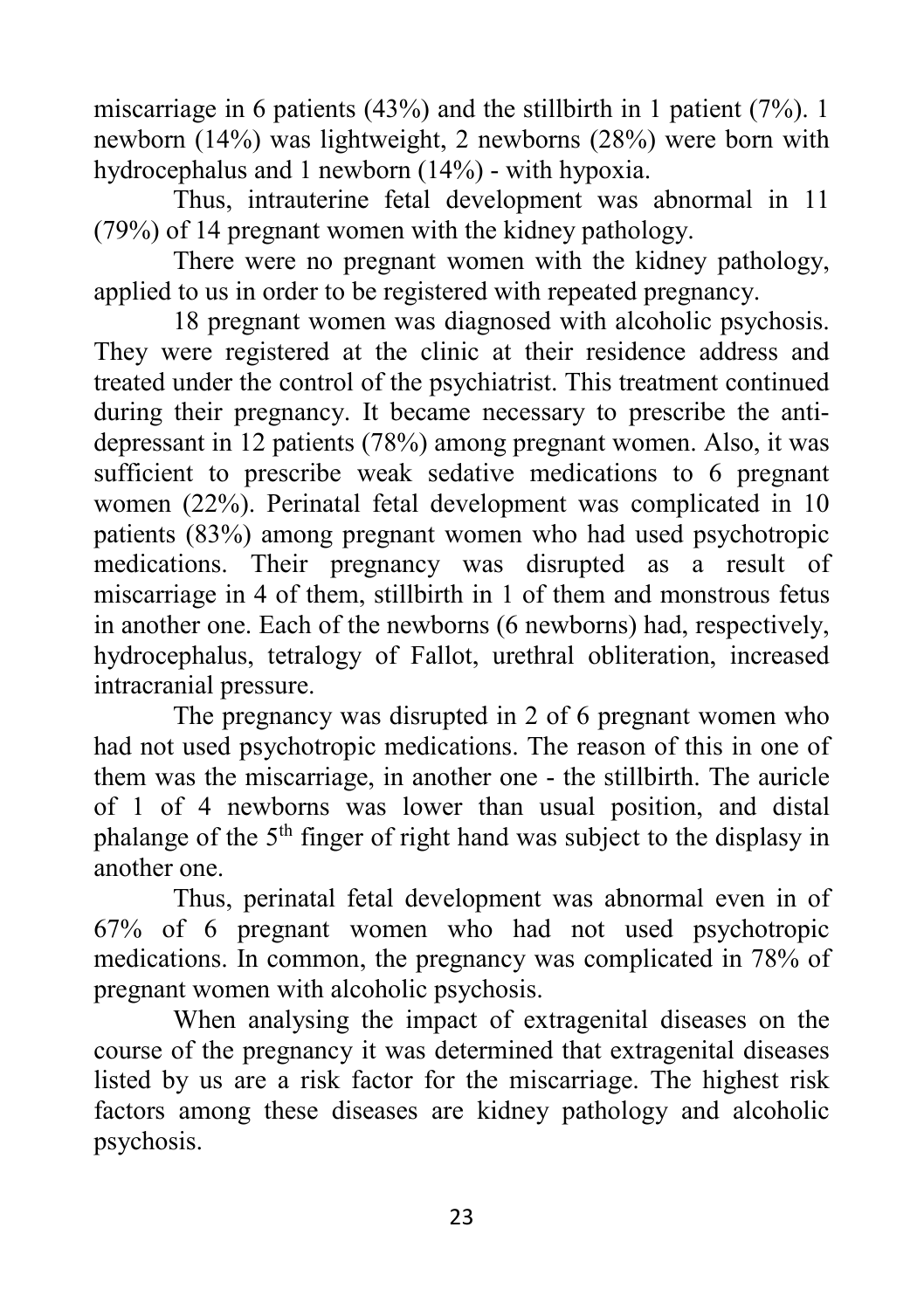And the stillbirths are typical for pregnant women with heart defect and gastrointestinal system diseases. Thyroid diseases, heart defect, hepatitis of alimentary origin and pulmonary diseases are high risk factors for monstrous fetus.

Another one factor preventing the course of the pregnancy is the hepatitis of viral origin. The fact that this disease is widely spread among the women of reproductive age makes it the priority matter also for the obstetrician- gynaecologists. Since such questions as "Will the pregnancy in the patients with the hepatitis of viral origin be the successful or unsuccessful?", "Will the hepatitis of viral origin cause the contraindications related to the pregnancy?", "Will the delivery be performed in physiological way or using the caesarean section?" continue to be the discussion subject at scientific meetings of the obstetrician- gynaecologists. Therefore, we considered important to monitor the course of the pregnancy in the patients with the hepatitis of viral origin. In order to do it, the research covered 78 pregnant women. Hepatitis C was at the 1<sup>st</sup> place among pregnant women who took part in the research, Hepatitis B was at the 2<sup>nd</sup> place and Hepatitis A - at the  $3<sup>rd</sup>$  place. Usually, the pregnancy of pregnant women with the hepatitis of viral origin is unsuccessful. On the one hand, main reason of this is the contraindication related to antiviral therapy during the pregnancy, on the other hand - absence of specific prevention in prenatal period.

When registering, all of 78 pregnant women were consulted with hepatologist and virologist. The pregnancy management protocol was drawn up after unanimous decision had been adopted.

In order to improve the liver functions during the pregnancy, heptral was used as the base medication. Heptral was prescribed for use twice per day (800 mg) in form of the tablet. When the liver tests sharply increased, 400 mg heptral was injected intravenously during the day. In order to maintain obtained results after the medication was applied during 2 weeks, heptral was used within 10 days in the dosage of 1 tablet per day.

8 patients (11%) among pregnant women were registered being diagnosed with hepatitis A virus. Before heptral was prescribed, in comparison with normal limits, the density of AST in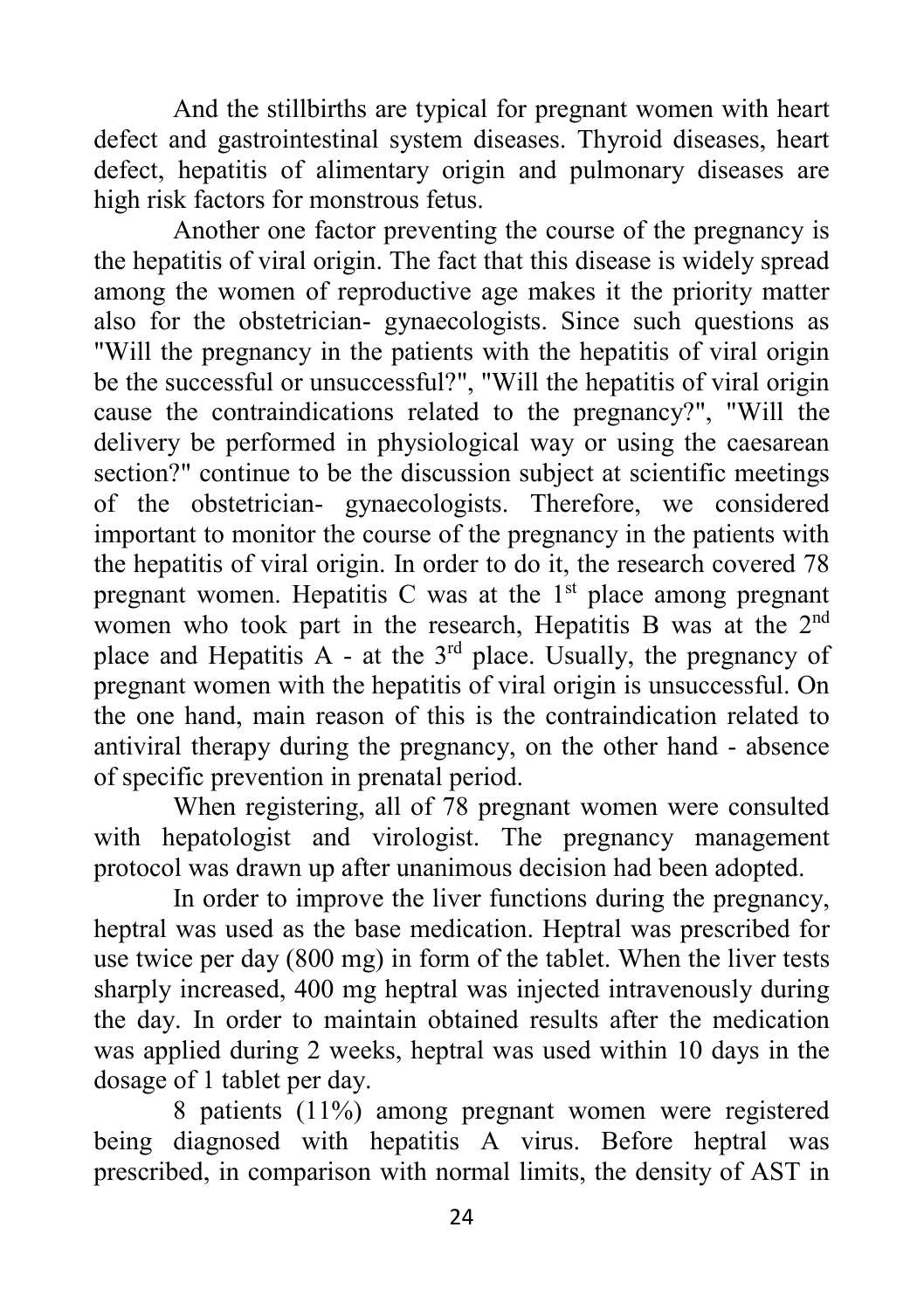the blood increased by 272%, the density of ALT - by 294% and the density of Alkaline phosphatase - by 41%. Total bilirubin level characterizing toxic status of the liver increased by 111%. As a result of the effect of heptral, the density of the liver bioassays in the blood decreased proportionally during the pregnancy.

The course of the pregnancy became more moderate in connection with positive changes in the liver function as a result of the effect of heptral. There was miscarriage in 1 (12,5%) of 8 pregnant women, the newborns of 2 of them (25%) were lightweight, Botallo's duct of the newborn of 1 patient (12,5%) remained open. Thus, the pregnancy of 50% of all the pregnant women, infected with the Hepatitis A virus, was complicated.

19 patients among pregnant women, who took part in the research, were infected with the Hepatitis B virus. Before heptral was applied, the density of the enzymes in their blood was, respectively, 323%, 334% and 71% more than normal limit. And total bilirubin level was 167% more than normal limit. As we can see hereof, in comparison with A virus, B virus caused deeper functional changes in the liver. As a result of heptral use during the last week of the I trimester, the level of the markers reflecting functional status of the liver bioassays tended towards the decrease, and got more significant form at the end of the II trimester. Density of AST in the blood decreased by 15%, density of ALT - by 9%, density of Alkaline phosphatase - by 8%.

Despite the regulation of functional status of the liver as much as possible, there was no positive result obtained during the pregnancy.

There was stillbirth in 2 pregnant women (10,5%), monstrous fetus in 1 pregnant woman (5%) and miscarriage in 1 pregnant woman (5%). Hepatitis B virus was detected in all the newborns (100%). In addition, rectal atresia was detected in 3 (20%), esophageal atresia in 2, ventricular septal defect in 2 (13%) of them.

Thus, fetal development was with the defects in 11 patients (58%) among pregnant women infected with B virus.

23 patients among pregnant women were infected with the Hepatitis C virus. When registering density of AST in their blood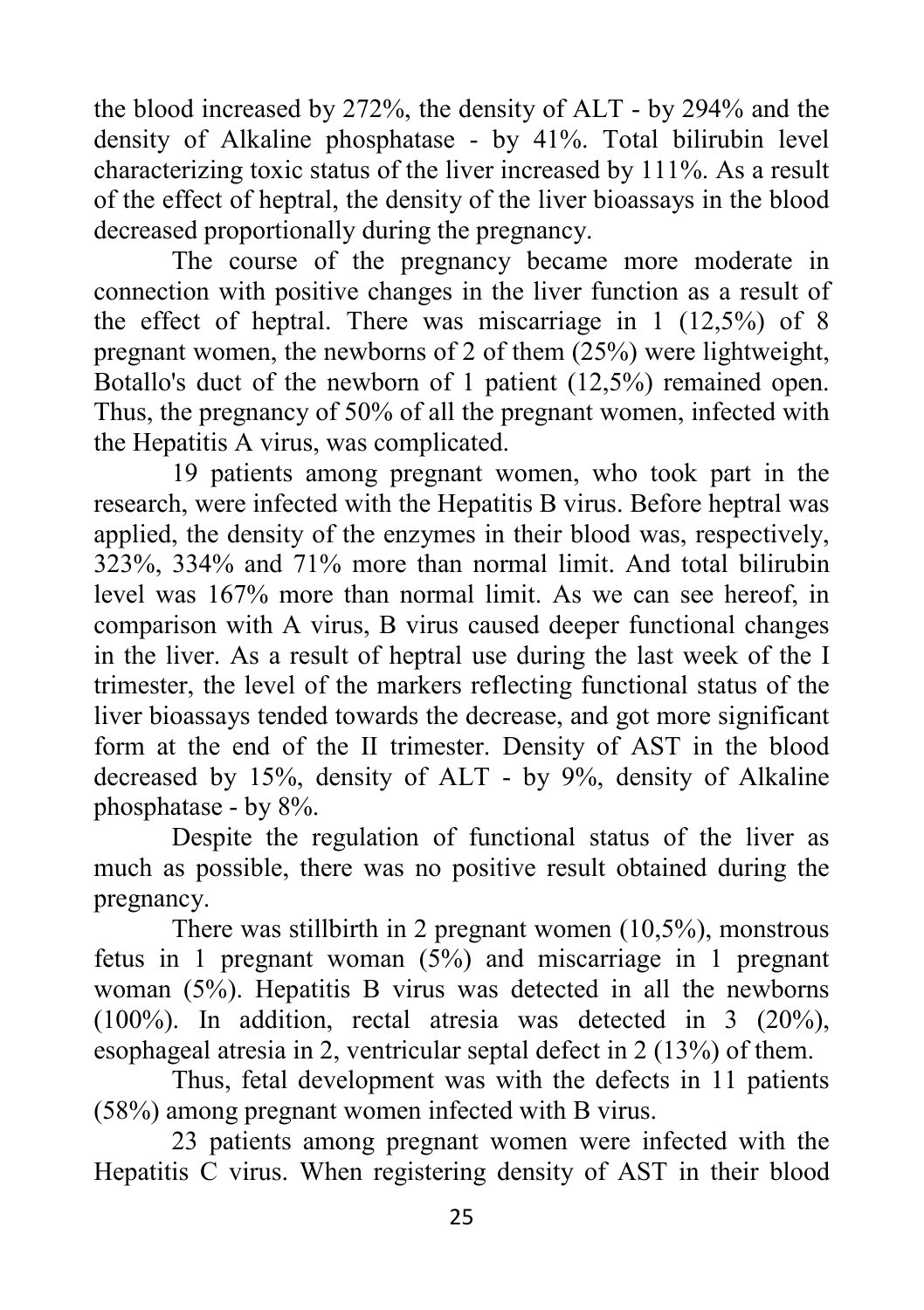was 376%, density of ALT - 344%, density of Alkaline phosphatase - 76% and total bilirubin level - 219% more than normal limits. After heptral was applied (at the end of the II trimester), in comparison with the level measured before heptral was prescribed, density of AST in the blood decreased by 16%, density of ALT - by 13%, density of Alkaline phosphatase - by 8% and total bilirubin level - by 18%. Despite little positive dynamic in functional status of the liver, there were severe complications detected in pregnant women. There was stillbirth in 4 of them  $(17%)$  and miscarriage in 4 other ones. The pregnancy ended with instillation abortion in 2 pregnant women (9%) because of monstrous fetus. There was congenital defect detected in 3 newborns (23%). One of them had esophageal, another one - rectal, the third - auricular atresia.

Thus, perinatal fetal development was abnormal in 13 (56.5%) of pregnant women infected with the Hepatitis C virus.

20 patients among pregnant women who had been under our observation were infected with 2 virus types: Hepatitis A and B. When registering, in comparison with normal limits, density of AST in their blood increased by 331%, density of ALT - by 335%, density of Alkaline phosphatase - by 73% and total bilirubin level - by 181%.

Heptral use relatively improve functional status of the liver, so the density of the enzymes in the blood, reflecting it, tended towards the decrease. In comparison with the levels, measured before heptral application, the levels( $or$  density) of AST, ALT and Alkaline phosphatase at the end of the II trimester decreased by 12%, 6% and 5% and total bilirubin level - by 26%. Thus, heptral application prevented the aggravation of the abnormalities occurred in functional status of the liver in pregnant women with Hepatitis caused by both viruses (A and B). Despite this fact, the course of the pregnancy was as follows. There was stillbirth in 3 (15%) of 20 pregnant women and miscarriage in 3 of them. There was congenital defect detected in 4 newborns (cleft lip, cleft palate, etralogy of Fallot, open Botallo's duct).

Thus, the course of the pregnancy was abnormal in 50% of pregnant women infected with A and B viruses who were under our observation.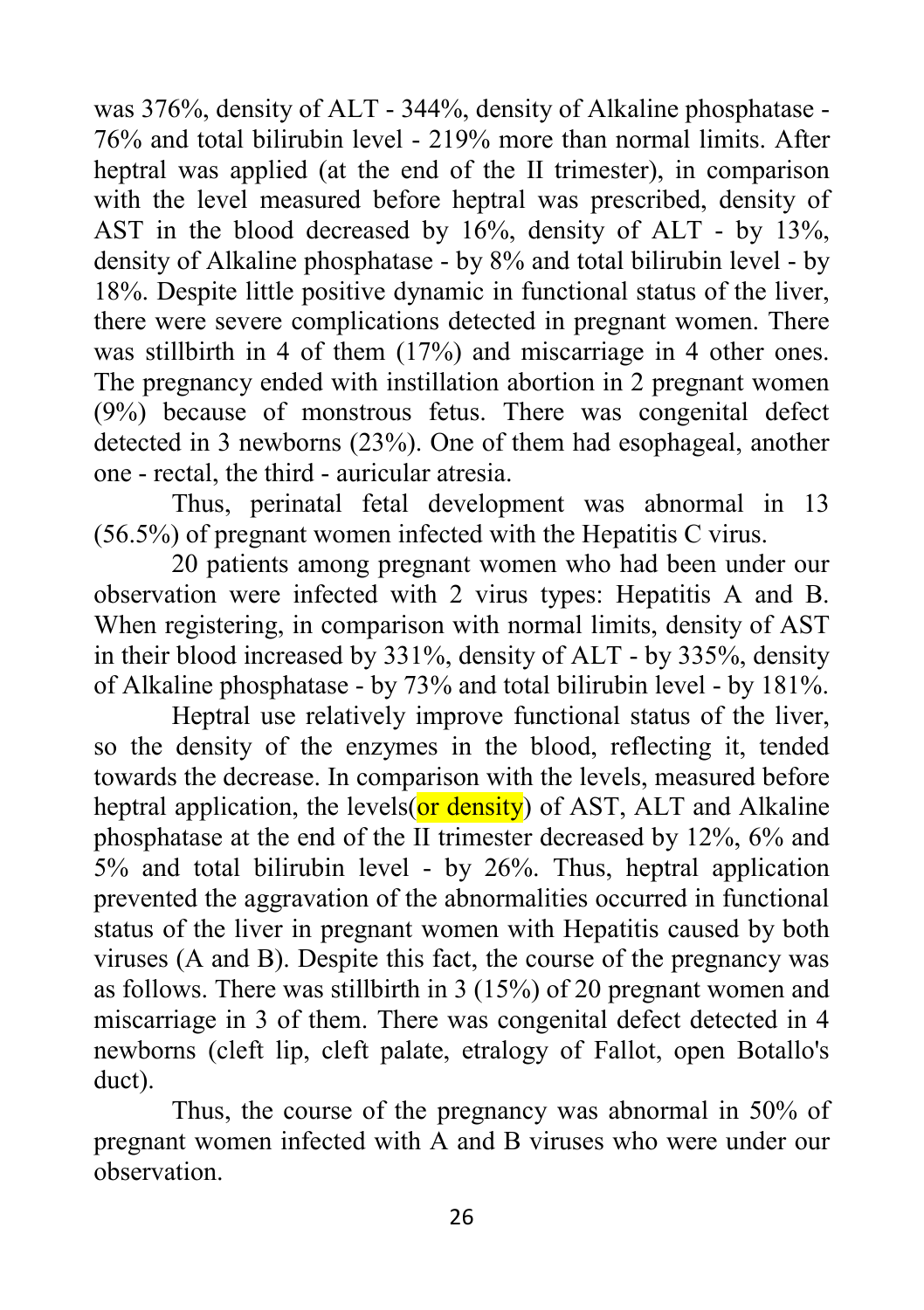Hepatitis B and C was detected in combined form in 31 pregnant women. In comparison with normal limits, density of AST in their blood increased by 432%, density of ALT - by 372%, density of Alkaline phosphatase - by 89% and total bilirubin level - by 271%.

As with other hepatitis of viral origin, positive impact of heptral was detected also on pregnant women with B and C viruses in combined form. Thus, starting from the end of the I trimester the density in the blood of the markers reflecting functional status of the liver tended towards the decrease and got more intensive form in the II trimester. Thus, the density of AST, ALT and Alkaline phosphatase decreased by 15%, 17% and 12% respectively, and total bilirubin level by 30%. However, despite all this positive dynamic, the course of the pregnancy was unsuccessful in 58% of pregnant women. There were stillbirths in 4 (13%), miscarriages in 2 of them (6,5%), and the pregnancy ended with instillation abortion in the same number of pregnant women because of severe defects of the fetus. The pregnancy ended with premature birth in 5 patients (22%) among pregnant women in intranatal period.

8 newborns (35%) were infected with B virus, 15 newborns (65%) - with C virus. 3 newborns (13%) were lightweight.

Thus, hepatitis of viral origin is a risk factor for severe pregnancy complications. Prenatal development in 53 (68%) of 78 pregnant women was with different complications.

Pregnant women had taken our recommendations when discharging and registered in territorial polyclinic. 58 patients (74%) among them underwent treatment at the hospital and managed to relatively stabilize the course of the disease. 32 of them (55%) repeatedly became pregnant 1-6 years later.

4 (12.5%) of 32 pregnant women were diagnosed with Hepatitis A, 7 patients (22%) - with B, 11 patients (34%) - with C and 10 patients (31%) - with Hepatitis caused jointly by B and C viruses.

When registering, density of AST in the blood was 141%, density of ALT - 132%, density of Alkaline phosphatase - 25% and density of total bilirubin - 43% more than normal limits. As we can see hereof, in comparison with the women who had become pregnant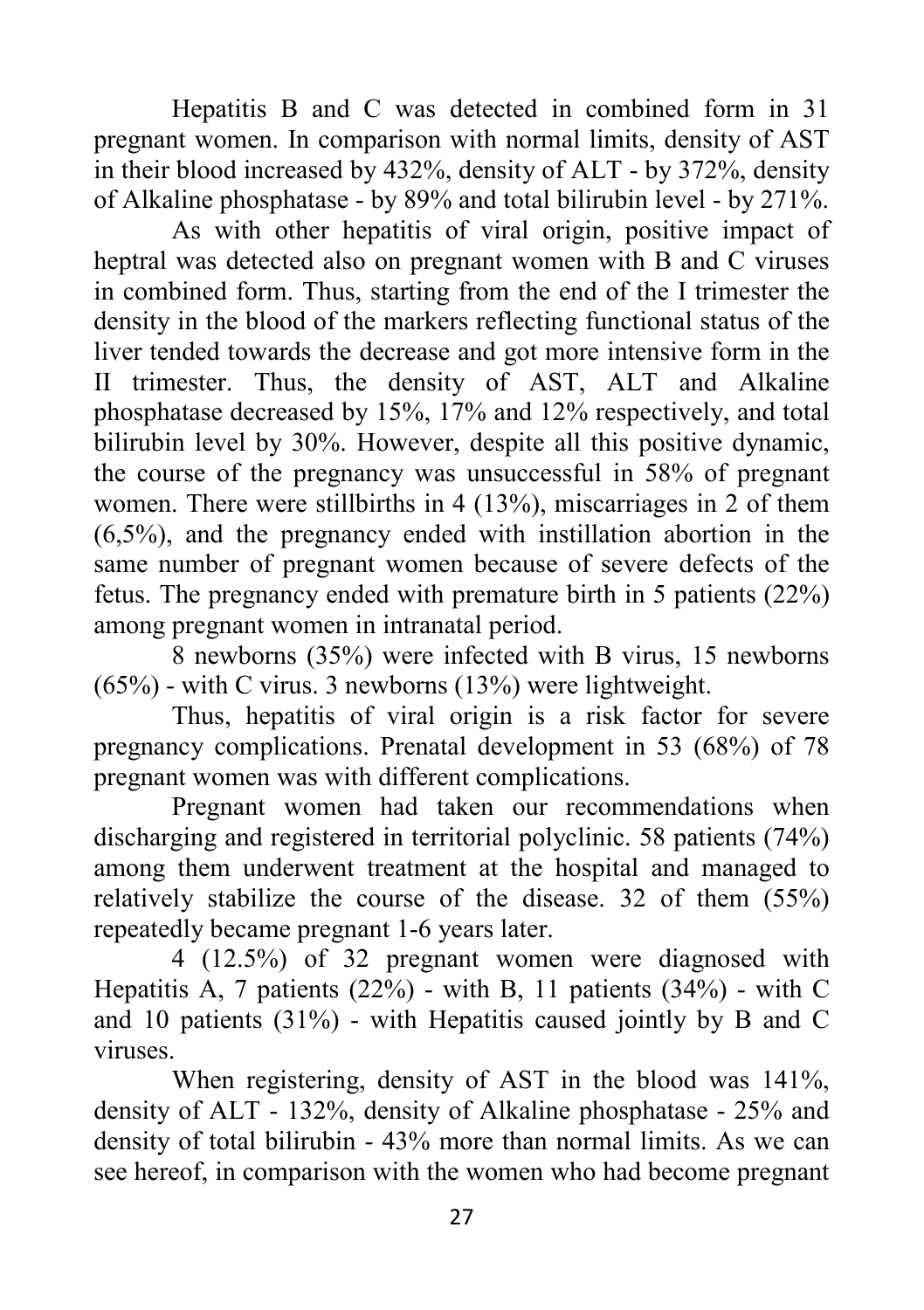without the treatment at the hospital, density of AST in the blood of the women who had become pregnant after the treatment at the hospital decreased by 34%, density of ALT - by 41%, density of Alkaline phosphatase - by 11.5%, total bilirubin level - by 32%. All the pregnant women used heptral. As a result of the effect of heptral, starting from the I trimester, the density of the markers reflecting functional status of the liver in the blood significantly decreased.

Maintaining functional status of the liver in a certain limit during the pregnancy also had positive impact on the course of the pregnancy. There was no complication in intrauterine fetal development of 50% of pregnant women, infected with the Hepatitis A virus. However, in comparison with the women who had become pregnant without the treatment, nobody was infected with A virus.

And as a result of the effect of heptral, in comparison with the level measured before heptral application, density of AST in the blood at the end of the I trimester decreased by 8%, density of ALT by 18%, Alkaline phosphatase - by 4.5%, total bilirubin level - by 11.5% in pregnant women infected with the Hepatitis B. The level of these markers decreased more significantly at the end of the II trimester. This positive dynamic reduced a little the complications able to occur during the pregnancy. Thus, there were stillbirth in 1 patient (14%) among pregnant women, and miscarriage in another one. Premature birth was implemented in 1 patient. B virus was detected in the blood of 3 newborns (60%).

Thus, the pregnancy ended with the defect in 3 patients (43%) among pregnant women infected with B virus, included in the 2<sup>nd</sup> group.

11 patients among pregnant women were infected with Hepatitis C virus. Despite the treatment in specialized medical institutions before they had become pregnant, the level of the markers in their blood, reflecting functional status of the liver, was very different from standard. However, obtained results differed from the level achieved in the women who had become pregnant without specific treatment.

After the level of the markers, reflecting functional status of the liver in the blood, was detected heptral was prescribed to them.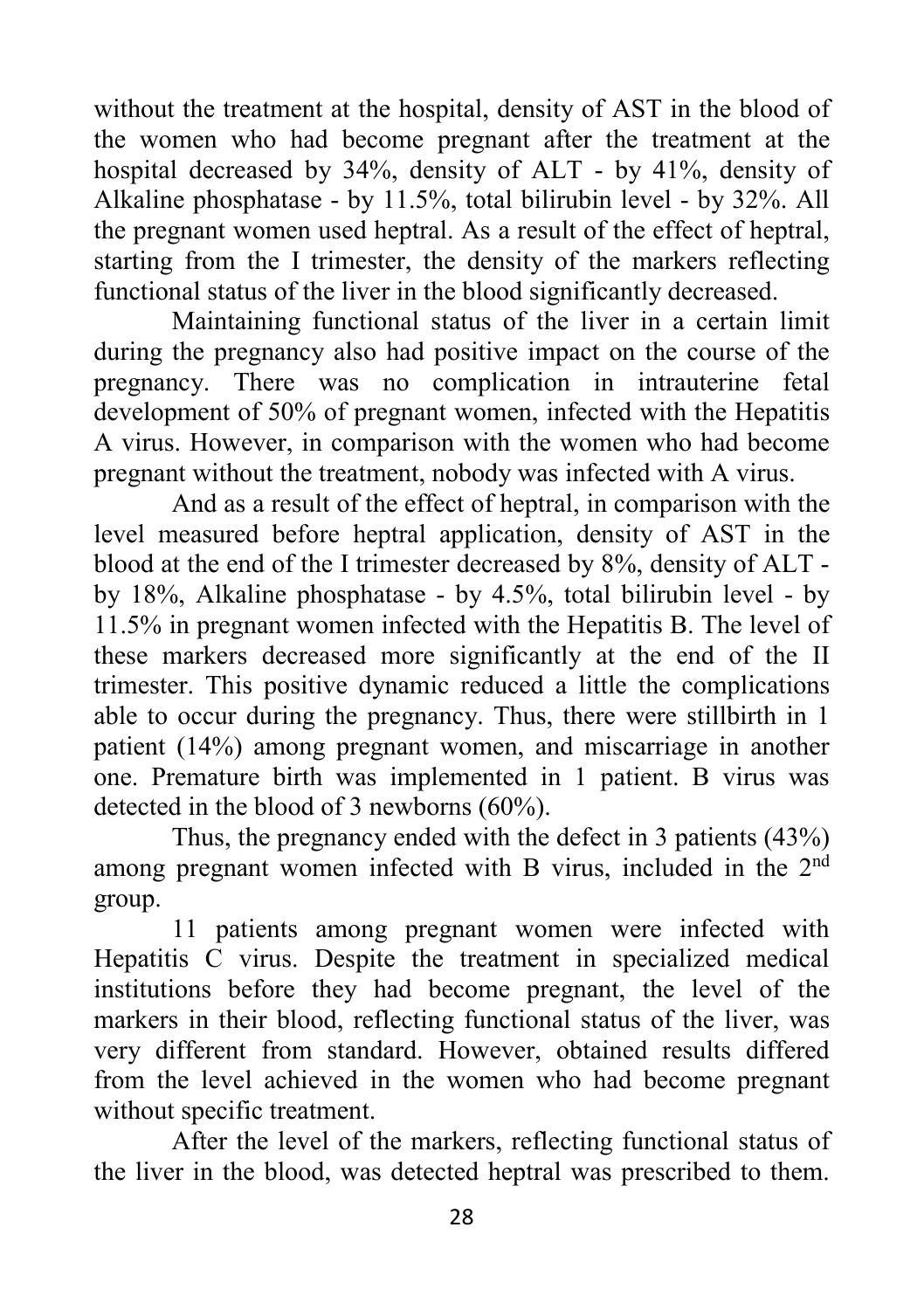At the end of the II trimester the density of AST and ALT in the blood decreased by 6%, density of Alkaline phosphatase - by 12%, density of total bilirubin - by 21%. Taking this into consideration, we can say that prescribing heptral to the women who became pregnant after the hepatitis treatment gives more effective results. However, despite all this positive dynamic, the level of the complications in the course of the pregnancy was high (64%). There was the stillbirth in 1 of them (9%) and the miscarriage in another one. The pregnancy of 3 patients (27%) among pregnant women ended with premature birth and the newborns of 2 patients (18%) were lightweight. However, in comparison with the  $1<sup>st</sup>$  group, 67% of the newborns was not infected with the Hepatitis C.

10 patients (17%) among pregnant women, who took part in the research, were infected with both viruses (Hepatitis B and C).

Despite the level of the markers in their blood reflecting functional status of the liver was higher than standard when registering, it was significantly lower in comparison with the 1<sup>st</sup> group.

After heptral application at the end of the II trimester density of AST in the blood decreased by 9%, density of ALT - by 15%, density of Alkaline phosphatase - by 10%, density of total bilirubin by 38%.

As a result of preventive measures implemented, the pregnancy was complicated in 50% of all the cases. The pregnancy was disrupted because of the stillbirth in 2 of them (20%) and the miscarriage in 1 patient (10%). 1 newborn (10%) was lightweight, and another one was born with rectal atresia.

The results of our observations demonstrate that the hepatitis of viral origin is a high risk factor for defective fetal development.

80 patients (11%) among pregnant women were infected with general infection. Toxoplasmosis was detected in 24 of them (30%), cytomegalovirus - in 36 patients (45%) and rubella in 20 patients  $(25\%)$ .

The I trimester of pregnant women infected with toxoplasmosis proceeded without any complication. In the II trimester the pregnancy ended with the miscarriage in 2 patients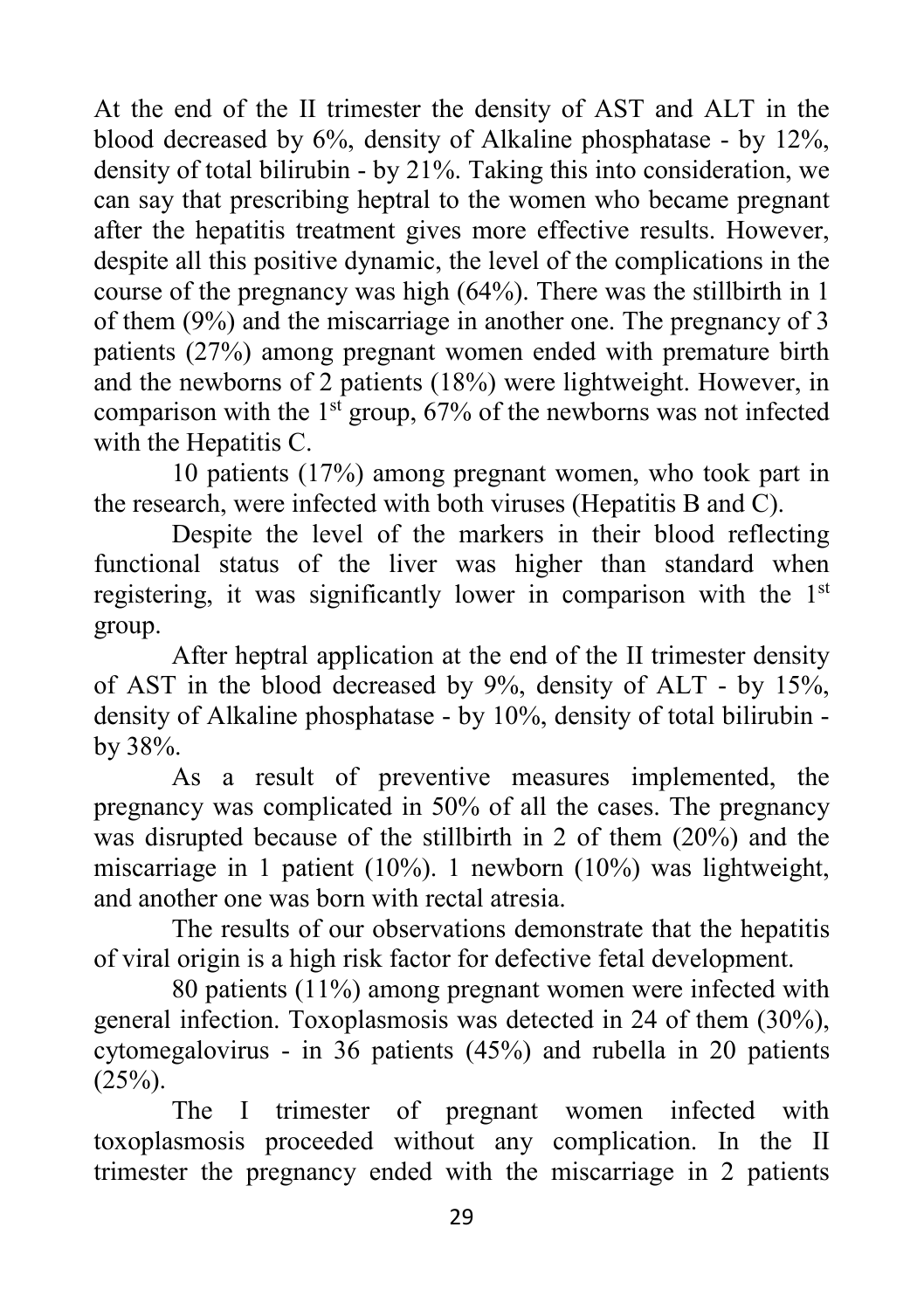$(8\%)$  and with the stillbirth in 3 patients  $(12,5\%)$ . Early in the III trimester there was the miscarriage in another 1 patient (4%), as well the stillbirth in one more patient. The pregnancy ended with instillation abortion in 2 patients (8%) because of severe defect.

A number of the complications occurred also in intranatal period. There was early rupture of the membranes in 1 patient among pregnant women and the pregnancy of 3 patients ended with premature birth. 3 newborns (16%) were lightweight, 1 newborn had cleft palate and another one - open Botallo's duct.

Thus, the pregnancy was complicated in 18 patients (75%) among 24 pregnant women, infected with the toxicosis.

14 patients among pregnant women who had treated after postnatal period repeatedly became pregnant. Toxoplasmosis titre was high in 6 of them. The toxicosis titre was lowered by applying in these pregnant women 1 plasmapheresis session at the initiative of the infectious disease doctor. Thus, the pregnancy continued with low toxoplasmosis titre in 10 (71%) of 14 pregnant women. As a result, by applying the plasmapheresis, it became possible to decrease the complications during the pregnancy from 75% to 35%. Based on scientific researches, implemented by us, we can say that the plasmapheresis implemented before the pregnancy and during the I trimester in case of the toxoplasmosis do not impact negatively on the embryo and significantly decrease the complications during the pregnancy.

36 patients (45%) among pregnant women were infected with the cytomegalovirus. The cytomegalovirus titre was high in all of them. There was miscarriage in 1 patient in the 33<sup>rd</sup> week of the I trimester and in 2 patients (5.5%) in the II trimester. There was stillbirth in 3 patients (8,5%) and the pregnancy of 2 patients (5,5%) ended with instillation abortion in the III trimester because monstrous fetus had been detected.

28 patients (78%) among pregnant women completed their pregnancy with a childbirth. Internatal period was also complicated. There was early rupture of the membranes in 3 patients (11%) among pregnant women and the pregnancy of 4 patients (14%) ended with premature birth. Rectal atresia was detected only in 1 patient (4%).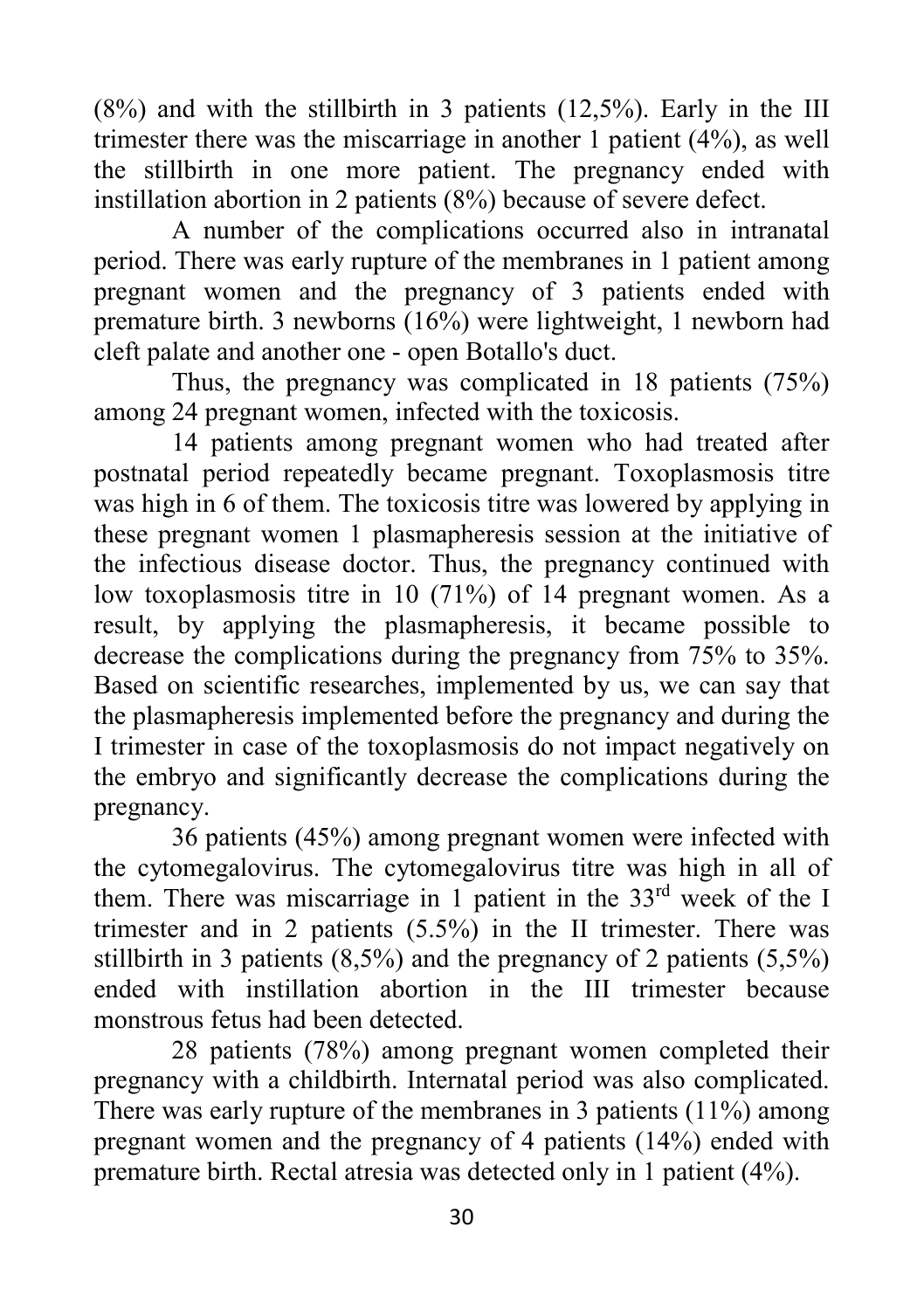Thus, the pregnancy was complicated in 16 patients (44%) infected with the cytomegalovirus.

20 patients among pregnant women repeatedly became pregnant 1-4 years after the treatment at medical institutions specialized in infectious diseases and was registered in our clinic. The I trimester proceeded without any complication, but there was the miscarriage in 2 patients (10%) in the II trimester. And there was the stillbirth in 1 patient  $(5\%)$  in the III trimester. 17 patients  $(85\%)$ among pregnant women completed their pregnancy with a childbirth. The pregnancy of 1 of them (6%) ended with premature birth. There was congenital defect only in 1 newborn (6%). Thus, as a result of the decrease of the cytomegalovirus titre in pregnant women, the pregnancy of 6 patients (30%) was complicated.

Thus, the decrease of the cytomegalovirus titre in the blood before the pregnancy reduced the complications during the pregnancy by 16%.

20 patients (25%) among pregnant women were infected with the rubella. The I trimester of their pregnancy proceeded normal. However, there was the miscarriage in 2 patients (20%) and stillbirth in 1 patient  $(5\%)$  in the II trimester. There was the stillbirth in 2 more patients in the III trimester. The pregnancy ended with a birth in 15 patients (75%). Intranatal period was also complicated. The pregnancy ended with premature birth in 3 patients (20%) among pregnant women, as well there was early rupture of the membranes in 1 patient (7%). Congenital defects were detected in 3 newborns (20%). Thus, the results of our scientific research show that there were different complications during the pregnancy of 60% of pregnant women infected with the rubella.

10 patients among pregnant women repeatedly became pregnant 1-3 years after the treatment at medical institutions specialized in infectious diseases. In comparison with the 1<sup>st</sup> group, their pregnancy was relatively moderate. The pregnancy ended with the miscarriage in 1 patient  $(10\%)$ , with the stillbirth - in 2 patients (20%); and the pregnancy of 1 patient (10%) ended with instillation abortion related to open thorax of the fetus in the III trimester. There was no congenital defect in postnatal period. Thus, the immunity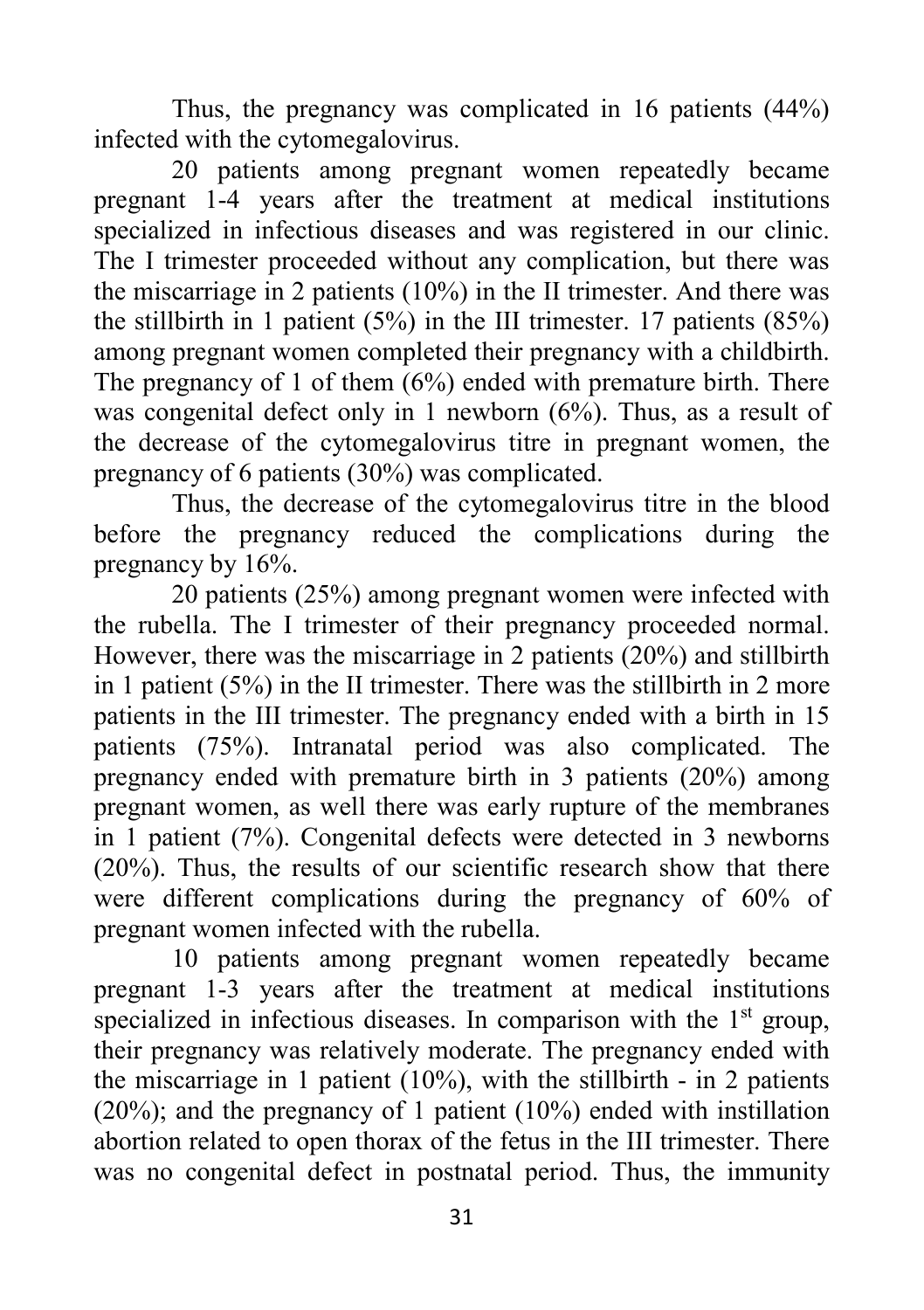formed against the rubella impacted positively on perinatal fetal development and the pregnancy proceeded without any complication in 4 pregnant women (40%).

155 pregnant women, observed by us, had genital organs diseases. Myoma was detected in 30 of them (19%). There was subserosal myoma in 15 (50%), interstitial myoma in 10 (33%) and submucosal myoma in 5 patients (17%). The localization of the myoma of pregnant women was as follows: it was located in the cervix in 17 (57%), in the uterus in 11 (37%) and between the leaves of broad ligament of uterus in 2 patients (6%).

The bleeding occurred in 3 patients (10%) among pregnant women in the I trimester. The bleeding was suspended in conservative way in 1 patient, and conservative myomectomy was implemented in laparoscopic way in 2 patients.

The pregnancy was maintained in all 3 patients. There was the miscarriage in 2 patients on the last weeks of the I trimester.

Massive bleeding occurred in other 2 patients (7%) in the II trimester was suspended by means of surgical operation. However, the pregnancy of both of them ended with the miscarriage. The III trimester proceeded without any complication. There was early rupture of the membranes in 5 (19%) of 26 pregnant women (87%), the pregnancy of which ended with a birth. Massive bleeding occurred in 4 pregnant women during a childbirth and the uterus was removed as it was impossible to suspend this bleeding. 4 newborns (15%) were born with the defects.

Thus, the pregnancy proceeded with severe complications in 23 patients (77%) among pregnant women with uterine fibroid.

Conservative myomectomy was implemented in 14 patients (64%) among these pregnant women at different time after postnatal period. And 8 pregnant women were treated using pharmacotherapy. They repeatedly became pregnant 1-5 years after the treatment and was registered in our clinic.

There was the miscarriage only in 1 patient (4.5%) among 22 pregnant women in the II trimester and oligohydramnios in another one in the III trimester. There was early rupture of the membranes in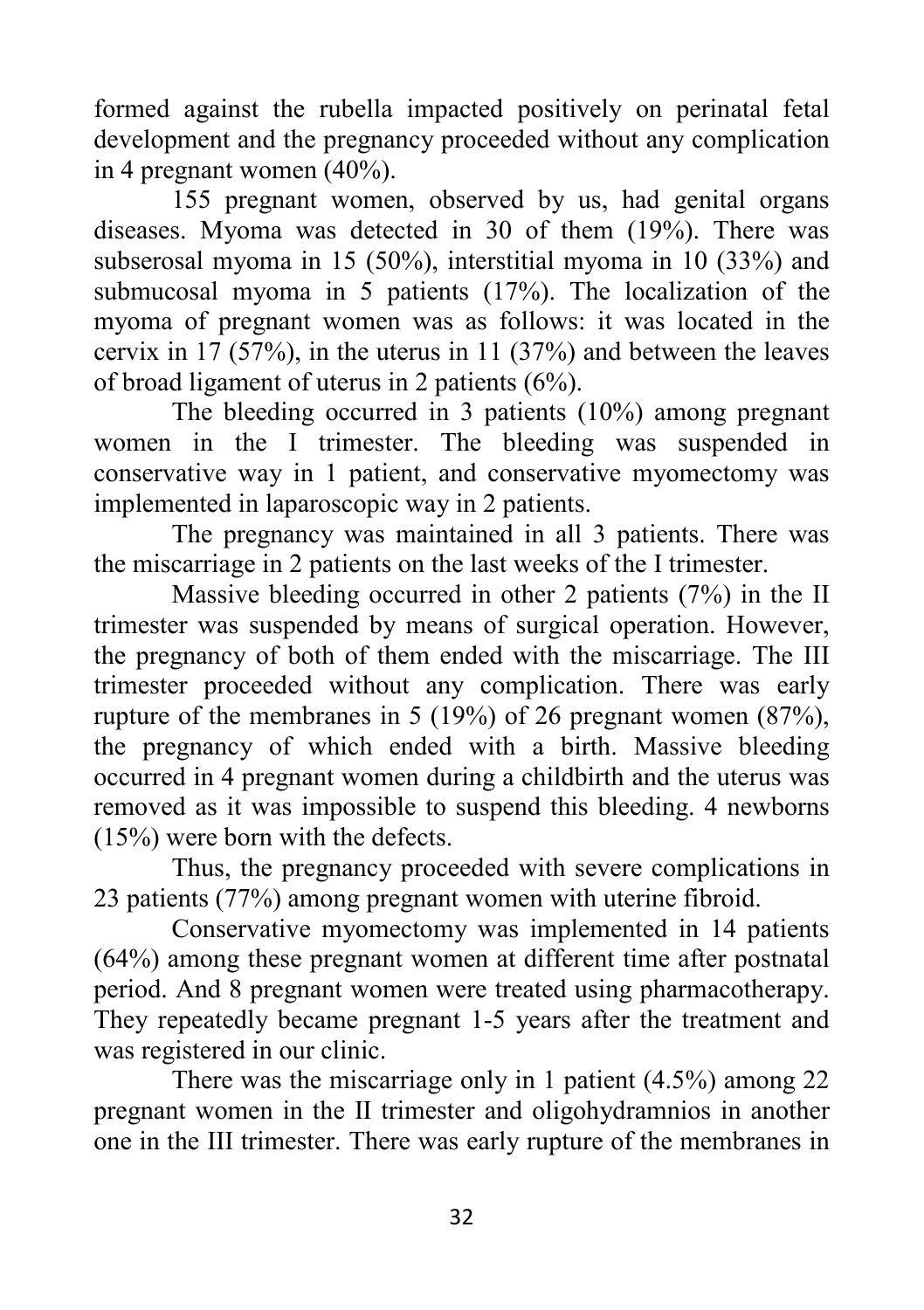1 (5%) of 20 pregnant women who had been able to complete their pregnancy, however there was no defect among the newborns.

Thus, uterine myoma is a risk factor for the pregnancy. However, after it was treated, the pregnancy complications among pregnant women decreased from 77% to 13.5% (i.e., by 63.5%).

Arcuate uterus was detected in 19 patients (12%) among pregnant women. Their pregnancy also was unsuccessful. Thus, there was embryonic miscarriage in 3 patients (16%) among pregnant women, fetal miscarriage in 5 patients (26%), stillbirth in 6 patients (32%) and backward fetus in the same amount of the patients.

Thus, the pregnancy proceeded with severe complications in 14 (74%) of 19 pregnant women and the pregnancy was completed only in 26% of pregnant women.

We performed surgical operation in 13 patients among these pregnant women and provide normal configuration of the uterus. 9 patients applied to our clinic with repeated pregnancy 1-3 years after surgical operation. There were no severe complications during the pregnancy. There was early rupture of the membranes only in one of pregnant women in intranatal period and the pregnancy of another one ended with premature birth. Thus, the pregnancy ended with 22% slight complication after surgical operation performed in connection with arcuate uterus.

28 patients (18%) who had been under our supervision were infected with the chlamydiosis. Of course, chlamydiosis is an infection of genital organ and is able to grow in this environment. On the one hand, increase of its titre strengthens the intoxication, on the other hand, blunts the immunity. Both of the factors prevent embryonic and fetal development, so they impact on the course of the pregnancy. There was miscarriage in 3 patients (11%) among pregnant women and stillbirth in 7 patients (25%). 8 (44%) of 18 newborns were lightweight. Also, there was congenital defect in 2 of them (11%). Thus, the pregnancy in 71% of pregnant women infected with genitourinary chlamydiosis was complicated.

Based on our recommendations, they applied to the infectious disease doctor after postnatal period and was treated at the hospital, as well outpatiently. 11 patients repeatedly became pregnant 3-7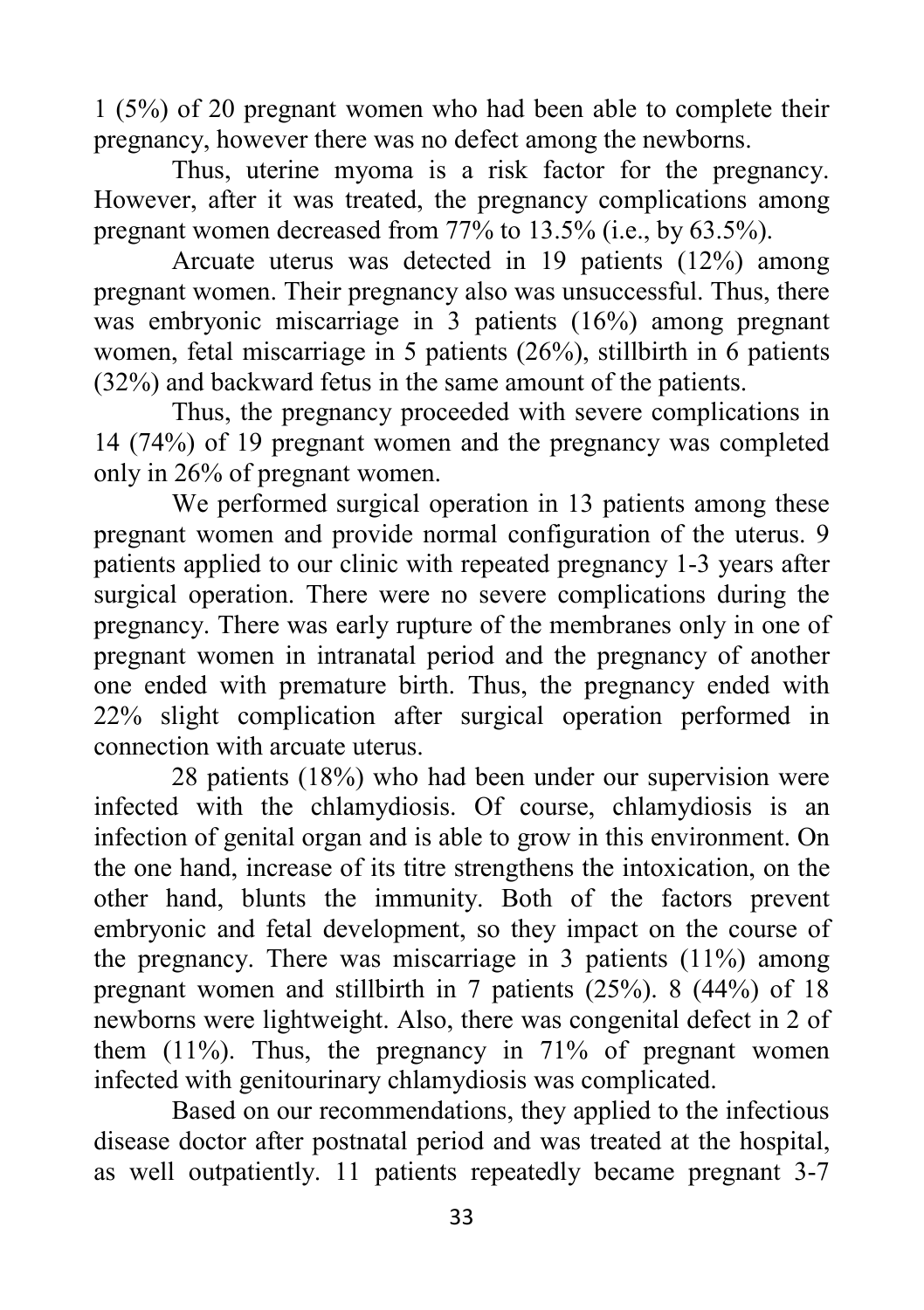years after the treatment. The chlamydia titre decreased sharply in 8 (73%) of 11 patients and significantly in 3 patients (27%).

The pregnancy was disrupted with the miscarriage in the last 3 patients (27%). There was the stillbirth in 1 patient (9%). Remaining 7 patients completed their pregnancy with a childbirth. Intranatal period was also complicated. There was early rupture of the membranes in one (25%) patient among pregnant women and the pregnancy of 3 (75%) patients ended with premature birth.

Thus, the analysis of the results of our clinic observations shows that the values of complicated course of the pregnancy after the treatment of genital chlamydiosis remain high (64%). However, in comparison with the  $1<sup>st</sup>$  group, the complications occurred in the 2<sup>nd</sup> group were not so severe.

35 patients (23%) who had been under our supervision were infected with the herpes simplex. Valacyclovir was prescribed to them twice a day during 5 days.

Despite the treatment of herpes simplex, the values of the complications during the pregnancy were high.

There was embryonic miscarriage in 2 patients (6%) in the I trimester. The fetus was retarded in 5 patients (14%) in the II trimester. Despite the treatment provided, the pregnancy ended with the stillbirth in 3 of them (60%). There was the miscarriage in 2 patients (6%). Also, the pregnancy was disrupted because of unviable monstrous fetus (the head separated from the body, retarded brain, absence of the left hand) in 3 patients.

Also, there was stillbirth in 2 more patients (6%) in the III trimester. The pregnancy of 20 patients (59%) ended with a childbirth. There was oligohydramnios in 3 (15%) of 20 pregnant women, premature birth in 2 patients (10%) and early rupture of the membranes in 3 patients (15%). There was hypoxia in 3 newborns (13%), hydrocephalus in 2 newborns (10%) detected in postnatal period.

Thus, the pregnancy was complicated in 24 (69%) of 35 pregnant women infected with the type 2 herpes simplex.

16 women applied to the clinic with repeated pregnancy 1-4 years after reasonable treatment of the type 2 herpes simplex. They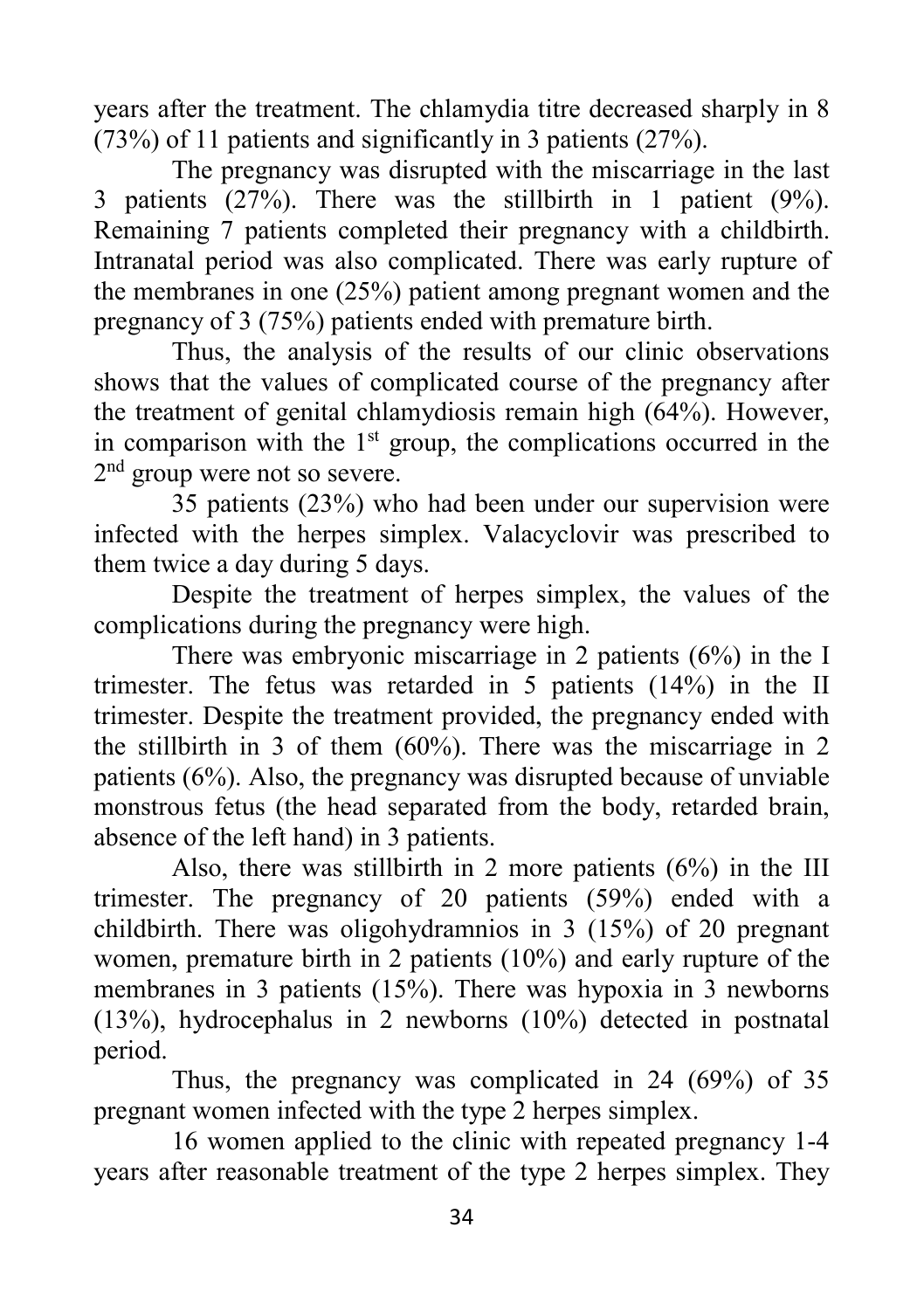continued to use valacyclovir based on the recommendation of the infectious disease doctor. Despite that the I trimester of pregnant women proceeded without any complication, there was miscarriage in 1 patient  $(6\%)$  in the II trimester and stillbirth in 1 patient  $(6\%)$  in the III trimester. Remaining 14 patients (87.5%) completed their pregnancy with a childbirth.

There was early rupture of the membranes in 2 of pregnant women (14%) in intranatal period and the pregnancy of 1 of them (7%) ended with premature birth.

There was the hydrocephalus only in 2 (14%) of 14 newborns. Thus, prenatal fetal development was abnormal in 44% of 16 pregnant women.

20 patients (13%) among pregnant women, who took part in the research, were infected with the mycoplasma. There was miscarriage in 3 pregnant women (15%) in the I trimester, stillbirth in 2 patients (10%) in the II trimester and monstrous fetus in 3 patients (15%) in the III trimester. One of them had retarded orbit, another one - retarded thorax. And the head of last one was separated from the body. The pregnancy ended with premature birth in 2 (14%) of 12 pregnant women (60%) who completed their pregnancy with a childbirth. Also, the pregnancy ended with early rupture of the membranes in 1 of them (7%). 4 newborns (33%) were born with congenital birth defect.

Thus, the pregnancy proceeded with different complications in 15 patients (75%) among pregnant women, infected with the mycoplasma.

7 women repeatedly became pregnant 1-2 years after corresponding treatment. When registering them, in comparison with the previous period, the mycoplasma titre decreased significantly.

There was embryonic miscarriage in 1 patient (14%) among pregnant women in the I trimester, and fetal miscarriage in another 1 patient (14%) in the II trimester. The pregnancy ended with a childbirth in 5 patients (71%). And 1 newborn (29%) was born with the hydrocephalus.

Thus, prenatal development was abnormal in 3 patients (43%) among pregnant women who had treated at specialized medical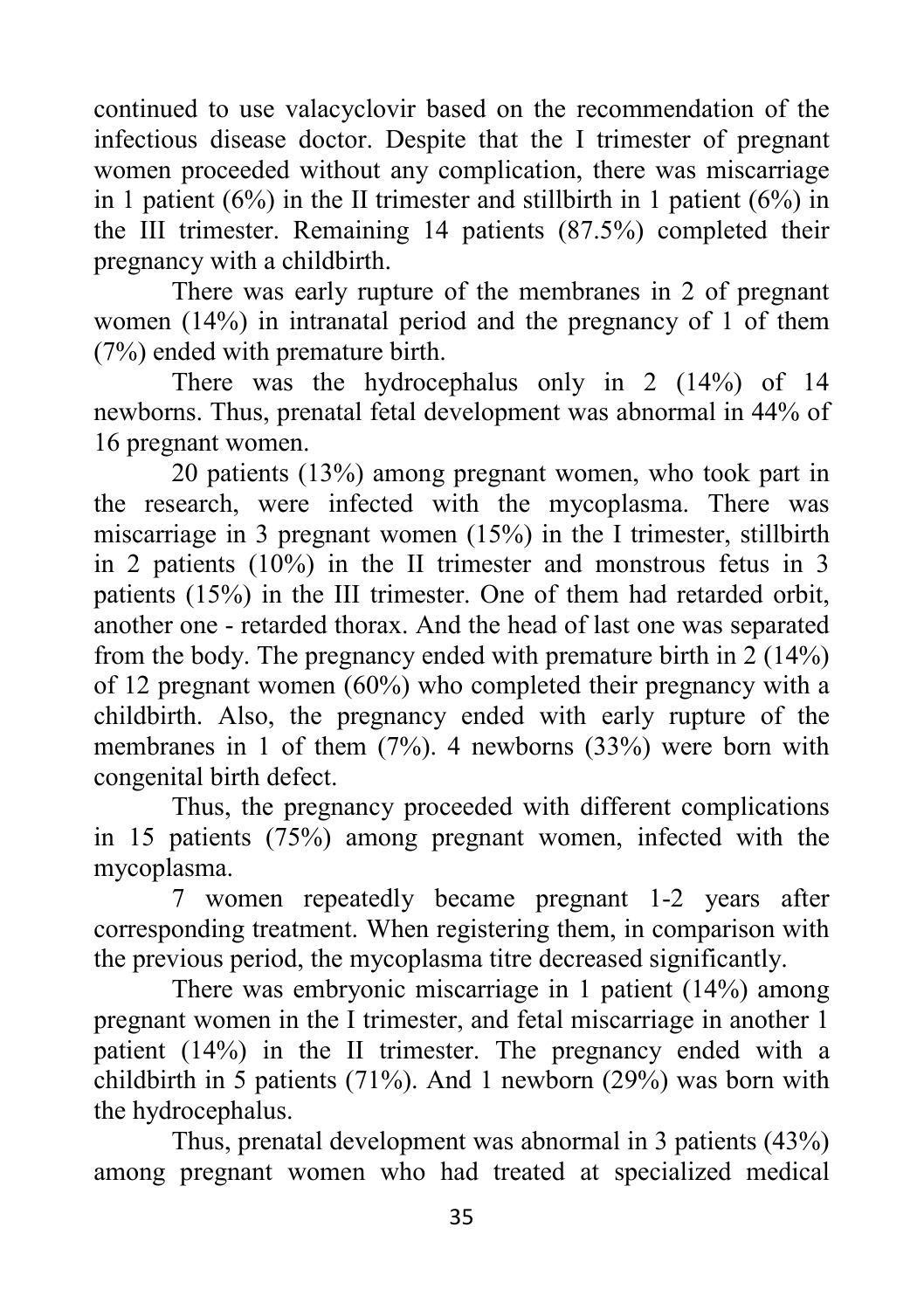institutions before the pregnancy. However, in comparison with the 1<sup>st</sup> group, the complications decreased by 7%, the formation of dead and monstrous fetus was prevented.

20 (13%) of 155 pregnant women who took part in the research were infected with gonorrhea. Pregnant women were examined based on received protocol and the pregnancy management plan was drawn up together with the infectious disease doctor. There was the miscarriage in 3 patients (15%) in the II trimester. Also, there was early rupture of the membranes in 3 patients (15%). Thus, the pregnancy was complicated in 12 (60%) of 20 pregnant women.

After the treatment, 9 patients repeatedly became pregnant. There was no severe complication detected in perinatal period. However, the pregnancy of 2 patients (22%) ended with premature birth. One of the newborns was lightweight.

Thus, the pregnancy was complicated in 3 patients (33%) among pregnant women who had become pregnant after the treatment.

106 patients among pregnant women who took part in the research were addicted to different bad habits. 43 of them (41%) used alcohol. Depending on the use of alcohol, pregnant women were divided into 3 groups.

13 patients from the  $1<sup>st</sup>$  group used alcohol before the pregnancy.

18 patients from the  $2<sup>nd</sup>$  group had used to drink alcoholic beverages before, but reduced its use during the pregnancy.

12 patients from the  $3<sup>rd</sup>$  group had used to drink alcoholic beverages before the pregnancy, and continued its use in the same manner during the pregnancy.

There was the miscarriage in 1 (8%) of 13 pregnant women from the  $1<sup>st</sup>$  group by the end of the I trimester. The pregnancy of another one woman was disrupted because of the retardation of frontal bone of the fetus.

The pregnancy ended with premature birth in 2 patients (15%) in intranatal period. There also was early rupture of the membranes in 1 patient (8%).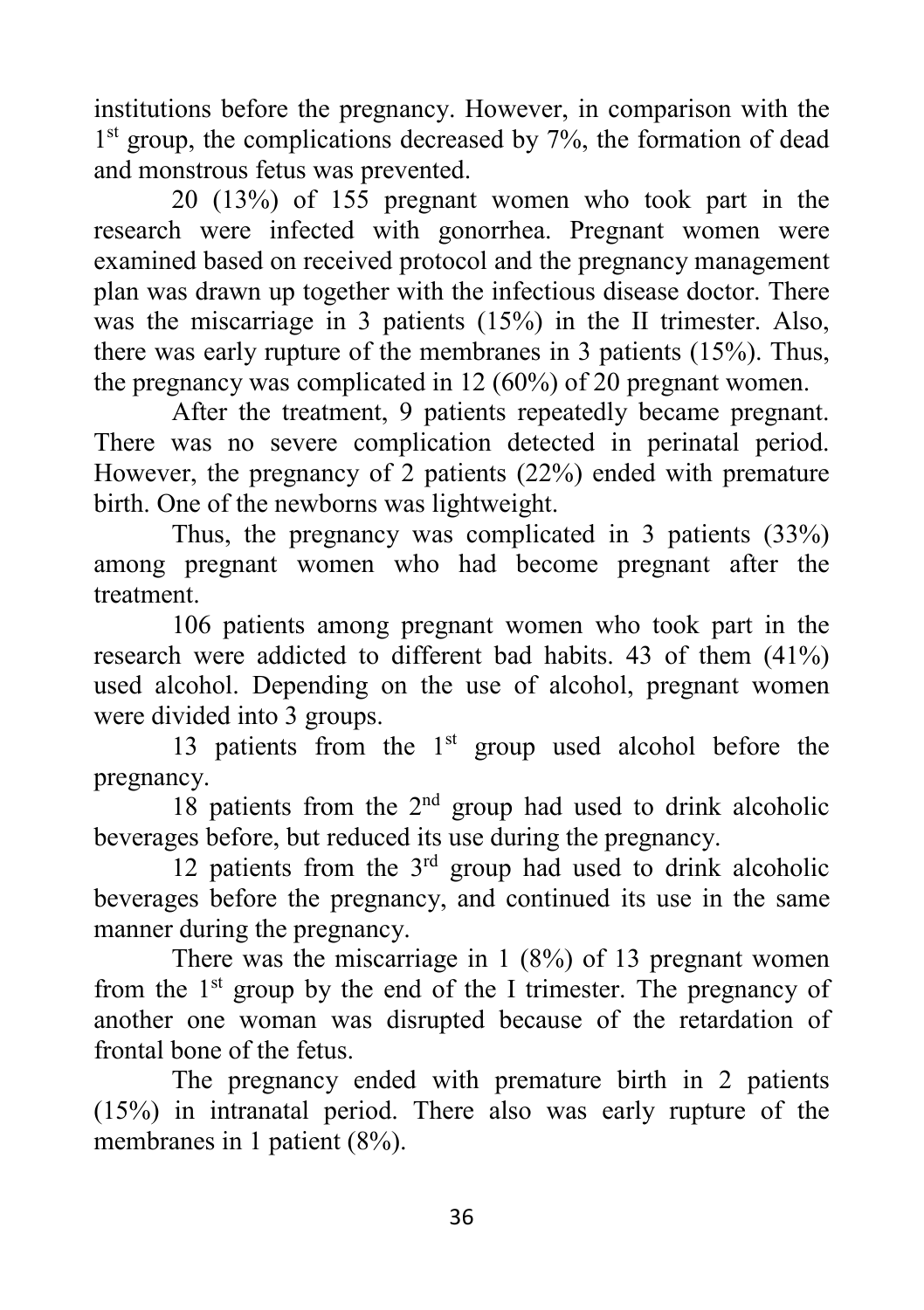1 newborn (9%) among 11 newborns was born with the defect, and 10 newborns (91%) - without any defect. Thus, the pregnancy was complicated in 6 patients (46%) who had used to drink alcoholic beverages and gave it up after becoming pregnant; also, the pregnancy proceeded without any complication in 7 patients  $(54%).$ 

There was the miscarriage in 2 (11%) of 18 pregnant women from the  $2<sup>nd</sup>$  group in the I trimester and the stillbirth in 3 patients (17%) in the II trimester. The pregnancy ended with instillation abortion because of the retardation of frontal bone in 1 patient (5.5%) in the II trimester and of the left orbit in another 1 patient in the III trimester. Thus, the pregnancy was disrupted in 7 patients (39%) among pregnant women from the 2<sup>nd</sup> group because of complicated prenatal period.

The pregnancy ended with premature birth in 3 patients (17%) in intranatal period. There also was early rupture of the membranes in 2 patients (11%). 3 newborns were born with congenital defect.

The analysis of obtained results shows that the pregnancy was complicated in 15 patients (83%) among pregnant women from the  $2<sup>nd</sup>$  group.

The pregnancy complication cases were much more in pregnant women from the  $3<sup>rd</sup>$  group. There was the miscarriage in 3 patients of 12 pregnant women in the I trimester. There was the stillbirth in 2 patients (16%) in the II trimester. Instillation abortion was performed in 1 patient (8%) because the head of the fetus was separated from its body. Another instillation abortion was implemented in the III trimester. 2 newborns (17%) were born with congenital defect in postnatal period.

Thus, the pregnancy in 75% of pregnant women regularly using alcoholic beverages proceeded with severe complications. The pregnancy in 58% of them was disrupted.

Based on our recommendations, 20 (46.5%) of 43 patients was treated under the supervision of narcologist and psychologist after postnatal period. 11 of them (55%) gave up the alcohol use and repeatedly became pregnant 2-4 years after the treatment. The course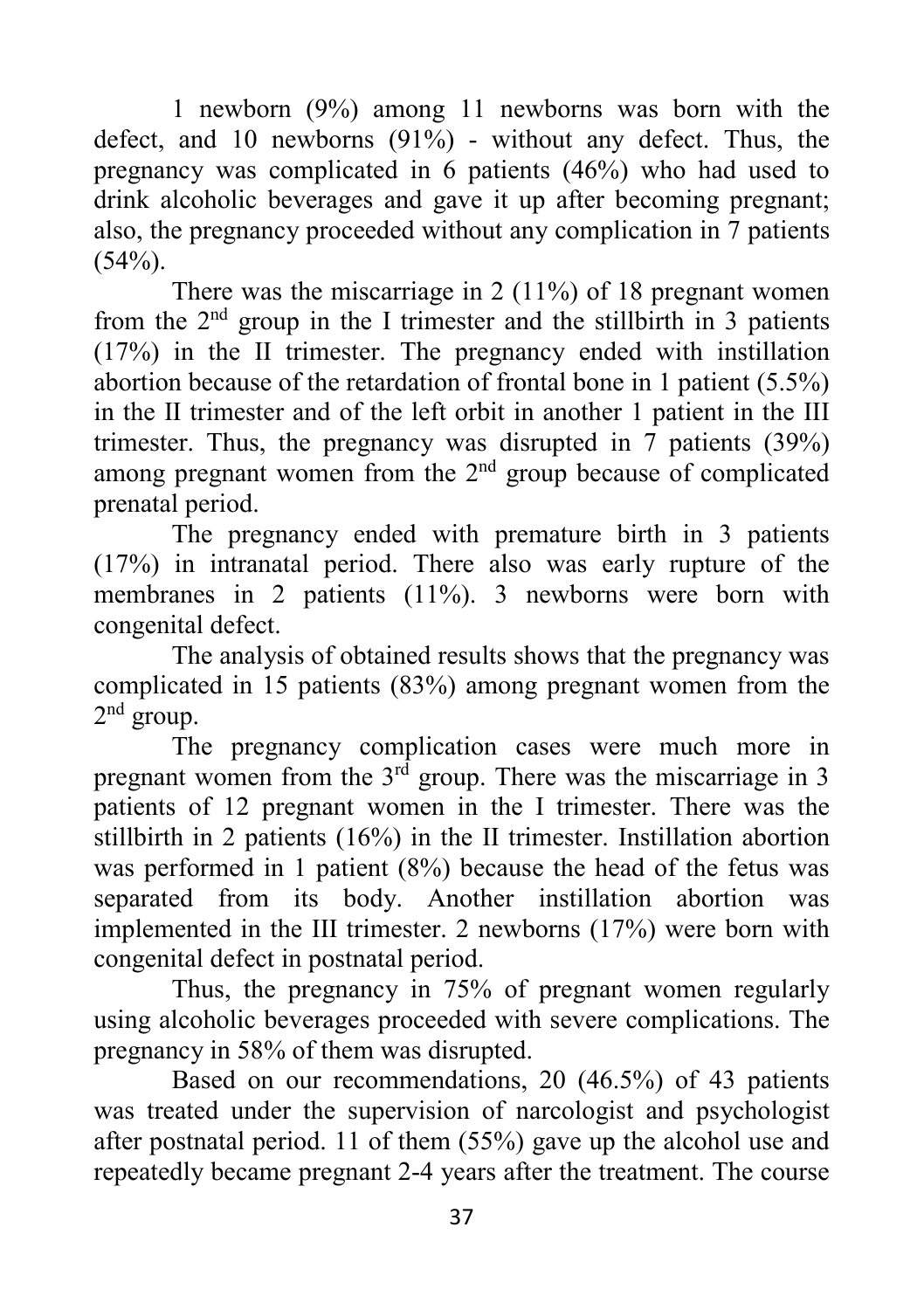of their pregnancy was as follows. The I trimester proceeded well. However, the miscarriage occurred in 1 of them (9%) in the II trimester. There was cleft lip only in 1 (10%) of 10 newborns. Thus, the pregnancy proceeded without any complication in 9 (82%) of 11 patients who repeatedly became pregnant after giving up the alcohol use.

In order to clarify the pathogenesis of the complications occurred in fetal development impacted by the alcohol, we conducted an experiment with 50 female white rats. We created the alcohol infection model in these rats and studied functional status of the ovary.

Experimental rats were divided into 4 groups.

The  $1<sup>st</sup>$  group was the control group and was kept in intact state (5 rats);

15 white rats were left in intact state for the mating in the 2nd group.

Before 15 white rats were left for the mating in the  $3<sup>rd</sup>$  group, they had been given 2 ml of pure alcohol 3 times per day during 15 days. And they continued to drink alcohol after they were left for the mating.

15 experimental rats, included in the 4<sup>th</sup> group, were tested in the manner same with the  $3<sup>rd</sup>$  group, but after the mating was over, 125 mg/kg tiosetam once a day was applied to their abdominal cavity till the end of the gestation.

Experimental rats got pregnant after the mating were selected and decapitated in the  $\tilde{2}^{nd}$ ,  $\tilde{3}^{rd}$  and  $4^{th}$  weeks after the fetus formation in accordance with Helsinki declaration of European Committee on Bioethics on the manner of handling with experimental animals, and the level of ovary hormones in the blood, as well energy resources (M.Creatine phosphocinase and density of ATP) in the homogenate made of the pituitary gland were determined. The results of the experiment showed that starting from the 2<sup>nd</sup> week of the gestation, the energy balance in the pituitary gland started to tend towards the decrease. However, the changes in the energy balance went down in the 4th week of the gestation. Based on these experiments, we can say that energy materials in the pituitary gland start to decrease during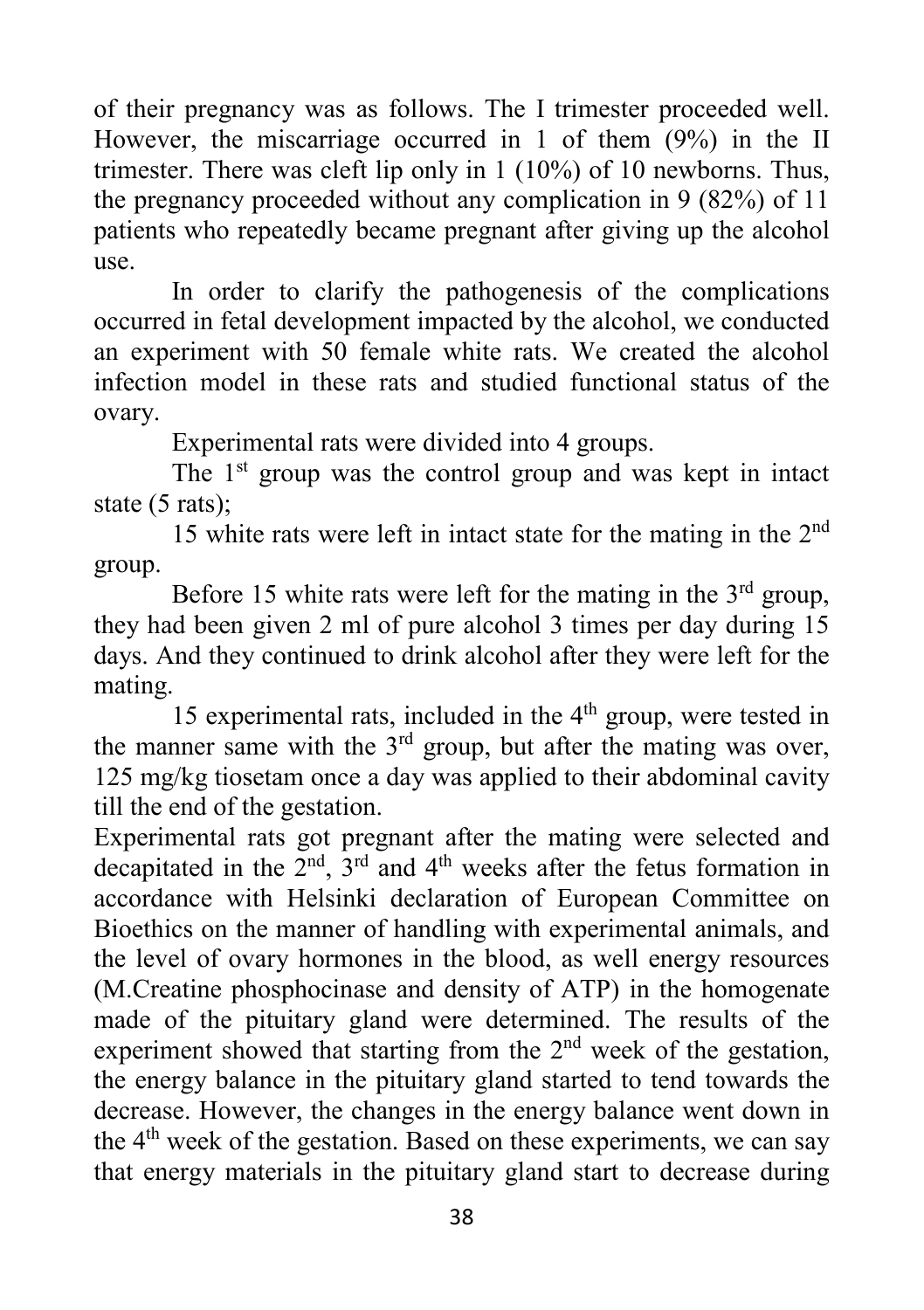the gestation. However, this was in certain physiological frame and the stabilization was achieved by the last weeks of the gestation.

But the decrease in the energy materials in the homogenate made of the pituitary gland of the rats included in the  $3<sup>rd</sup>$  group became more intensive. In comparison with the results obtained in the 2nd week of the mating of experimental rats included in the 2nd group, density of M.CPC decreased by 30.5% and density of ATP by 17.5. At the same time, sharp increase in the density of cortisol and estradiol in the blood occurring as a result of the impact of the alcohol, results not only in the pituitary gland, but also ovary disfunction. The longer the pregnancy period, the more aggravated pathological process. The level of the prolactin was 103%, density of cortisol 78%, density of progesterone 124%, density of estradiol 42%, luteinizing hormone 122% higher than standard value in the  $4<sup>th</sup>$ week of the mating. Density of FSH decreased by 16%.

And the density of mCPC energy resource markers in the pituitary gland was  $23\%$  lower. In comparison with the  $3<sup>rd</sup>$  group, density of cortisol in the blood decreased by 13.5%, density of progesterone - by 6%, density of estradiol by 9%, luteinizing hormone - by 32%, density of FSH increased by 17% in white rats included in the  $4<sup>th</sup>$  group in the  $2<sup>nd</sup>$  week of the mating. There were positive changes in the 2nd week of the gestation under the effect of tiosetam not only in the ovary, but also in the pituitary gland. Despite that the density of mCPC in the pituitary gland tissue was kept stable, the density of ATP decreased by 8%. It had not reached the standard value yet.

The difference detected between the  $3<sup>rd</sup>$  and  $4<sup>th</sup>$  group became more intensive in the 4<sup>th</sup> week of the mating. Density of prolactin in the blood decreased by 34%, density of cortisol - by 24%, density of progesterone - by 31%, density of estradiol - by 19.5%, luteinizing hormone - by 39%; and the density of FSH increased by 3%, however, in comparison with the  $3<sup>rd</sup>$  week of the  $4<sup>th</sup>$  group it was kept stable.

There was positive dynamic also in the energy balance of the pituitary gland. Thus, the density of mCPC increased by 20%, and density of ATP - by 18%.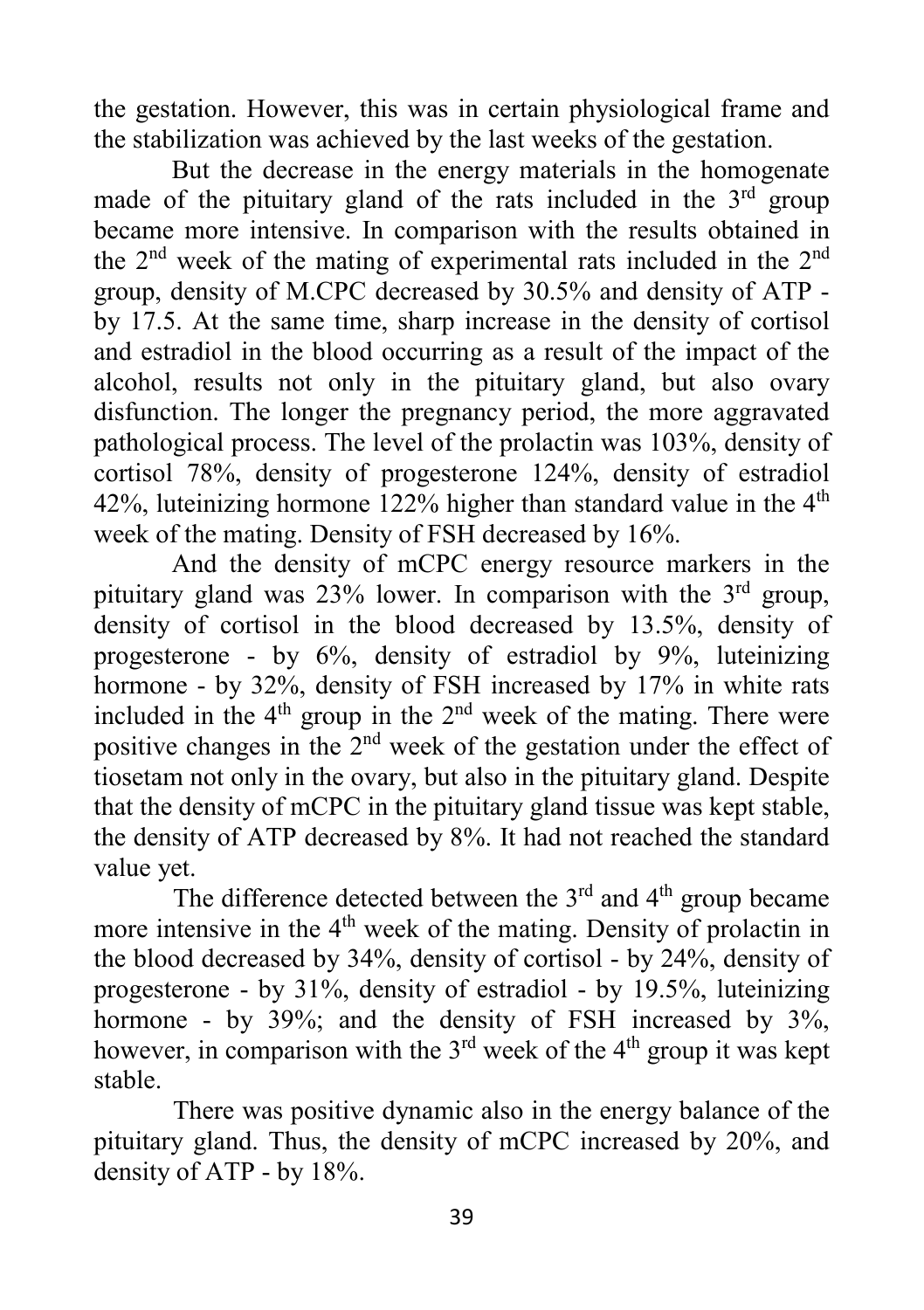Thus, summarizing the experiments implemented by us, we can say that the alcohol use before and during the pregnancy results in severe malformations in accumulation of the energy resources and functioning of the pituitary gland. The result obtained by us allow to say that the complications occurred in the course of the pregnancy of pregnant women addicted to the alcohol were caused by the pituitary gland and ovary dysfunction. This is also proved by positive results obtained in the course of the pregnancy of the women who used Tiosetam during the pregnancy.

54 patients (51%) among the women, controlled by us, smoked. In order to correctly build the research in terms of the methods, the women were divided into 4 groups depending on if they smoked or not.

The  $1<sup>st</sup>$  group included 20 patients (37%) who regularly smoked.

The  $2<sup>nd</sup>$  group included 15 patients (28%) who used to regularly smoke before the pregnancy.

The 3rd group included 19 patients (35%) who smoked not often.

As a result of implemented observations, it was detected that the pregnancy was complicated in 60% of the women who regularly smoked. Thus, starting from the I trimester (including the last one), the pregnancy of 11 patients (55%) among pregnant women was disrupted as a result of instillation abortion implemented because of miscarriage, stillbirth, detection of monstrous fetus.

And congenital developmental defect was detected in 25% of 5 newborns in postnatal period.

The pregnancy was complicated in pregnant women included in the 2nd group. Different complications were detected in 73% of them (11 patients).

The pregnancy was disrupted in connection with different complications in 6 patients (40%) among pregnant women in prenatal period, including miscarriage (1 patient), stillbirth (4 patients) and detection of monstrous fetus (1 patient). Botallo's duct was open in 1 (9%) of 9 newborns, another one had esophageal atresia with multiple fistulas, 2 newborns had cleft lip. 1 newborn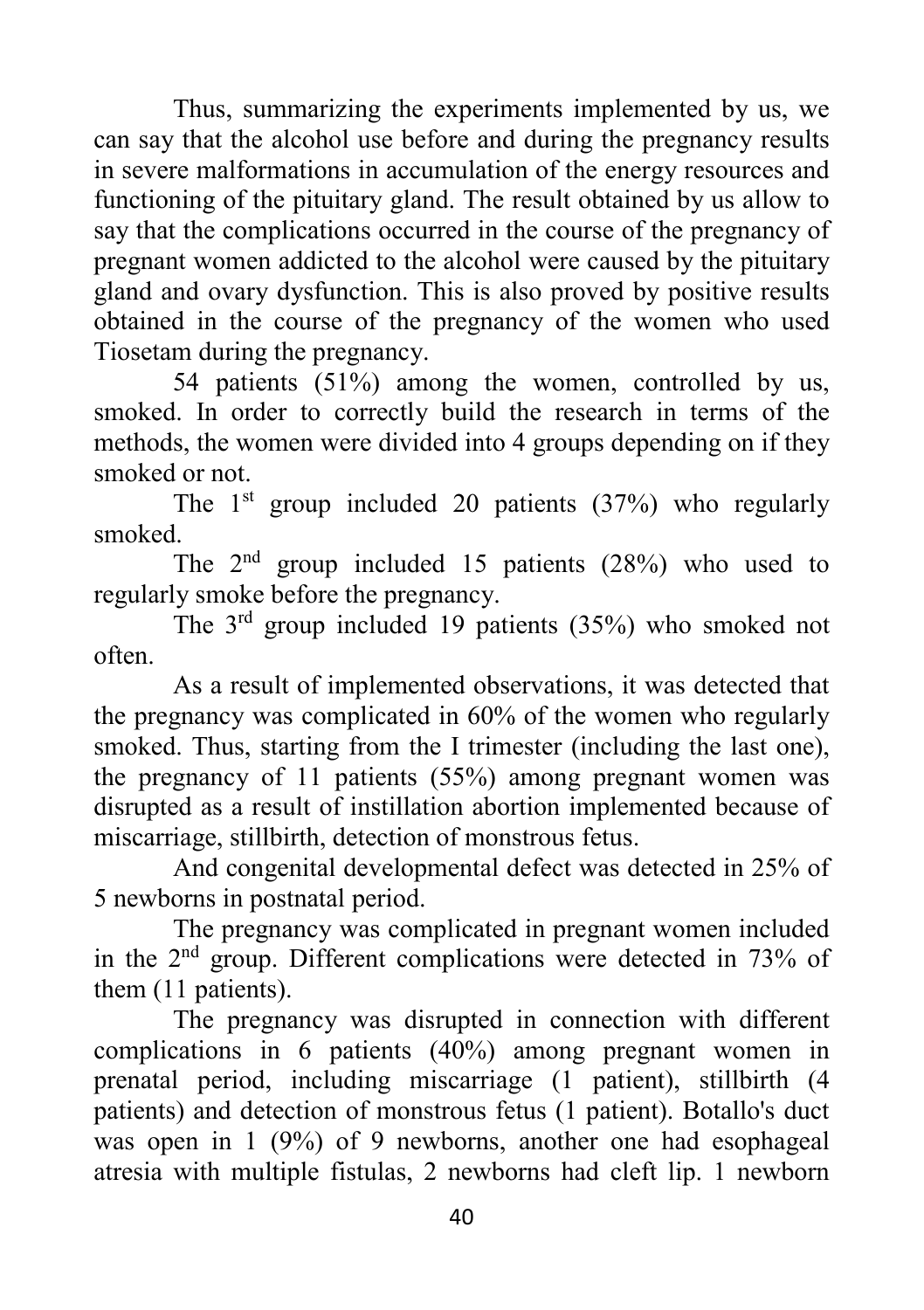had short stature. Thus, 33% of the newborns was born with the defect.

In comparison with pregnant women included in the  $1<sup>st</sup>$ group, the pregnancy disruption of pregnant women from the 2<sup>nd</sup> group decreased by 7%.

And the pregnancy was disrupted in 4 pregnant women as a result of the complications, occurred in pregnant women from the 3rd group in prenatal period. 1 pregnant woman had miscarriage, 2 women had the stillbirth and the pregnancy ended with instillation abortion in 1 pregnant woman because of monstrous fetus. Also 4 newborns were born with the defect (open Botallo's duct, head circumference, weight and height lower than standard) in postnatal period.

Thus, 9 (47%) of pregnant women included in the  $3<sup>rd</sup>$  group had different complications.

There was the miscarriage in 1 patient (8%) among pregnant women included in the  $4<sup>th</sup>$  group and the pregnancy of 92% of them was completed. Also, there was insignificant congenital defect only in 1 newborn (8%). It is hereof clear that the pregnancy of 17% of the women who used to regularly smoke and became pregnant 3 years after giving it up was complicated. The results obtained prove that the nicotine is also included in a high risk group preventing prenatal fetal development.

Summarizing the research implemented by us, we can say that the pregnancy was disrupted in 64 (16.2%) of 396 women with extragenital disease. Taking into consideration that extragenital diseases is a high risk for the pregnancy and the abilities of the obstetrician- gynaecologist to help her during the pregnancy are limited, we provided them with the direction to corresponding specialized physicians in order to treat their disease after postnatal period. After the treatment the pregnancy was disrupted in 13% of 153 pregnant women, who had applied to us with repeated pregnancy. As we can see hereof, after main disease had been treated, the completion of the pregnancy of the women decreased by 3.3%. The results obtained prove the importance of the presence of therapeutists, cardiologists, endocrinologists, urologists and their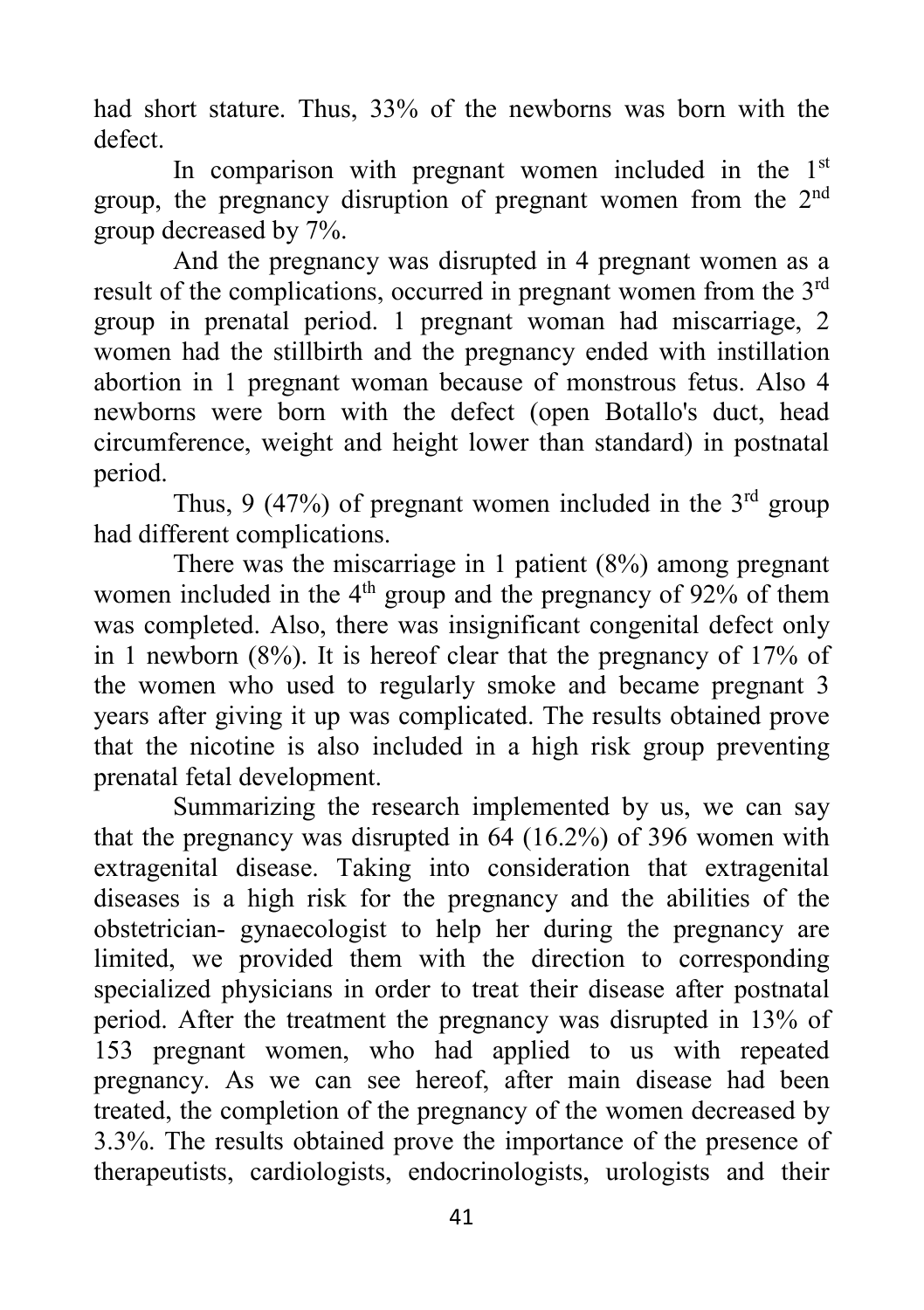joint activities with the obstetrician- gynaecologist in the pregnancy management.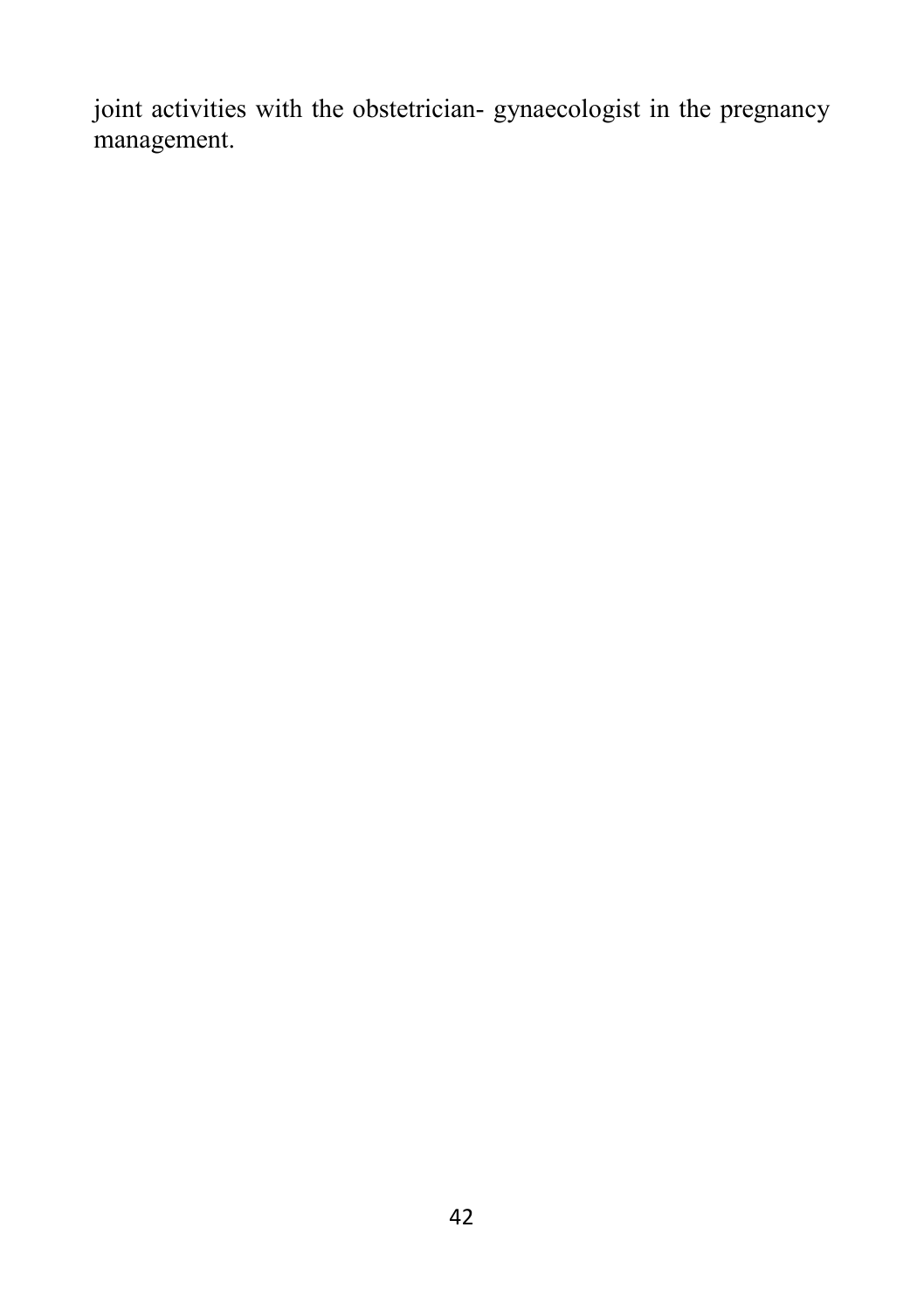## **SUMMARY**

- 1. Extragenital diseases is main factor disrupting normal course of the pregnancy. The pregnancy was disrupted in 16% of pregnant women as a result of miscarriage in 6% of 396 pregnant women, stillbirth in the same number of pregnant women and development of monstrous fetus in 4%. Implemented preventive measures reduced the cases of monstrous fetus formation by 3% and decreased the number of disrupted pregnancies to 13%. The pregnancy was completed in 100% of pregnant women with arterial hypertension and heart defect disease. However, there were no significant result obtained in pregnant women with hepatitis of non-viral origin and diabetes [7,17,27].
- 2. Not depending on the term of arterial hypertension, the defects occurred in intrauterine fetal development resulted in the miscarriage in 5% of pregnant women, the stillbirth in the same number of pregnant women, untimely separation of the placenta in 20% and congenital defect in 12% of them. Dydrogesterone, folic acid and riboflamin prescribing reduces the miscarriage percentage to zero and decreases untimely separation of the placenta by 12% [10,14,28].
- 3. Bland diet is to be prescribed in the I and II trimesters to pregnant women with chronic constipation; and duphalac are to be used in the III trimester. The term of evacuation of eaten food in pregnant women treated on this scheme shorten by  $6.5\%$  in the 1<sup>st</sup> week, by 15% in the  $2<sup>nd</sup>$  week and 25.5% in the  $3<sup>rd</sup>$  week.
- 4. When residual nitrogen level in the blood in pregnant women with the kidney pathology in the I trimester is 46±3,3 mg/dl, urea level is  $87,07\pm4,8$  mg/dl, density of CPC is  $2,82\pm0,23$  mg/dl or more, the probability of occurring the miscarriage increases [5,18].
- 5. The newborns were born with the defects in 45% of pregnant women with the hepatitis of non-viral origin, 16% of pregnant women with the heart defect, 15% of pregnant women with gastrointestinal system diseases, 11% of pregnant women with arterial hypertension. Preventive measures implemented reduce the number of defective children born from the women with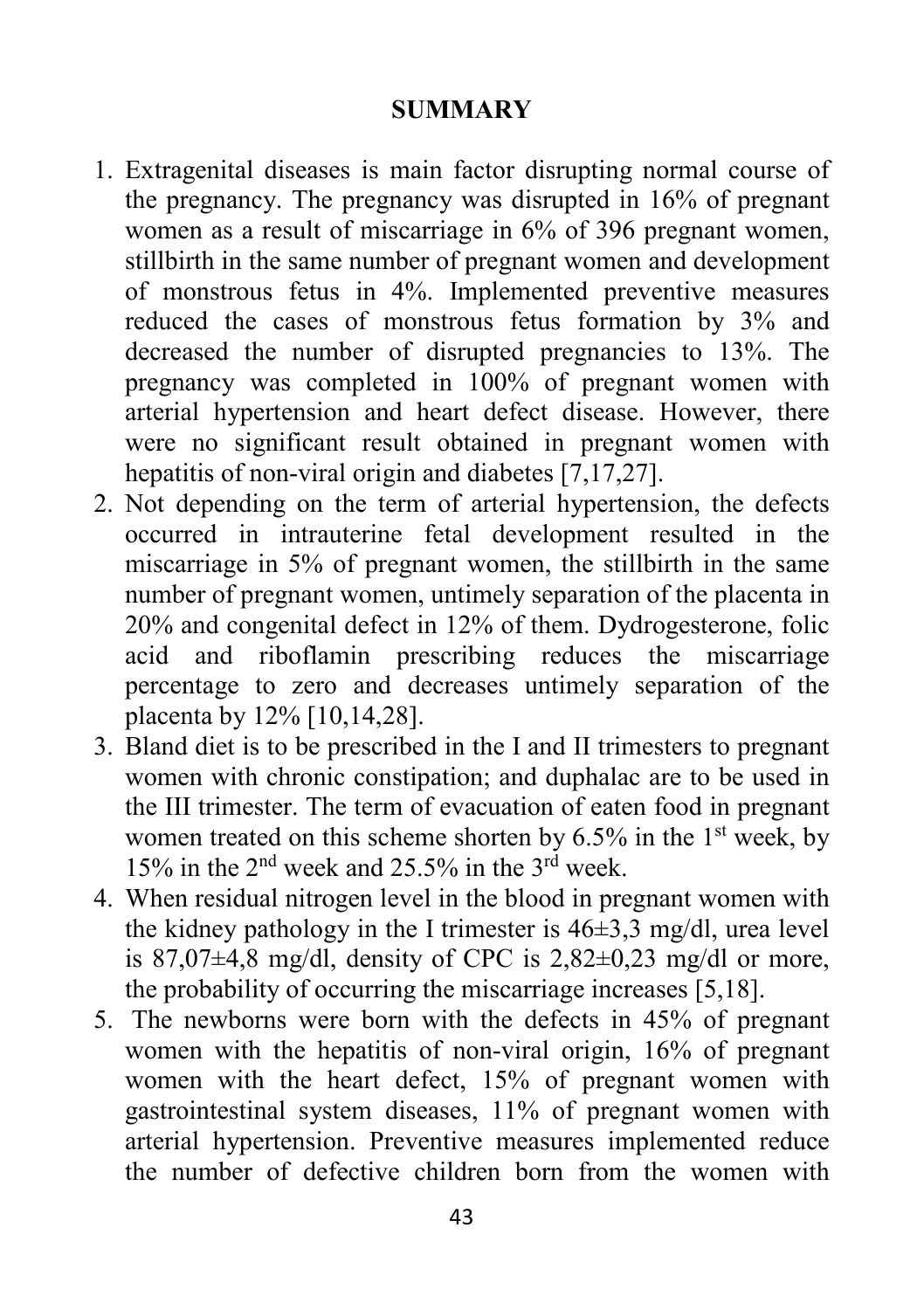extragenital diseases (except for the hepatitis of non-viral origin) to zero [26].

- 6. The defects in fetal development in pregnant women with the hepatitis of non-viral origin depend on the virus type [22]. The pregnancy is not completed in 12,5% of pregnant women infected with A virus, 21% of pregnant women infected with B virus, 43,5% of pregnant women infected with C virus, 30% of pregnant women infected with A and B virus and 35% of pregnant women infected with B and C virus [39]. As a result of preventive measures implemented, the pregnancy is not completed with a childbirth in 100% of pregnant women infected with A virus, 28,5% of pregnant women infected with B virus, 18% of pregnant women infected with C virus, 30% of pregnant women infected with BC virus.
- 7. Genitourinary diseases and general infection are the risk factors for the pregnancy. The pregnancy is very complicated in 29% of pregnant women. There is the miscarriage in 10%, the stillbirth in 13% and instillation abortion because of monstrous fetus in 6% of pregnant women. Preventive measures implemented in accordance with each infection positively impact on the course of the pregnancy in pregnant women infected with chlamydiosis, toxoplasmosis, cytomegalovirus, herpes simplex and decrease the amount of miscarriage, stillbirth and monstrous fetus formation cases. However, they do not create positive changes in pregnant women infected with the rubella [3,31].
- 8. They significantly decrease the complication able to be occurred in pregnant women infected with toxoplasmosis, cytomegalovirus, mycoplasma, gonococcus in intranatal period, as well provide uncomplicated pregnancy in pregnant women infected with the rubella. However, they do not impact on pregnant women infected with chlamydia and herpes simplex infections.
- 9. Cytomegalovirus and herpes simplex are the factors, which increase the risk of stillbirth, miscarriage and monstrous fetus formation. The complications, occurring in intranatal and postnatal period, including early rupture of the membranes, rectal atresia and birth of lightweight newborn are the characteristic of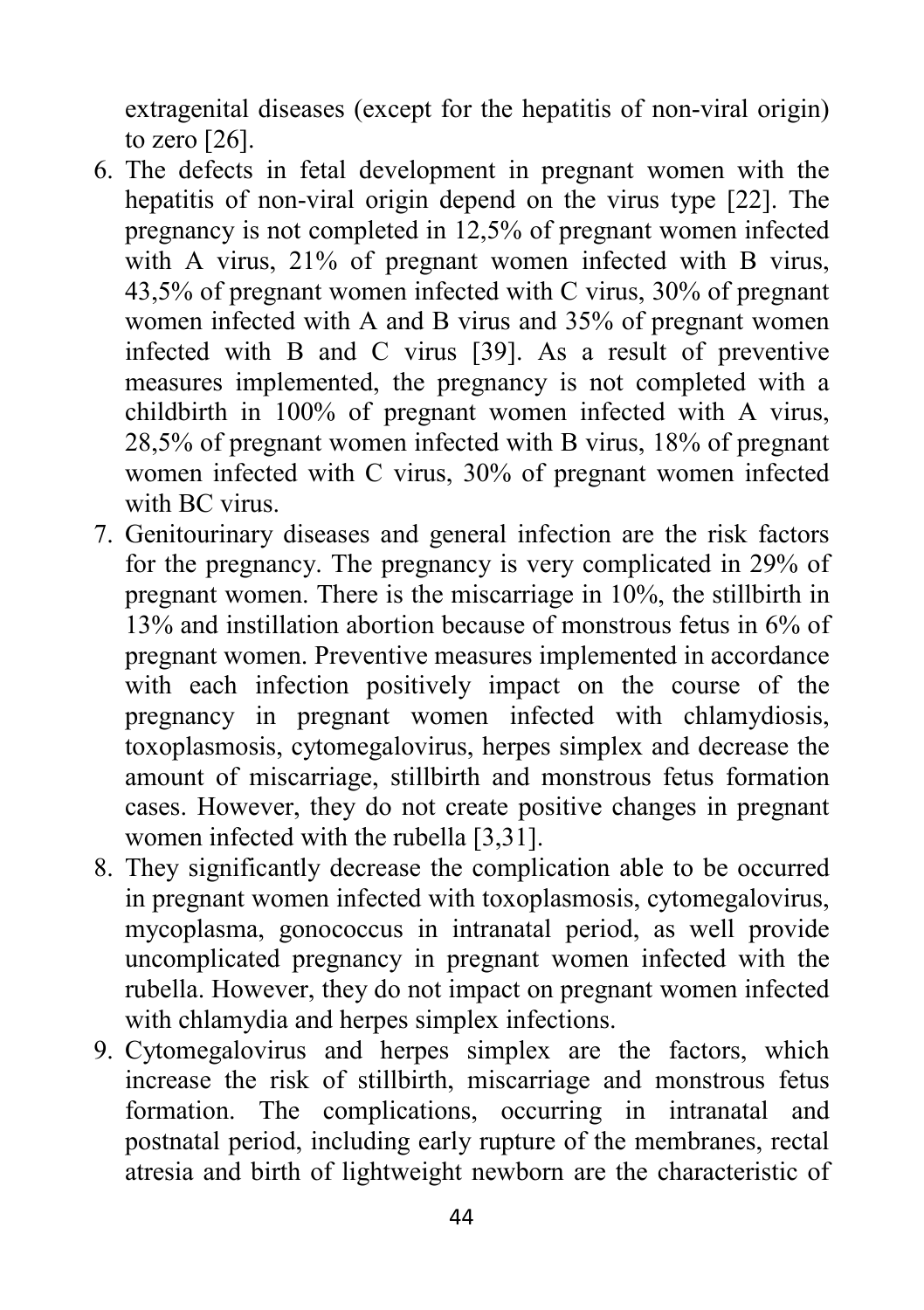high cytomegalovirus and herpes simplex titre. Decrease of the cytomegalovirus titre in the blood did not impact on the miscarriage, however it decreased miscarriage risk by 3%, monstrous fetus formation risk - by 100%, early rupture of the membranes risk - by 5%, premature birth - by 8%, rectal atresia by 100%.

- 10. The rubella infection is higher risk factor for intranatal period. There was premature birth in 20% of pregnant women with high rubella titre in the blood, early rupture of the membranes - in 7% and congenital defects in 5% of the newborns. Despite that the number miscarriage and stillbirth risks in pregnant women with decreased rubella titre are at the level same with those with high rubella titre, intranatal and postnatal periods proceed without any complication.
- 11. Great negative impact of the alcohol use on perinatal fetal development is related to the dysfunction caused by this factor in the pituitary gland. The alcohol use during and before the pregnancy creates conditions for complicated course of the pregnancy by severe malfunction of the accumulation of the energy resources (ATP and mCPC) in the pituitary gland and ovary dysfunction. Tiosetam application prevents this process on some extent, but do not regulate it completely [11,12,15,38].
- 12. All 3 periods of the pregnancy in smoker pregnant women proceed with the complications ranging from the miscarriage to different fetal defects. The pregnancy is disrupted in 35% of pregnant women. The severity of the defects is in correlation with the frequency of smoking. Monstrous fetus development is characteristic of pregnant women tended towards the drug addiction. This problem causes the disruption of the pregnancy in 78% of pregnant women.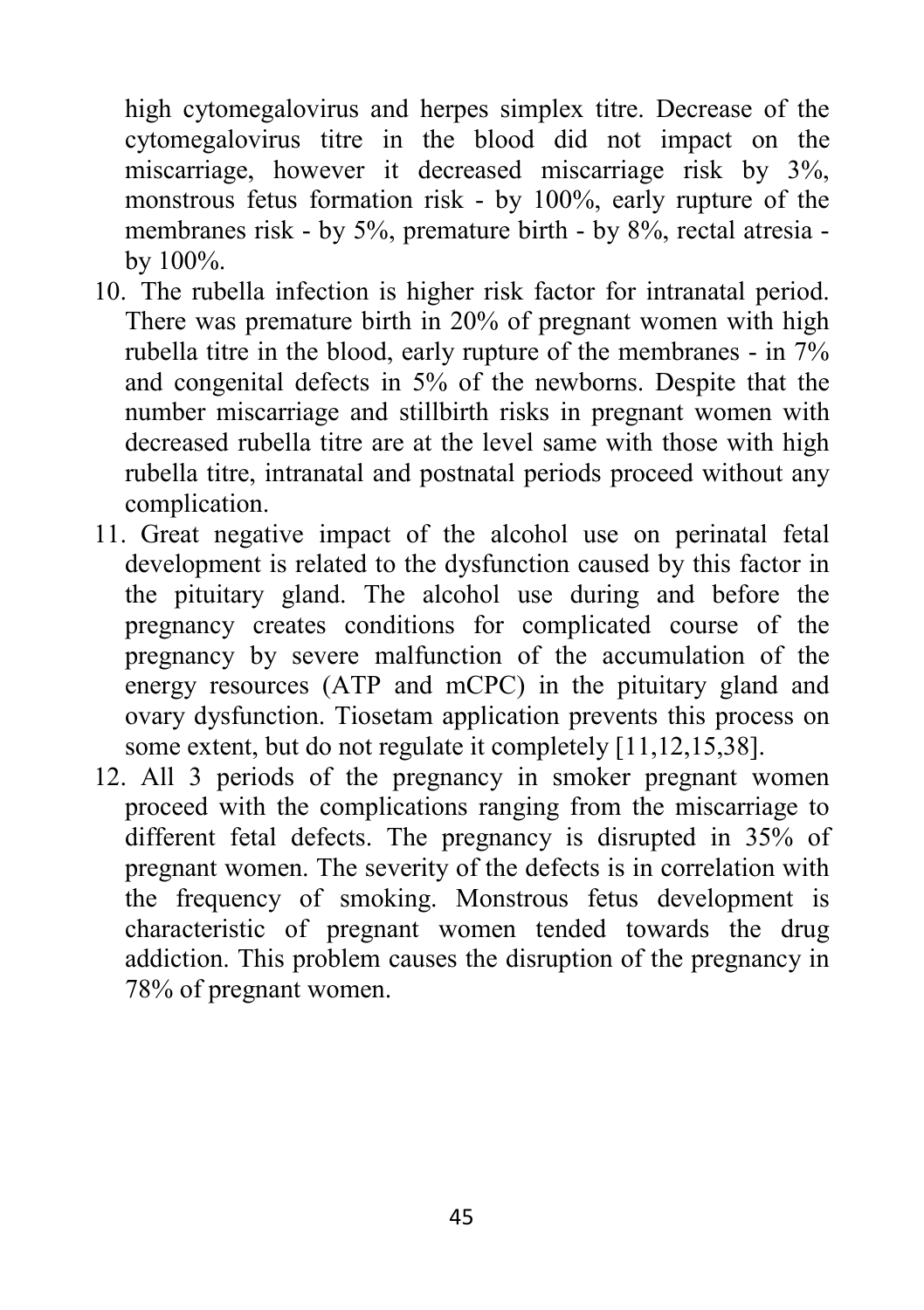## **PRACTICAL RECOMMENDATION**

- 1. In pregnant women with the hypertension, the course of pregnancy is to be controlled by gynaecologist, as well cardiologist, nephrologist, endocrinologist and ophthalmologist. If there are stillbirth, habits or miscarriage in the anamnesis of pregnant woman, it is necessary to determine the amount of the progesterone in her blood taken in the morning. If the progesterone level is low, dydrogesterone is to obligatorily be prescribed for pregnant woman.
- 2. Gallstone disease is not a contraindication for the pregnancy. However, in order to provide normal fetal development, reasonable treatment is to be performed before the pregnancy; and 2 tablets of heptural are to be given to pregnant women during the day in order to prevent exacerbation of the disease. When gallstone and biliary tract diseases are exacerbated, it is possible to perform laparoscopic surgical operation in the I and II trimesters.
- 3. The women with heart defect and arterial hypertension are to be examined by a cardiologist before the pregnancy and to be treated correspondingly. The women are to become pregnant in compensatory period of the disease; and the course of the pregnancy is to be under the control of an obstetriciangynaecologist, as well cardiologist and ophthalmologist during this period. The delivery is to be performed using the caesarean section.
- 4. The plasmapheresis is to be performed in the first weeks of the I, II and III trimesters for the patients with significantly increased blood creatinine level. Performing the plasmapheresis creates real conditions for successful completion of the pregnancy.
- 5. The life of the fetus of pregnant women with bronchial asthma is in more danger in the I trimester, so starting from the first days of the pregnancy, the pregnancy management based on the treatment protocol drawn up by the obstetrician- gynaecologist together with allergist and psychologist will ensure that the pregnancy is not disrupted in the II-III trimesters. Therefore, bronchial asthma is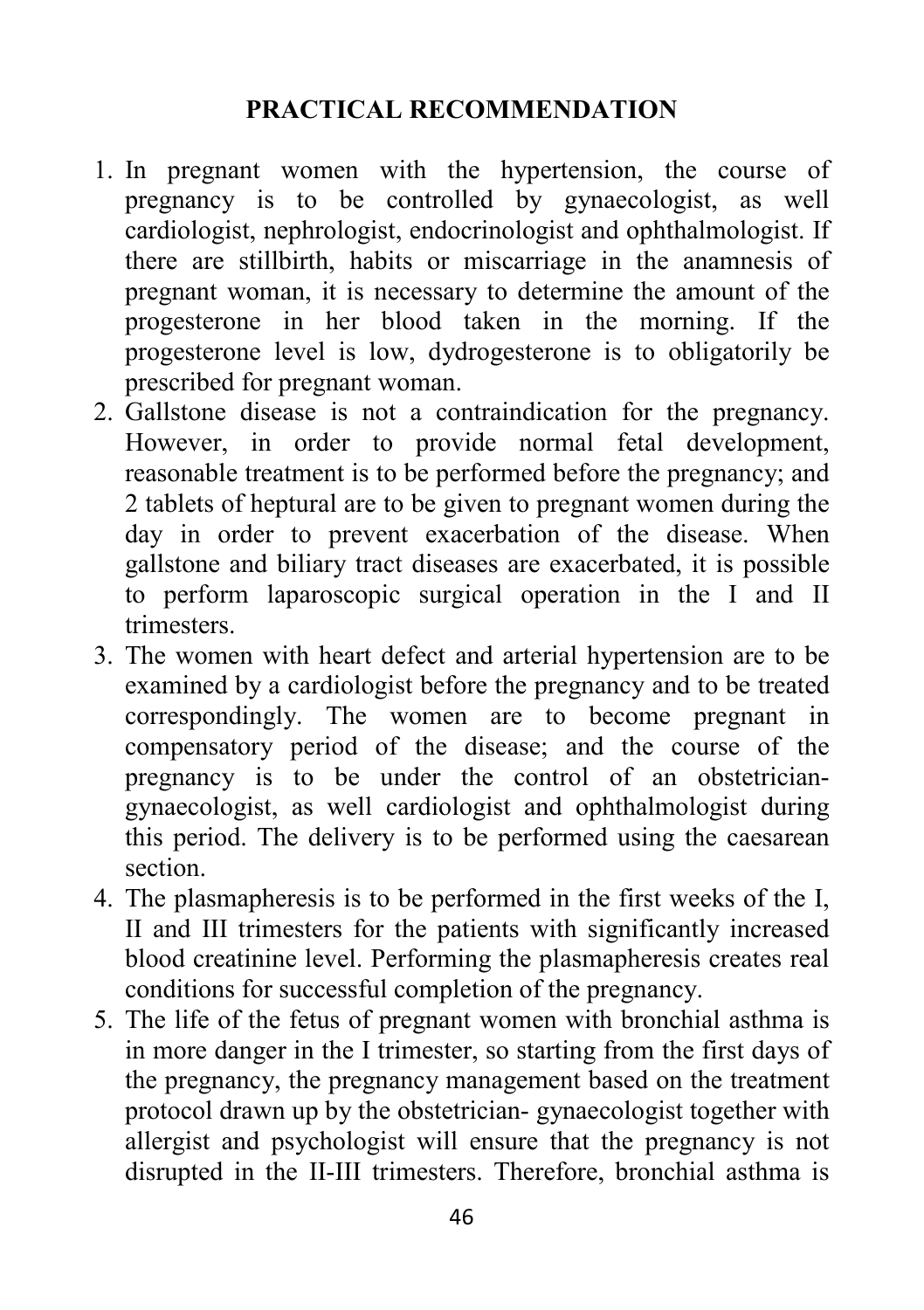not the contraindication for the pregnancy if the pregnancy management is performed under joint control of psychologist, allergist and obstetrician- gynaecologist.

- 6. The anti-depressant use is a contraindication for pregnant women with the alcoholic psychosis starting from the first days of the pregnancy to the end of it, because the anti-depressants increase the risk of the pregnancy disruption.
- 7. It is necessary to perform surgical operation and eliminate the defects in the uterus before the pregnancy in pregnant women with arcuate uterus and fibromyoma. As a result of reparative surgical operation, the miscarriage and stillbirth are completely (100%) prevented. And as a result of the fibromatosis removal, a number of the complications able to be occurred in intranatal period, including massive bleeding and uterine atonya, are prevented.
- 8. The women with gonorrhea are to apply Cephalosporin and Azithromycin before the pregnancy and become pregnant after the gonococcus titre lowers to the standard. Also, gonococcus titre in the blood is to be measured every trimester. If the gonorrhea titre is at standard level or near it, it is able to reduce complicated pregnancy risk by 11%.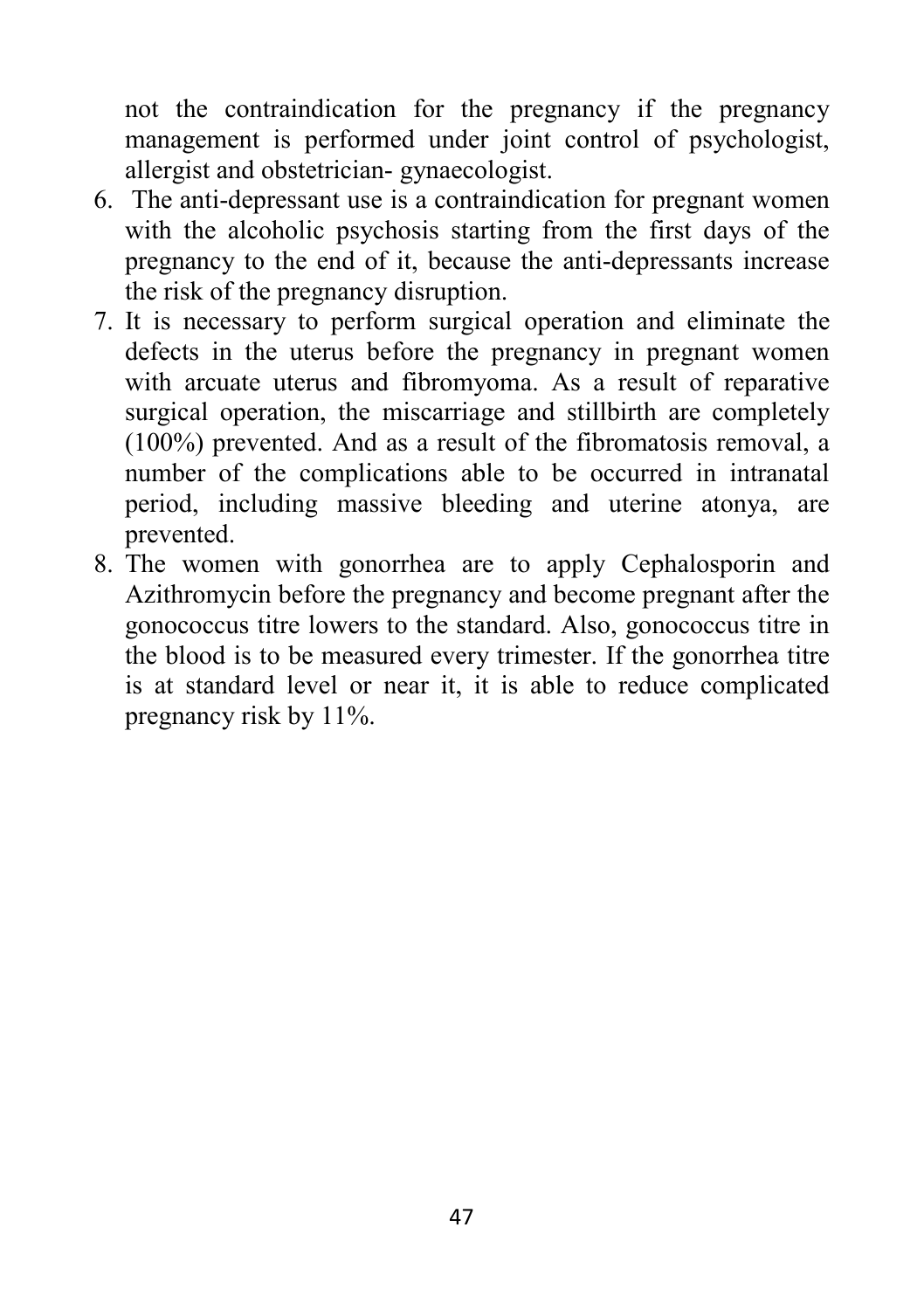## **List of published articles.**

- 1. Actual problems of treatment of genitourinary diseases candidiasis. Aliyev A.R., Garayeva K.G., Aliyeva Z.S., Hamidova A.A. Health, 2006, №1, P. 173-175.
- 2. Female infertility and its main problems. Garayeva K.G., Mammadova G.S., Huseynova G.K. //Health, 2006 №3, P. 173- 175.
- 3. Modern approach to the treatment of bacterial vaginosis. Aliyev A.R., Garayeva K.G., Aliyeva Z.S., Rasulova Sh.A. //Health, 2006, №5, P. 89-90.
- 4. The effectiveness of Viburcol haematopoietic suppository in labor pain relief. Aliyev A.R., Garayeva K.G., Ramazanova Ch.K., Hamidova A.V. //Health, 2006, №10, P. 170-171.
- 5. Pyelonephritis and pregnancy. Idrisova Kh.S., Garayeva K.G., Ramazanova G.K. //Health. 2007, №2. P. 190-194.
- 6. The most important problems of chlamydia infection and ways of their realization. Idrisova Kh.S., Garayeva K.G., Huseynova G.K. //Health. 2007, №4, P. 187-190.
- 7. The course of the pregnancy in the patients with the liver cirrhosis. Aliyeva F.K., Karomova L.R., Akhundova N.N., Garayeva K.G., Aghayeva G.Sh. //Health, 2007, №4, P. 183- 185.
- 8. Echographic signs of early diagnosis in the threats of miscarriage and non-developing pregnancy. Badalova G.M., Garayeva K.G., Mammadova A.G. // Health, 2008, №6, P. 183- 187.
- 9. Genetic screening. Mammadova A., Garayeva K.G., Badalova G., Ramazanova G. //Health, 2008, №9, P.160-162.
- 10. Placental insufficiency. Garayeva K.G., Huseynova G.K. // Health, 2009, №3, P. 173-177.
- 11. Defects in fetal development conceived from the men with alcoholism disease. K.G. Garayeva //Family health in the XXI century. Papers of the XVI international Scientific Conference 27 April – 4 may 2012 Budapest, Hungary. Part I, P.35.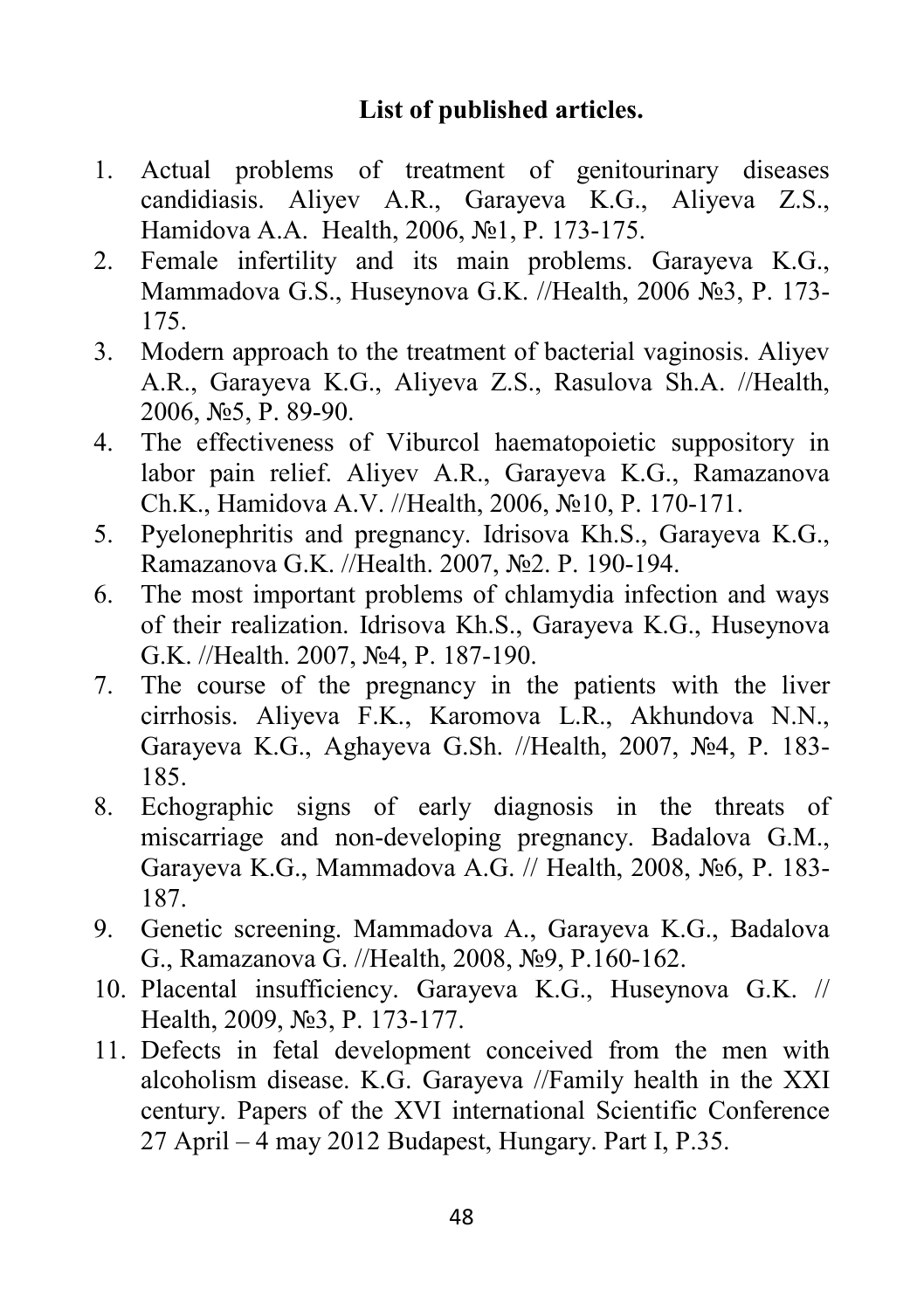- 12. Change dynamic of the sex hormones in the blood plasma in the dynamic of the development of alcohol intoxication model. Garayeva K.G., Hajiyeva G.Yh. //Health, 2012, №4, P. 155-158.
- 13. Some aspects of the effect of CA antagonists on reproductive function. Ganiyev M., Kazimova A.Y., Garayeva K.G. //Health, 2013, №5, P. 17-21.
- 14. Impact of long-term calcium antagonists use on the level of luteinizing hormone and estradiol in the blood. Kazimova A.U., Garaeva K.G. //Kazan medical journal. 2014, №3, P. 389-391.
- 15. On the question of edema of liver tissue at the alcoholic hepatitis. Garayeva K.G. //European Science and Technology. Materials of the IX International research and practice conference. V.I. December  $24<sup>th</sup> - 25<sup>th</sup>$ , 2014. Munich. Germany 2014, P.433-436.
- 16. Modern views on the functioning of reproductive system of the women. Mehdiyeva D.A., Garayeva K.G. //Actual matters of modern gynaecology and perinatology 2015, № 2, P. 24-30.
- 17. Congenital heart defects. Garayeva K.G. //Azerbaijan cardiology journal 2015, №2, p. 31-37.
- 18. Congenital developmental defects and their risk factors. Garayeva K.G., Rasulova Sh.A. //Actual matters of modern gynaecology and perinatology. 2016, №1, P. 16-20.
- 19. Pathological changes in the body of the women caused by the alcoholism. Garayeva K.G. //Azerbaijan medical journal, 2016, № 3, P. 151-158.
- 20. Uterine myoma and its etiological factors. Garayeva S.G. Garayeva K.G. //Azerbaijan oncology journal, 2016, №2, P. 85- 88.
- 21. Congenital defects and new aspects of their prevention. Garayeva K.G. //Azerbaijan medical journal, 2017, №3, p. 133- 138.
- 22. The role of the diseases of viral etiology in fetal development with defects. Garayeva K.G. //Actual matters of modern gynaecology and perinatology. 2017, № 1, p. 9-14.
- 23. Congenital skull defects and their etiological factors. Garaeva K.G. // Modern technologies: Actual matters, achievements and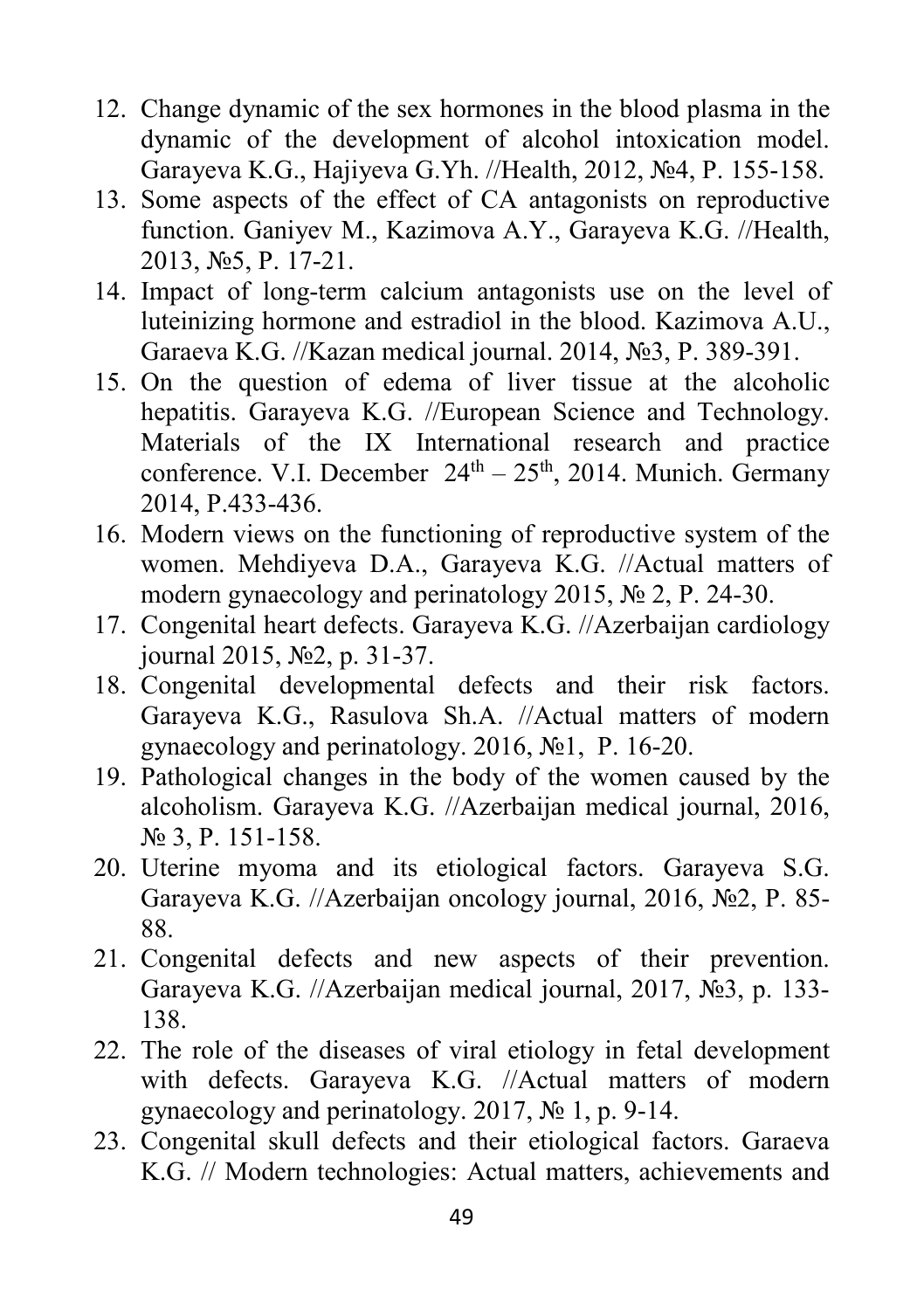innovations. Collection of the articles written by the winners of the V International Scientific and Practical Conference took place in Penza city on February 27, 2017. Penza 2017, p. 173- 177.

- 24. The dynamic of the neuroendocrine system in postnatal fetal development subjected to the stress in perinatal period. Mehdiyeva D.A., Ismayilov Y.B., Garayeva K.G., Ismayilova A.T., Garayeva S.G., Guliyev N.O. //Bulletin of Azerbaijan National Academy of Sciences (biological and medical sciences). 2017, №2, p. 55-59.
- 25. Impact of the stress on the mechanism of the hypothalamic neuroendocrine system in pregnant rats and their offspring in postnatal period. Mehdieva D.A., Ismayilov Y.B., Garayeva K.G., Garayeva S.G., Guluyeva S.V., Ismayilova A.T., Guliyev N.O. //Bulletin of surgery of Kazakhstan. 2018, №1, P. 5-12.
- 26. Perinatal fetal development in pregnant women with the heart defects. Garayeva K.G., Hajiyeva F.R. //Reproductive health Eastern Europe 2018, №3, P. 202-208.
- 27. The course of the pregnancy in the women with chronic pulmonary diseases. Garayeva K.G., Hajiyeva F.R. //Reproductive health Eastern Europe 2018, №3, P. 336-342.
- 28. Impact of arterial hypertension on intrauterine fetal development. Garayeva K.G. //Bulletin of Russian Military Medical Academy. 2018, №2, P. 81-85.
- 29. Modern approach to the pregnancy management in the patients with a uterus scar after the myomectomy. Ismayilova A.F., Garayeva K.G., Aliyeva T.Sh. //Actual matters of modern gynaecology and perinatology 2018, №3, p. 24-26.
- 30. Pregnancy, accompanying with the diseases of the gastrointestinal system. Garayeva K.G. //Bulletin of surgery in Kazakhstan 2018, № 3, p.5-10.
- 31. Impact of genitourinary chlamydia on perinatal fetal development. Garayeva K.G., Hajieva S.I., Safaraliyeva L.Kh. //The V Russian interdisciplinary scientific and practical conference with international participation. Mat. Conferences. October 30, November 02, 2018. Sochi 2018, P. 50-51.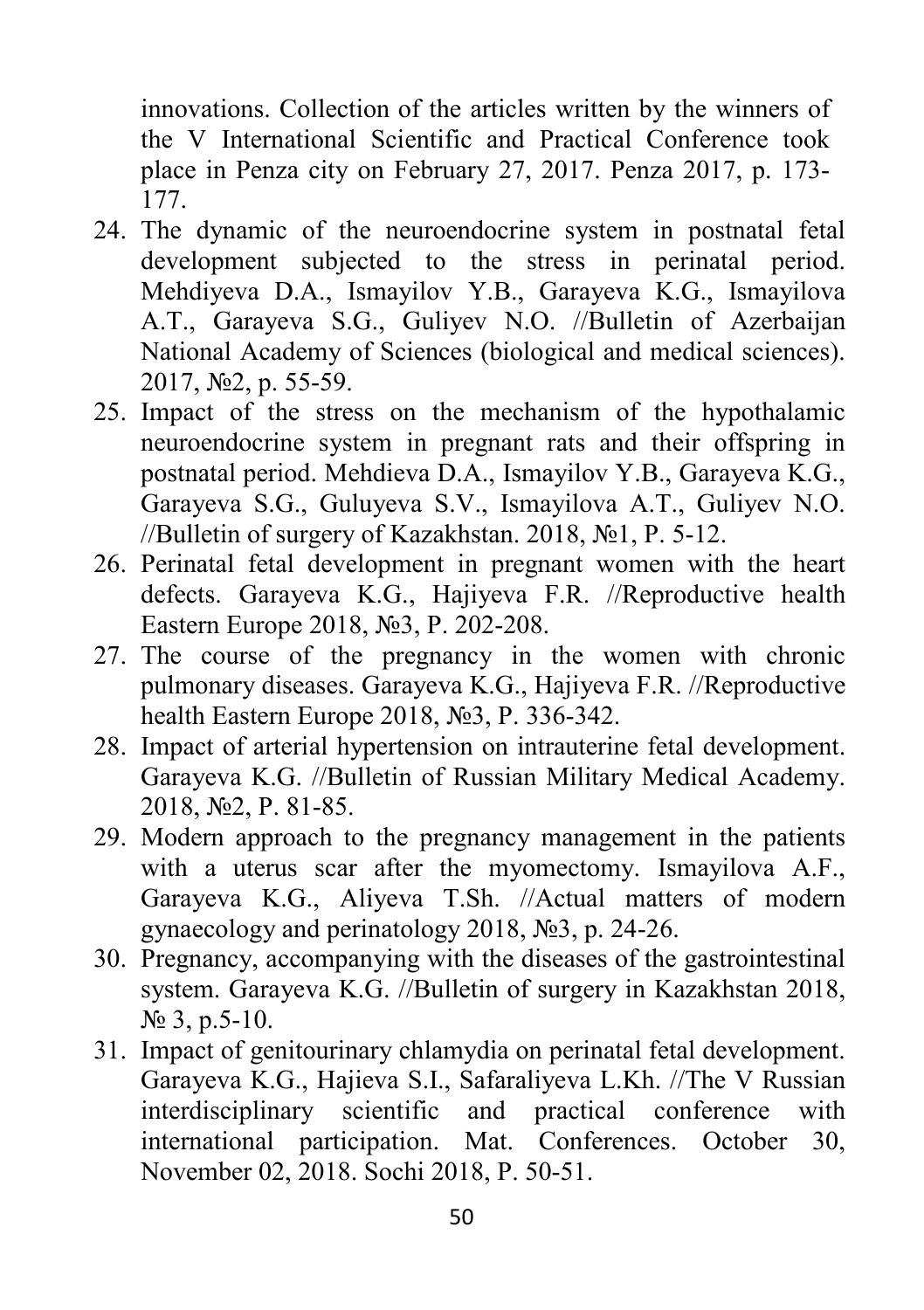- 32. The role of agonist gonadotropin releasing hormone in the treatment of uterine myomas. Garayeva S.G., Garayeva K.G., Musayeva M.Kh. //Actual matters of modern gynaecology and perinatology 2018, №1, p. 46-50.
- 33. Relation between uterus fibroids, dyslipidaemia and sex hormones hypersecretion. Gurbanova J.F., Amirova A.F., Garayeva K.G., Aliyeva T.Sh., Gahramanova N.V., Abdullayeva A.A. //Actual matters of modern gynaecology and perinatology. 2018, №2, p. 27-32.
- 34. İnvestigation of uterus preserving operations with fibroids and the ways to improve its ontocome. Garayeva K.G., Ismayilova A.F., Aliyeva T.Sh., Gahramanova N.V., Abdullayeva A.A. //The XXII World obstetrics and gynaecology congress. Brazil RIO 2018. October 14-19.
- 35. Congenital defects of nervous system. Garayeva K.G. //National oncology journal (Scientific and practical journal). 2018, №2, p.15-20.
- 36. Features of pregnancy in patients with uterus scar after myomectomy. Ismayilova A.F., Gurbanova J.F., Garayeva K.G. //Materials of the XXVI European Perinatal Medicine Congress Saint Petersburg 2018.
- 37. The result of food ration pregnancy in pregnant women with diabetes. Konul Garayeva Galib. //The I Black Sea international multidisciplinary researches congress. Medical sciences Editor Dr. Fatih bal. www.Karadeniz konqresi. org/.Giresum March 15-17, 2019, P. 996-998.
- 38. Regulation of the pregnancy in the women with the hepatitis of alcoholic origin. Garayeva G.K.  $//6<sup>th</sup>$  international Conference on İnnovations and Development Patterns in Technical and natural Sciences 20th March 2019. Vienna 2019, p.41-45.
- 39. Pregnancy results for women infected with hepatitis A virus. Konul Garayeva Galib. //Scientific Research of the scocountries: Synergy and integration Materials of the international Conference September 28. 2019. Beijing China 2019.
- 40. Clinical and anamnestic results of examination of pregnant women suffering from the thyroid diseases. Garayeva K.G.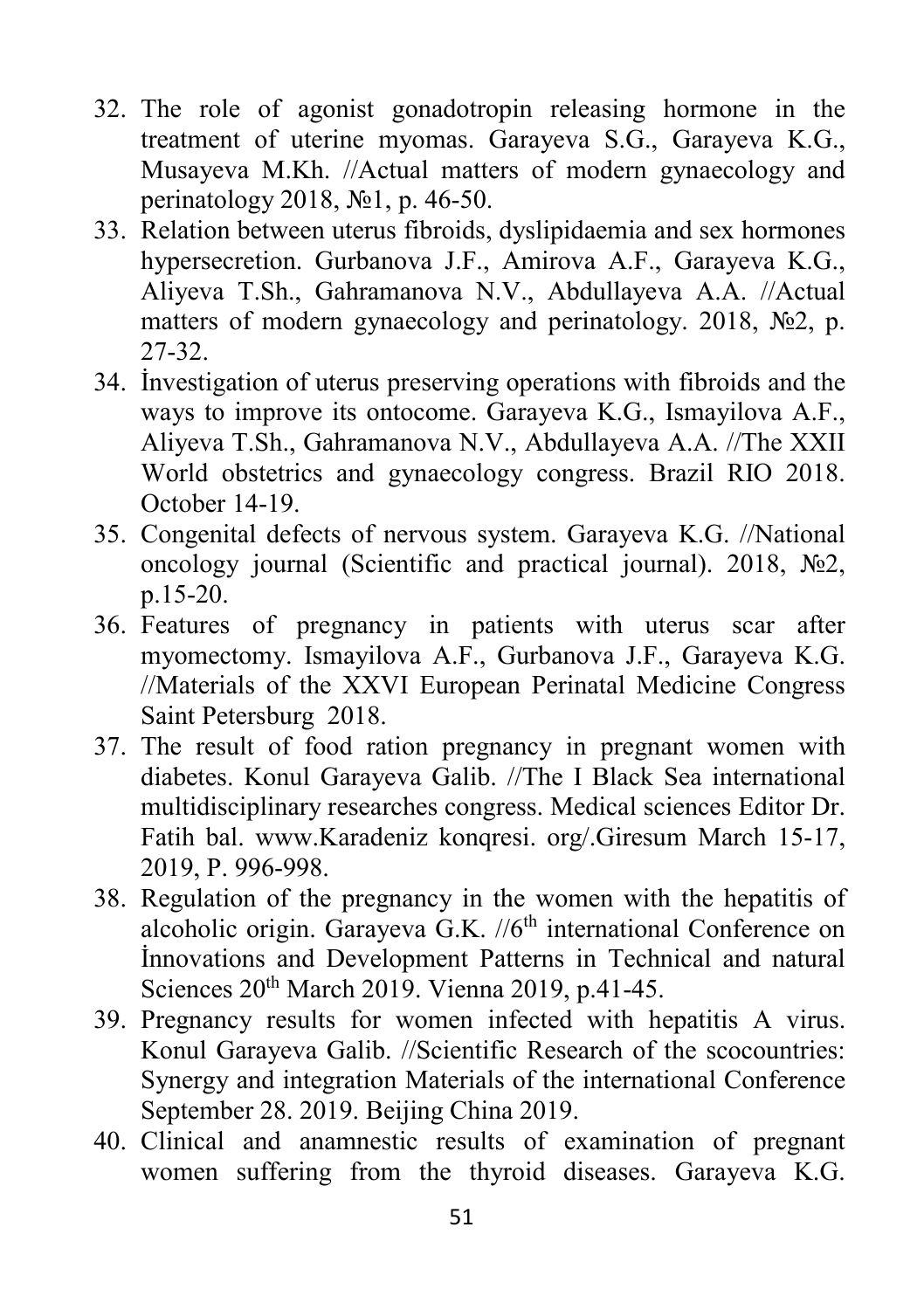//Bulletin of Russian Military Medical Academy. 2019, №4, P. 42-46.

- 41. Dynamic of the liver tests in pregnant women with the hepatitis of non-infectious genesis during the prescribing ademetionine. Garayeva K.G. //Kazan Medical Journal 2020, №2, P. 296-303.
- 42. The role of endocrine and metabolic factors in the etiology and pathogenesis of the myomas. Garayeva K.G., Hajiyeva F.R., Garayeva S.G., Abdullayeva A.A., Gahramanova N.V., Gachabayov E.Y. //Actual matters of modern gynaecology and perinatology 2020, №1, p. 47-49.
- 43. The Effect of Metrofibroma on the Prenatal Development of the Fetus. Garayeva K.G., Garayeva S.G., Shahmalıyeva U., Hasanova A., Abdullayeva A. //Journal Research in Medical and Dental Science November 2020. Volume 8. İssue 7, Page No 215- 218.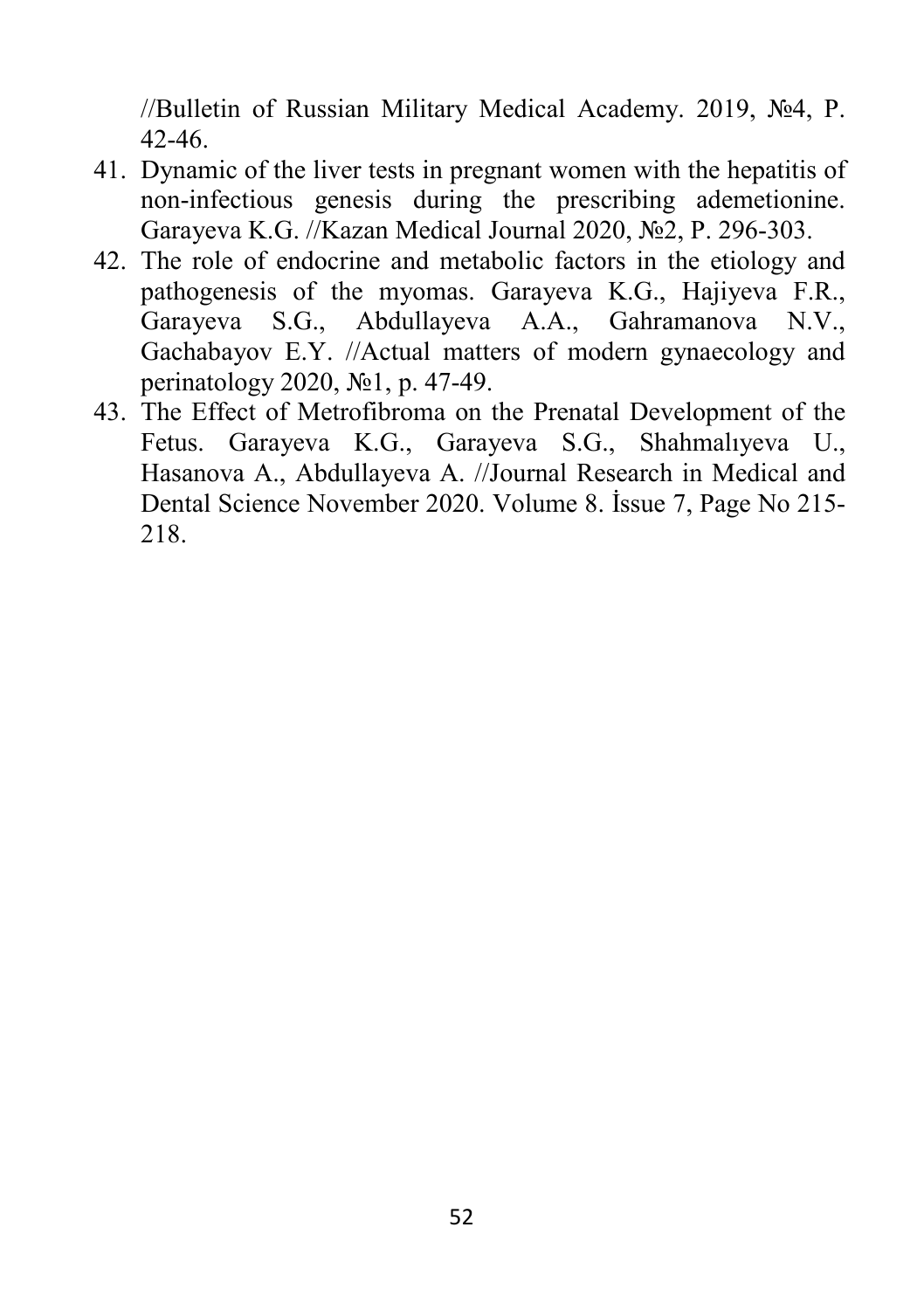The dissertation defence of will be conducted on  $24.06.22$  at  $14^{o}$  at the meeting of the ane time BED 2.11 Dissertation Council organized under the Azerbaijan State Advanced Training Institute for Doctors named after A Aliyev.

Adress: AZ 1012, Muzaffar Hasanov 35. Baku, Azerbaijan.

The dissertation is available in the library of the Azerbaijan State Advanced Training Institute for Doctors named after A Aliyev.

Electron version of the dissertation and abstract are posted on the official website: http:// www.adhti.edu.az.

| The abstract was to relevant |               |  |
|------------------------------|---------------|--|
| adresses on date             | $\rightarrow$ |  |